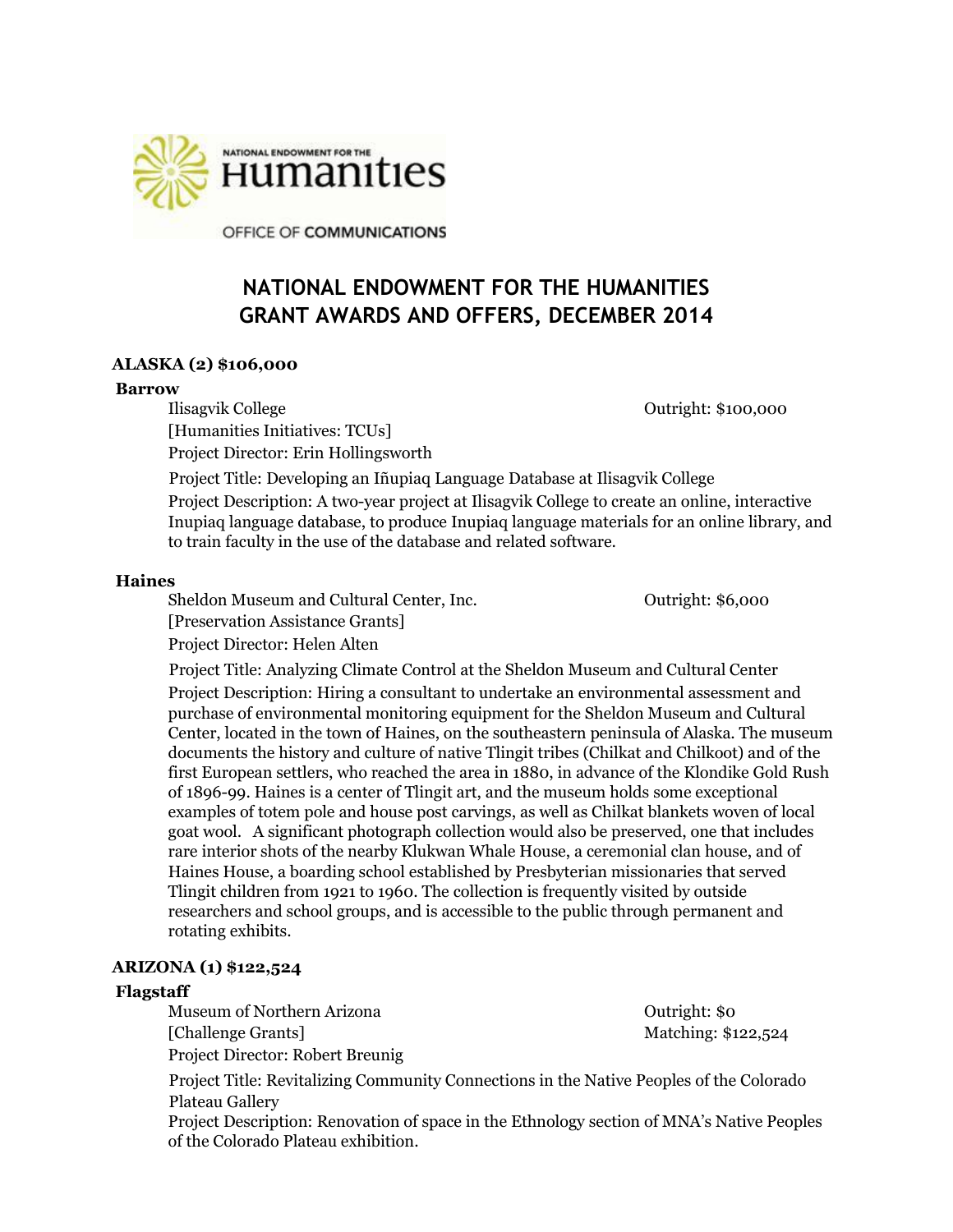NEH Grant Offers and Awards, December 2014 Page 2 of 52

#### **CALIFORNIA (29) \$1,699,196**

#### **Berkeley**

University of California, Berkeley **Outright: \$29,400** [Fellowships for University Teachers] Project Director: James Vernon Project Title: The Economic Transformation of Everyday Life in Late 20th-Century Britain

University of California, Berkeley **Outright: \$25,200** [Fellowships for University Teachers] Project Director: Michael Wintroub Project Title: The Voyage of Thought: A 16th-Century Journey from France to Sumatra and Beyond

| University of California, Berkeley                 | Outright: \$200,026 |
|----------------------------------------------------|---------------------|
| [Preservation and Access Research and Development] | Matching: \$64,674  |
| Project Director: Deborah Anderson                 |                     |

Project Title: Universal Scripts Project

Project Description: The preparation of twelve scripts—seven historical and five modern—for inclusion in the international Unicode standard, to aid research using materials in historical scripts and promote communication in minority language communities.

University of California, Berkeley **Outright: \$6,000** [Preservation Assistance Grants] Project Director: Christina Fidler

Project Title: Preservation Assessment for the Archival Collections of the Museum of Vertebrate Zoology, University of California, Berkeley

Project Description: A preservation assessment of the museum's archival holdings, documenting the expeditions and research work of several natural scientists from the late 19th century to the present. Included are 350 manuscript collections, 211 annotated maps, 1,200 field note volumes, and 15,000 historic images providing detailed information on the history of wildlife conservation in California. The sources have been used extensively for research on environmental history, the history of science, and the role of women in science.

## **Claremont**

Pomona College **Outright: \$50,400** [Fellowships for College Teachers and Independent Scholars] Project Director: Susan Barndt Project Title: The Founding Fathers as Architects and Urban Designers

## **Crescent City**

Elk Valley Rancheria, California Outright: \$6,000 [Preservation Assistance Grants] Project Director: Crista Stewart

Project Title: Elk Valley Rancheria, California Preservation Assessment and On-site Workshop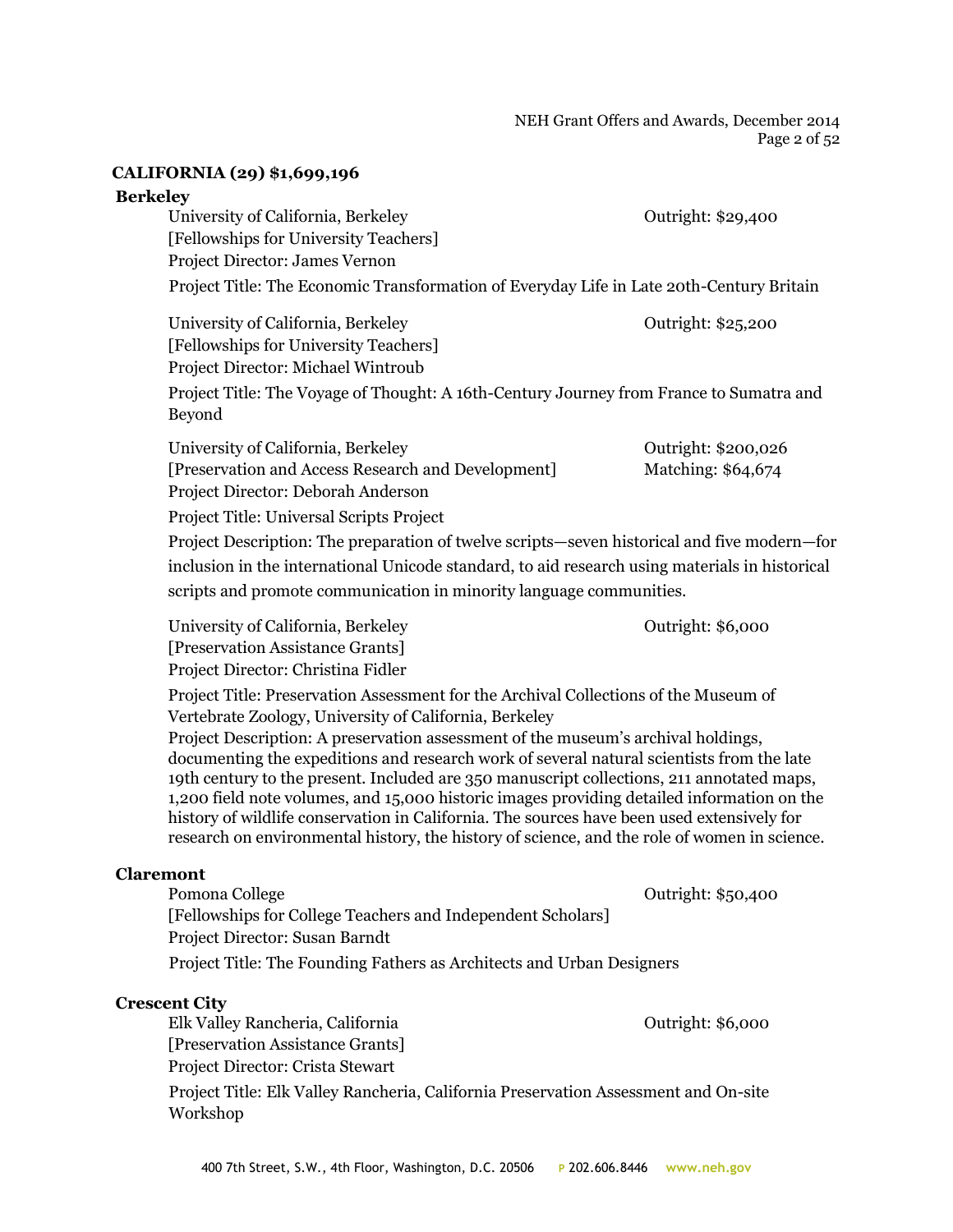#### NEH Grant Offers and Awards, December 2014 Page 3 of 52

Project Description: Hiring a consultant to do a general preservation assessment and training for the staff of the Elk Valley Rancheria Library and Museum to preserve a collection of over 100 ethnographic items, a small collection of archaeological artifacts, and 34 linear feet of archival material. Highlights of this northern California tribe's collections include a ceremonial jump dance basket, shell and bead necklaces, carved antler items, and a hand-carved redwood canoe; and a significant archival collection consisting of maps, letters, and photos. The museum and library are open to the public, and the collections are used by college students and researchers and by the tribe for ceremonies. Training would provide staff with skills to care for their tribal heritage.

#### **Davis**

University of California, Davis **Department Contract Contract Contract Contract Contract Contract Contract Contract Contract Contract Contract Contract Contract Contract Contract Contract Contract Contract Contract Contrac** [Fellowships for University Teachers] Project Director: Elisabeth Krimmer Project Title: German Women and World War II

#### **Fresno**

California State University, Fresno Foundation **California** State University, Fresno Foundation [Awards for Faculty] Project Director: Keith Jordan Project Title: Pre-Columbian Art of the Western and Northern Frontiers of Mesoamerica

#### **La Jolla**

Museum of Contemporary Art San Diego **Outright: \$6,000** [Preservation Assistance Grants] Project Director: Hugh Davies

Project Title: Disaster Preparedness Training and Supplies

Project Description: The purchase of emergency preparedness supplies and disaster response training for staff at all three exhibition and storage spaces of the Museum of Contemporary Art San Diego. The project fits squarely into the museum's strategic plan, which is focused on preserving its collection of post-1950 art by regionally, nationally, and internationally recognized artists such as Ellsworth Kelly, Christo and Jeanne-Claude, Frank Stella, Ed Ruscha, Lorna Simpson, and Robert Irwin. The collection speaks to humanities themes of the impact of war, race relations, gender and identity, religion, and life on the United States and Mexico border, and is presented to the public through local and touring exhibitions, lectures, school programs, and its online archives. Extreme weather events in the past few years, such as flooding and wild fires, make a focus on disaster response timely.

Library Association of La Jolla Curright: \$5,939 [Preservation Assistance Grants] Project Director: Mary Johnson

Project Title: Athenaeum Music & Arts Library Collections Preservation Assessment & Long-Range Preservation Plan

Project Description: A preservation assessment of the library's collection of artworks on paper, objects, paintings, and artists' books. The library would also purchase an environmental monitor to initiate an environmental monitoring program, conduct staff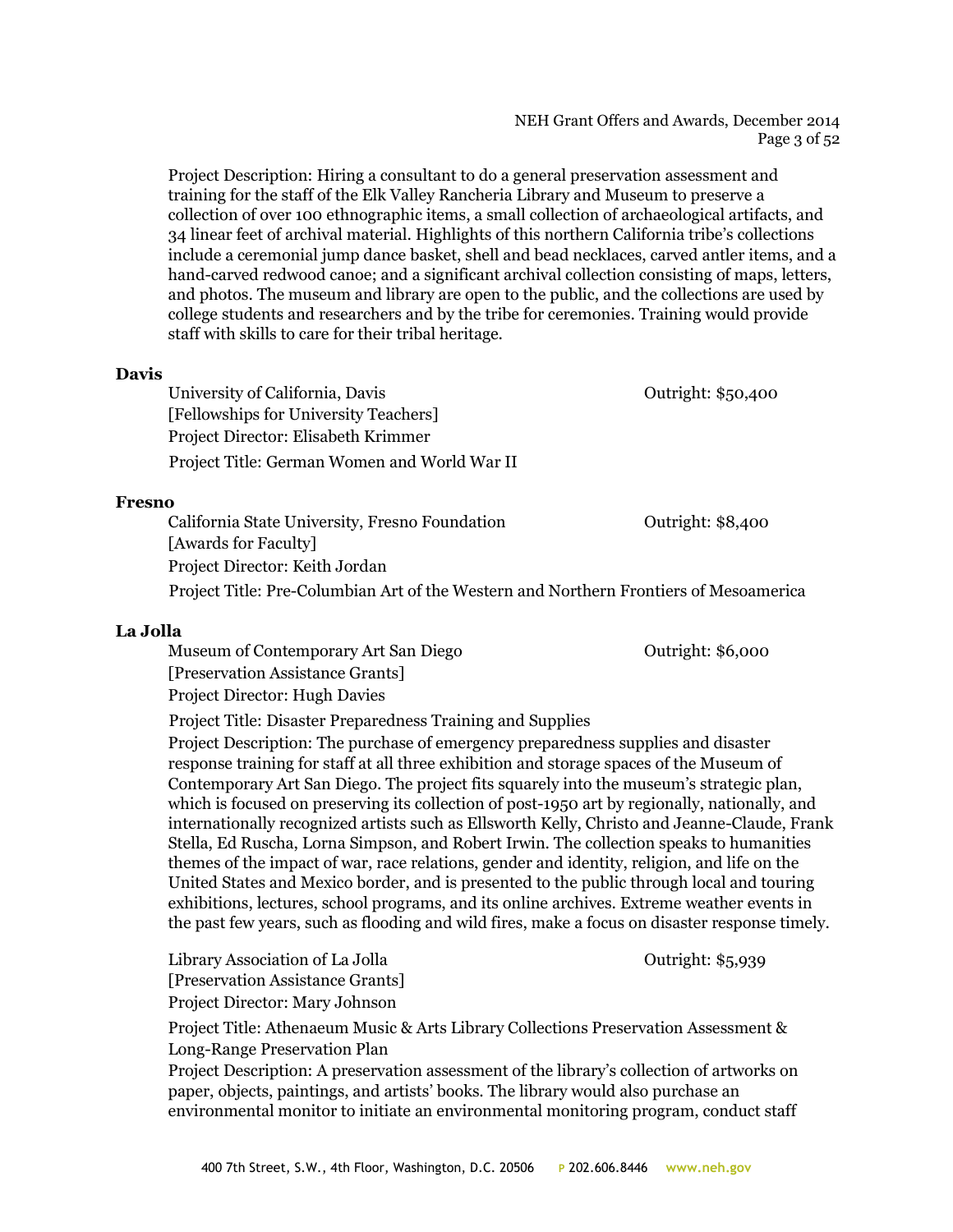#### NEH Grant Offers and Awards, December 2014 Page 4 of 52

training on gathering and analyzing results of the environmental monitor during the consultant's visit, and purchase rehousing and storage materials based on the consultant's recommendations. The collection includes 200 artworks by notable artists from the San Diego area over the last 20 years, including Robert Irwin, Kim MacConnel, Jean Lowe, and others; in addition, nearly 2,000 artists' books would be preserved, including exemplars by conceptual artists such as Edward Ruscha, John Baldessari, Allan Kaprow, and Ida Applebroog, among others. The Athenaeum Music and Arts Library, established in 1899, is a nonprofit membership library that serves the La Jolla and San Diego community with music and arts library resources and cultural programs for the public. These items have been the subject of study on-site for many art historians, are included in exhibition catalogs, and have provided sources for a scholarly article.

#### **Long Beach**

California State University, Long Beach Outright: \$50,400 [Awards for Faculty] Project Director: Emily Soule

Project Title: The Politics of Slavery and Antislavery in the Late Spanish Empire

Historical Society of Long Beach Outright: \$6,000 [Preservation Assistance Grants] Project Director: Julie Bartolotto

Project Title: Historical Society of Long Beach Photographic Materials Preservation

#### Assessment

Project Description: A preservation assessment for analog and digital photographic materials and purchase of rehousing supplies based on the consultant's recommendations. The photographic collection documents many aspects of community history in Long Beach, including the importance of the U.S. Navy in the development of the city, the oil industry and development of Long Beach as a major West Coast port, and the economic and demographic changes witnessed in the city over the 20th century. Over 2,000 photographs document the growing Cambodian community in Long Beach from the 1970s up to the present; in addition, the historical society is host to the Cambodian Community History and Archive Project (CamCHAP). The historical society's photographs have been used in its public exhibits on many aspects of social change in the community, including its development as a seaside resort in the early 20th century; its relationship to the presidency during and after Richard Nixon's term in the White House; the history of the local lesbian, gay, bisexual, and transgender community; and the history of "new immigrants" from Cambodia since the 1970s.

| California State University, Long Beach                                   | Outright: \$50,400 |
|---------------------------------------------------------------------------|--------------------|
| [Fellowships for College Teachers and Independent Scholars]               |                    |
| Project Director: Marcy Lascano                                           |                    |
| Project Title: Early Modern Women Philosophers: Cosmology to Human Nature |                    |

#### **Los Angeles**

University of Southern California **Outright: \$50,400** Outright: \$50,400 [Fellowships for University Teachers]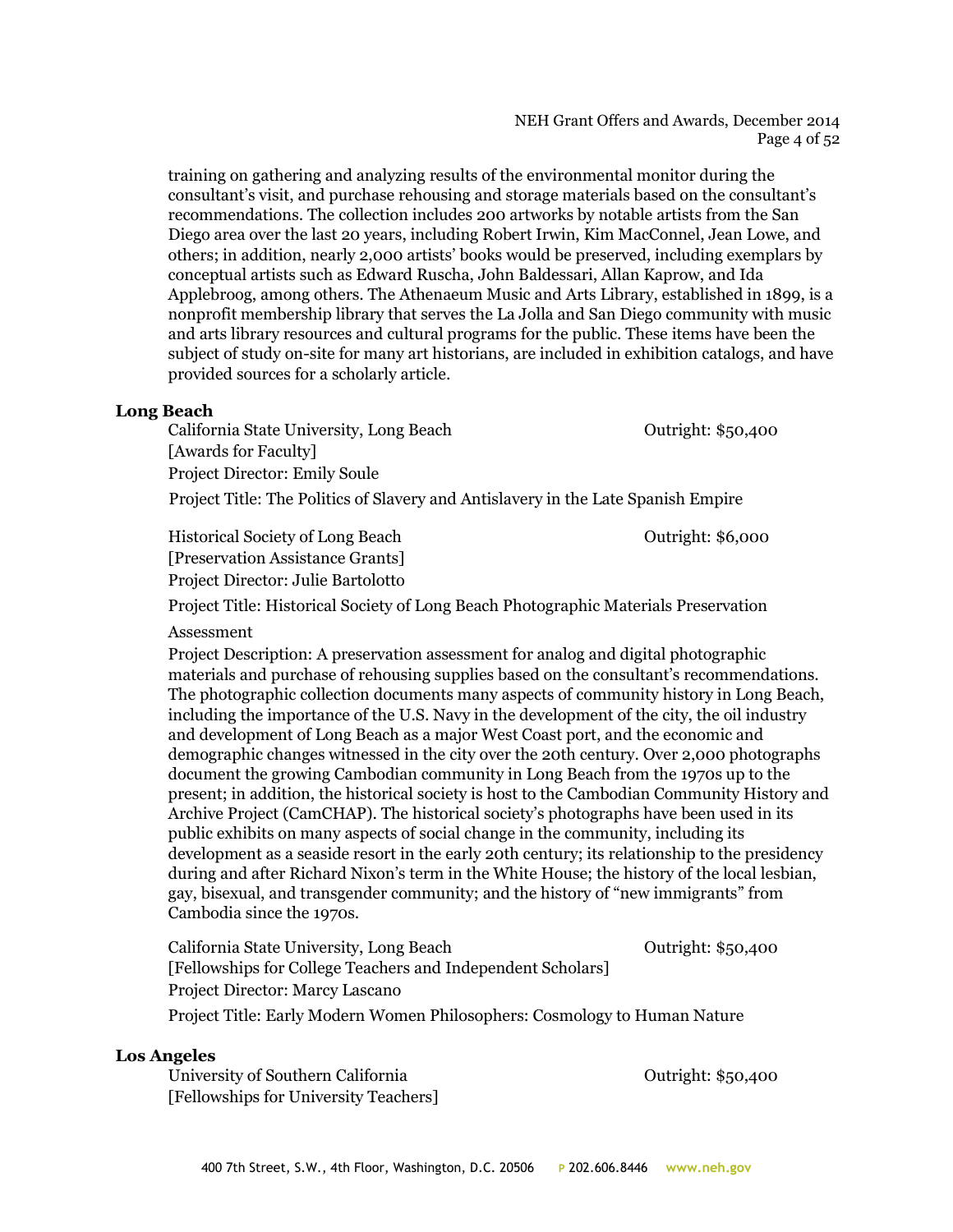NEH Grant Offers and Awards, December 2014 Page 5 of 52

Project Director: Steven Ross Project Title: Anti-Nazi Activities in Hollywood, 1933-1945

International Documentary Association Outright: \$69,983 [Bridging Cultures through Film] Project Director: Jeff Malmberg

Project Title: Teatro

Project Description: Development of an 83-minute documentary film about the Teatro Povero di Monticchiello, a community theatrical tradition in Tuscany.

Vedanta Society of Southern California **Outright: \$6,000** [Preservation Assistance Grants] Project Director: David Stump

Project Title: Improving the Storage Environment of Collections

Project Description: The purchase of storage furniture and environmental monitoring equipment. A consultant will be employed to assist in gathering and analyzing the environmental data. The work will benefit a mixed archival collection comprising moving image, audio, printed transcripts, and photographs that document the classes and lectures of Swami Krishnananda, a noted Vedic philosopher and teacher. In addition, the collection includes 700 audio recordings and transcripts of lectures by Swami Prabhavananada, who founded the Vedanta Society of Southern California in 1929 and shaped the introduction and understanding of Sanskrit texts and Hindu philosophy on the West Coast during the 20th century. Among the Prabhavananda materials are correspondence with Christopher Isherwood, Aldous Huxley, and others that illustrate the influence of Hindu thought and pacifism on 20th-century social thought in America.

University of Southern California  $0$ utright: \$100,000 [Digital Projects for the Public] Project Director: Tracy Fullerton Project Title: Walden (Digital Game)

Project Description: The creation of a prototype for a first-person video game that allows players to engage with author Henry David Thoreau's first year at Walden Pond.

University of Southern California  $\qquad \qquad$  Outright: \$50,400 [Fellowships for University Teachers] Project Director: John Pollini Project Title: Destruction, Mutilation, and Repurposing of Classical Images in Late Antiquity University of Southern California **Outright: \$50,400** [Fellowships for Advanced Research on Japan] Project Director: Jacques Hymans

Project Title: The International Politics of Sovereign Recognition: The West and Meiji-Era Japan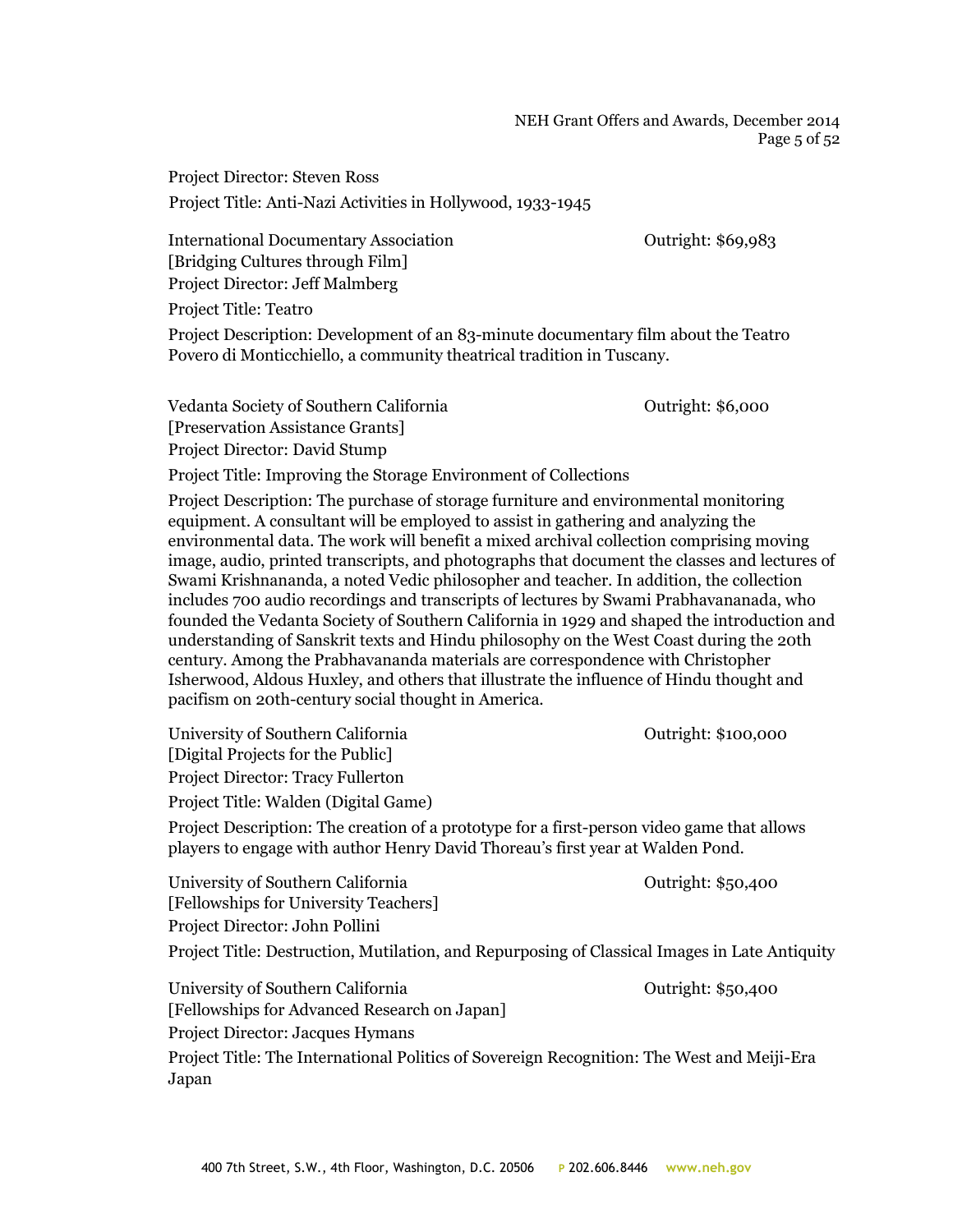Modesto Junior College  $\qquad \qquad \text{Output: } $99,882$ 

[Humanities Initiatives: HSIs]

Project Director: Chad Redwing

Project Title: The Search for Common Ground: Culture in California's Central Valley Project Description: A curricular development project to bring humanities faculty from Central Valley community colleges to Modesto Junior College to study the local and regional culture of California's Central Valley.

#### **Ocotillo**

Imperial Valley Desert Museum Society, Inc. Outright: \$0 [Challenge Grants] Matching: \$260,000 Project Director: Neal Hitch

Project Title: Endowing the Imperial Valley Desert Museum: Broadening Humanities Perspectives in Archeology and in Non-museum Going Demographics Project Description: Endowment for two humanities staff positions.

Imperial Valley Desert Museum Society, Inc. 0utright: \$4,255

[Preservation Assistance Grants] Project Director: Neal Hitch

Project Title: Achieving Sustainability in the Desert Environment: Improving Collections Storage at the Imperial Valley Desert Museum

Project Description: Hiring a consultant to evaluate storage layout and purchase supplies to improve storage and environmental conditions at the Imperial Valley Desert Museum. The museum is home to an archaeology and history collection that documents the culture collectively known as Yuman (Kumeyaay, San Dieguito, Kwaaymi, Queshan, and Cahuilla cultures), which inhabited the area of southern California and western Arizona from about 10,000 years ago through the present. Included in the collection are prehistoric artifacts, whole ceramic vessels, called "ollas" by early Spanish settlers, and the archives of archaeologist Dr. Jay von Werhlof, who surveyed prehistoric geoglyphs (or landscape art) in the region. The museum serves local, regional, and international audiences through exhibits, research, and education.

## **Palm Springs**

Palm Springs Desert Museum **Desert Auseum** Outright: \$6,000 [Preservation Assistance Grants]

Project Director: Alicia Thomas

Project Title: Palm Springs Art Museum - Architecture and Design Center Preservation Grant Project

Project Description: The preservation assessment of the Palm Springs Art Museum's architecture and design collection, consisting of architectural drawings and archival materials focused on the Mid-Century Modern work of architects and builders such as Albert Frey, E. Stewart Williams, Donald Wexler, Arthur Elrod, and Patrick McGrew. The collection will be used in exhibitions at the new Palm Springs Art Museum, Architecture and Design Center, for scholarly research, and in publications that help to show the far reach of desert modernism, such as the original Museum of Modern Art building in New York City,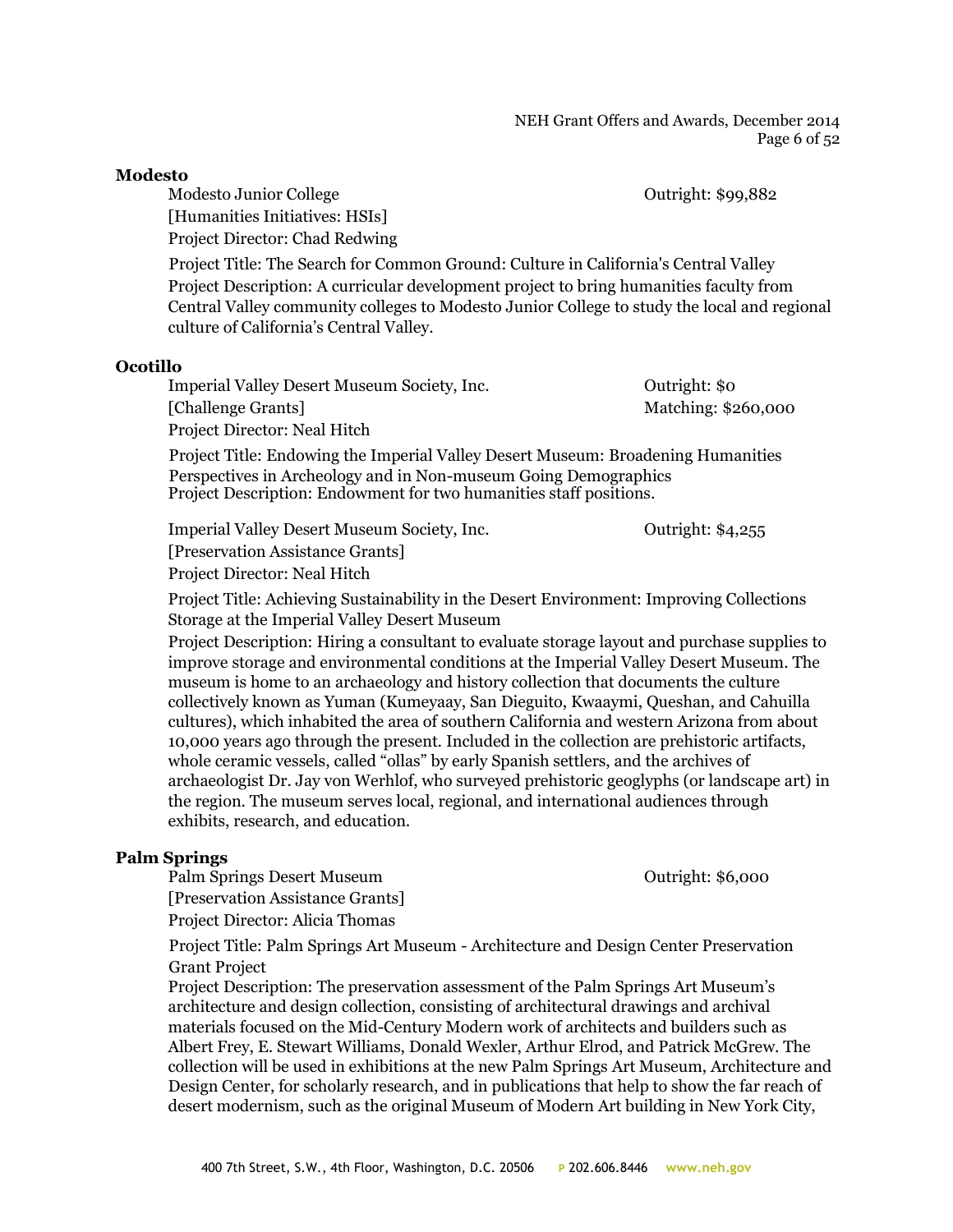#### NEH Grant Offers and Awards, December 2014 Page 7 of 52

designed by Frey.

#### **Riverside**

University of California, Riverside **Outright: \$6,000** [Preservation Assistance Grants] Project Director: Jonathan Green

Project Title: Preservation Assistance at the California Museum of Photography

Project Description: Hiring a consultant to undertake a preservation assessment and purchase of preservation supplies for a significant collection of cameras, dating from the 1840s to the present, held by the California Museum of Photography. In addition to the museum's strengths in stereoscopic cameras and images, highlights include historic cameras, such as one used to make daguerreotypes, the first type of photographic images (1839-50s), an encyclopedic collection of cameras by German manufacturer Zeiss (ca. 1902-73), as well as of cameras documenting the shift to digital photography, such as the Kodak DCS (1991), Kodak's first digital camera, and the Nokia 3600 smartphone, one of the first "camera phones." The collections are used extensively in teaching, research, and exhibition, especially for tracing advances in the history of science and technology.

#### **San Luis Obipso**

History Center of San Luis Obispo County **CENTER 1988** Outright: \$6,000 [Preservation Assistance Grants] Project Director: Eva Ulz

Project Title: Historic San Luis Obispo County Newspapers

Project Description: A preservation assessment, staff training workshops that will be open to nearby cultural organizations, and the purchase of rehousing supplies for a collection of historic newspapers. The collection comprises nearly 250 bound volumes of newspapers, representing almost thirty local publications spanning the 19th and 20th centuries, which document people, places, and events in San Luis Obispo County and the California central coast region. The materials are accessible to the public at the institution's reading room and have been consulted by researchers, journalists, and local K–12 students and used as source material for exhibitions.

#### **San Mateo**

Bay Area & Peninsula Library System Cutright: \$349,037 [Preservation Education and Training] Project Director: Linda Crowe

Project Title: Western States and Territories Preservation Assistance Service, 2015-2016 Project Description: Disaster preparedness workshops and preservation advice for staff at cultural heritage institutions in the West and the Pacific. A total of 37 workshops would be held for 555 staff participants, including 22 hybrid workshops combining online and in-person training on writing disaster plans; 5 in-person workshops on testing disaster response plans; and 10 in-person workshops on creating and funding preservation efforts. The project would also support the WESTPAS preservation information service, which addresses 10-15 queries per week via website, emergency phone, and preservation reference service.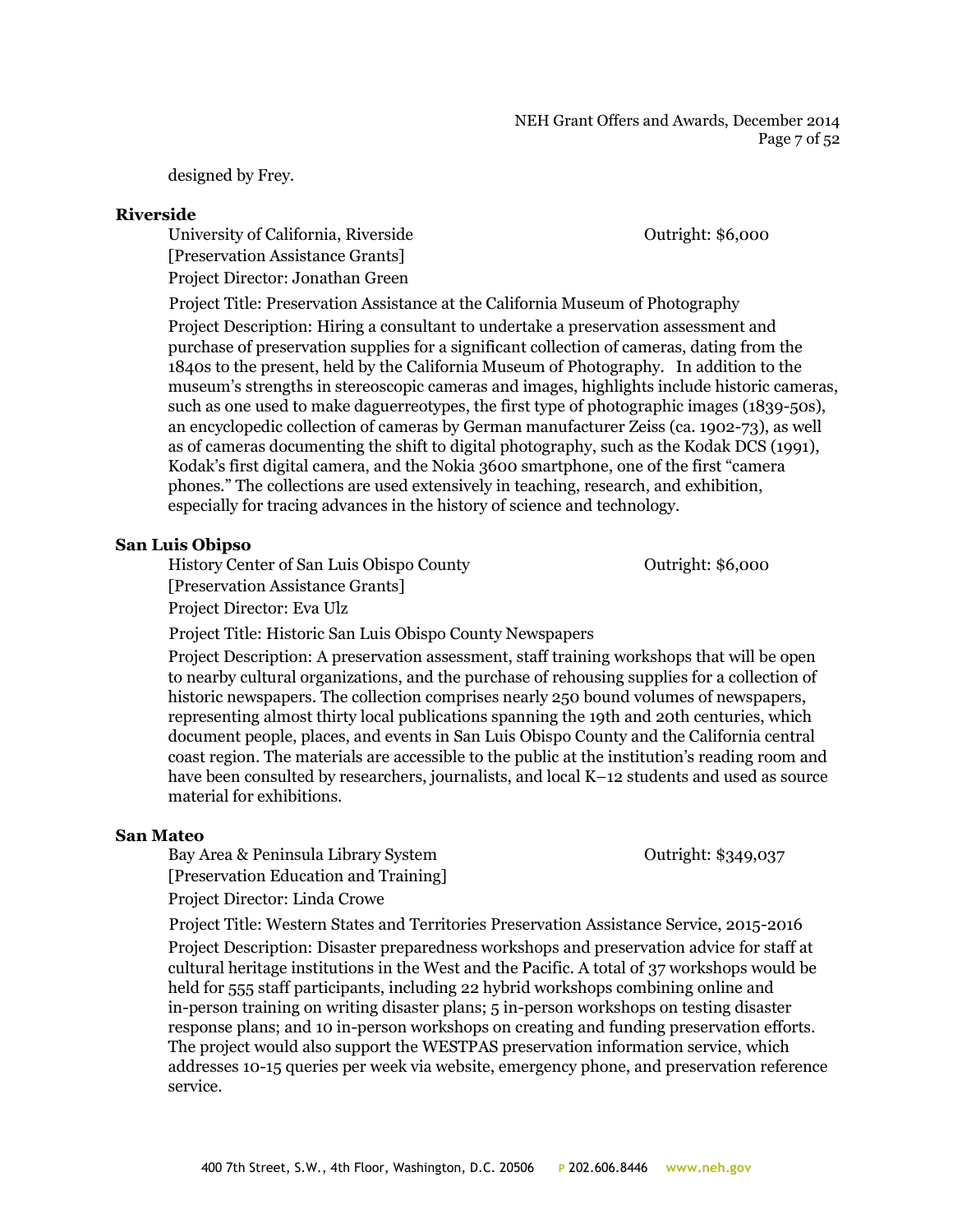#### **Santa Barbara**

University of California, Santa Barbara **Democratic Contracts** Outright: \$50,400 [Fellowships for University Teachers] Project Director: Ross Melnick Project Title: Hollywood's Global Exhibition Empires, 1925-2013

#### **Susanville**

Susanville Indian Rancheria (SIR) Outright: \$6,000 [Preservation Assistance Grants] Project Director: Meredith Gosejohan

Project Title: Susanville Indian Rancheria Collections Preservation Assessment Project Description: Hiring a consultant to undertake a preservation assessment for a collection of stone utilitarian objects, beads, baskets, and other material culture items documenting the history and culture of the four tribes (Maidu, Northern Paiute, Pit River, and Washoe) that make up the Susanville Indian Rancheria. The consultant would assist this northern California rancheria in planning for storage and rehousing of the collection, which is used by tribal members and local school groups. The consultant's recommendations would be used to improve preservation of and access to collections.

#### **Whittier**

Whittier College **Outright: \$25,200** [Awards for Faculty] Project Director: Natale Zappia Project Title: Food Frontiers: Indigenous and Euro-American Ecologies in Early America

## **COLORADO (6) \$659,296**

#### **Boulder**

University of Colorado, Boulder **Colorado, Boulder** Colorado, Boulder **Outright: \$50,400** [Fellowships for University Teachers] Project Director: Brian Catlos Project Title: Ethnic and Religious Diversity in the Medieval Mediterranean and Beyond

Boulder Museum of History **Outright:** \$0 [Challenge Grants] Matching: \$500,000 Project Director: Nancy Geyer Project Title: Boulder Historical Society, Inc. Project Description: Support the creation of the new Museum of Boulder at repurposed Masonic Lodge building in downtown Boulder, Colorado

University of Colorado, Boulder Colorado and Colorado Putright: \$50,400 [Fellowships for University Teachers] Project Director: Mi-Kyoung Lee Project Title: Justice in Aristotle's Ethics and Political Philosophy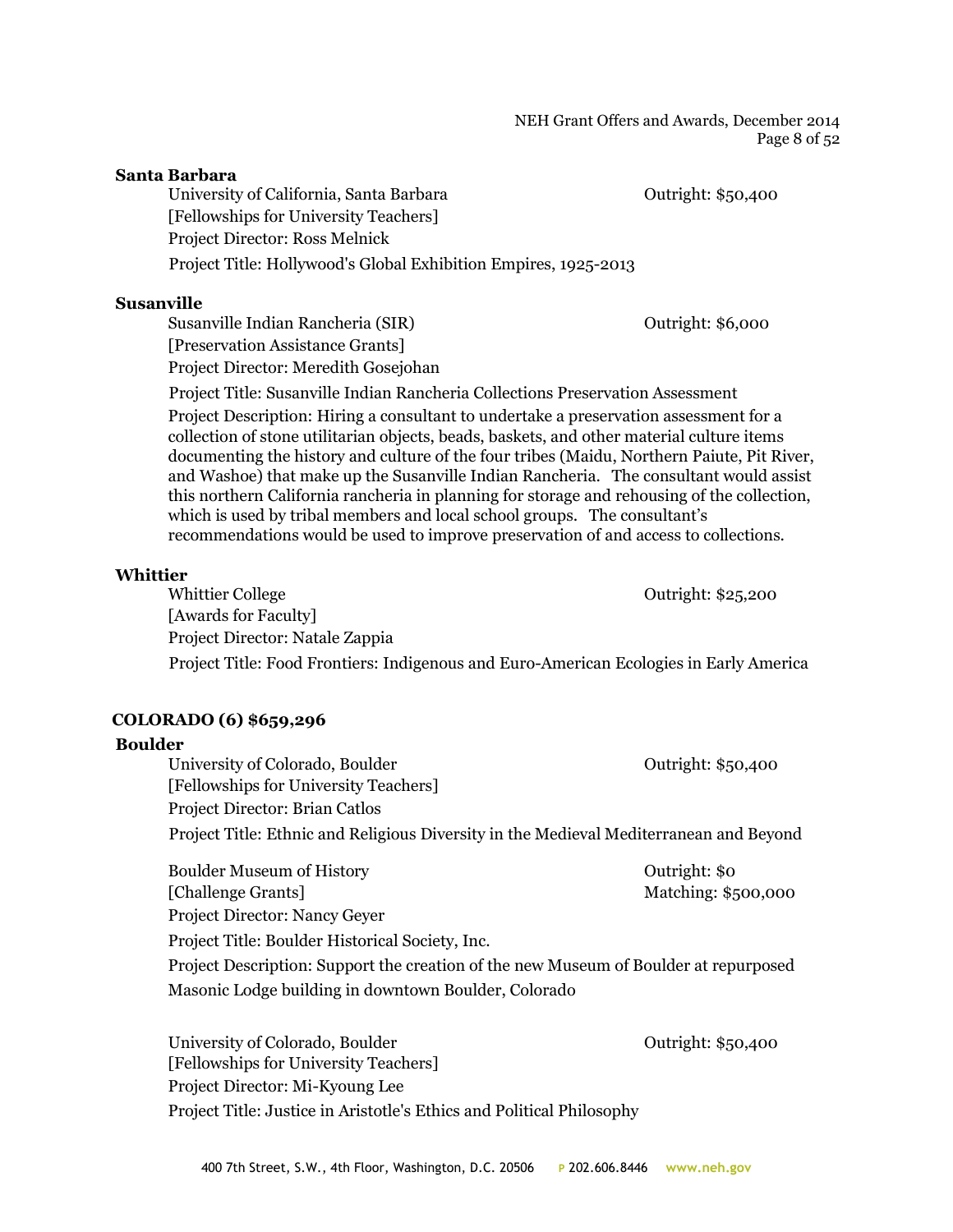## **Colorado Springs**

Pioneers' Museum Outright: \$6,000 [Preservation Assistance Grants] Project Director: Hilliary Mannion

Project Title: Textile Care, Handling, and Storage Assessment and Training

Project Description: Consultation with a conservator to assess the preservation needs of the museum's textile holdings and train staff on proper care and storage of collections. The museum's nearly 6,000-item textile collection includes clothing and accessories, military and sports uniforms, American quilts and coverlets, flags and banners, American Indian garments and weavings, as well as textiles reflecting Spanish Colonial influences in the region. The textile collections date from the late 18th century to the present and represent the diverse peoples who have settled, lived, and worked in the Pikes Peak region.

#### **Denver**

Molly Brown House Museum **Communist Example 2** Outright: \$2,096 [Preservation Assistance Grants] Project Director: Nicole Roush

Project Title: Fashions Collection Rehousing Project

Project Description: The purchase of supplies to rehouse clothing and accessories in the collections of the Molly Brown House Museum, which interprets the life of socialite and activist Molly Brown (1867-1932). The 2,800-item fashion collection includes Brown's own clothing and accessories as well as infant wear, boy's and girl's wear, jewelry, hats, hair adornments, and other accessories. The collections are used in exhibitions and educational programming that examine the changing roles of women in the early 20th century and Brown's interests in philanthropy, women's rights, and social reform.

## **Greeley**

University of Northern Colorado **Outright: \$50,400** [Fellowships for College Teachers and Independent Scholars] Project Director: Lahcen Elyazghi Ezzaher Project Title: Averroes' Middle Commentary on Aristotle's Rhetoric: An Arabic-English Translation

## **CONNECTICUT (8) \$252,334**

## **Farmington**

[Preservation Assistance Grants]

Project Director: Melanie Anderson Bourbeau

Project Title: Hill-Stead Museum Light Control Study

Project Description: The development of a plan, in consultation with a conservator, to prevent damage from light exposure to collections at the Hill-Stead Museum, a 1901 Colonial Revival home designed by Theodate Pope Riddle for her father, Alfred Atmore Pope. Pope's 36-room country estate was a showplace for his extensive art collections,

Hill-Stead Museum Outright: \$6,000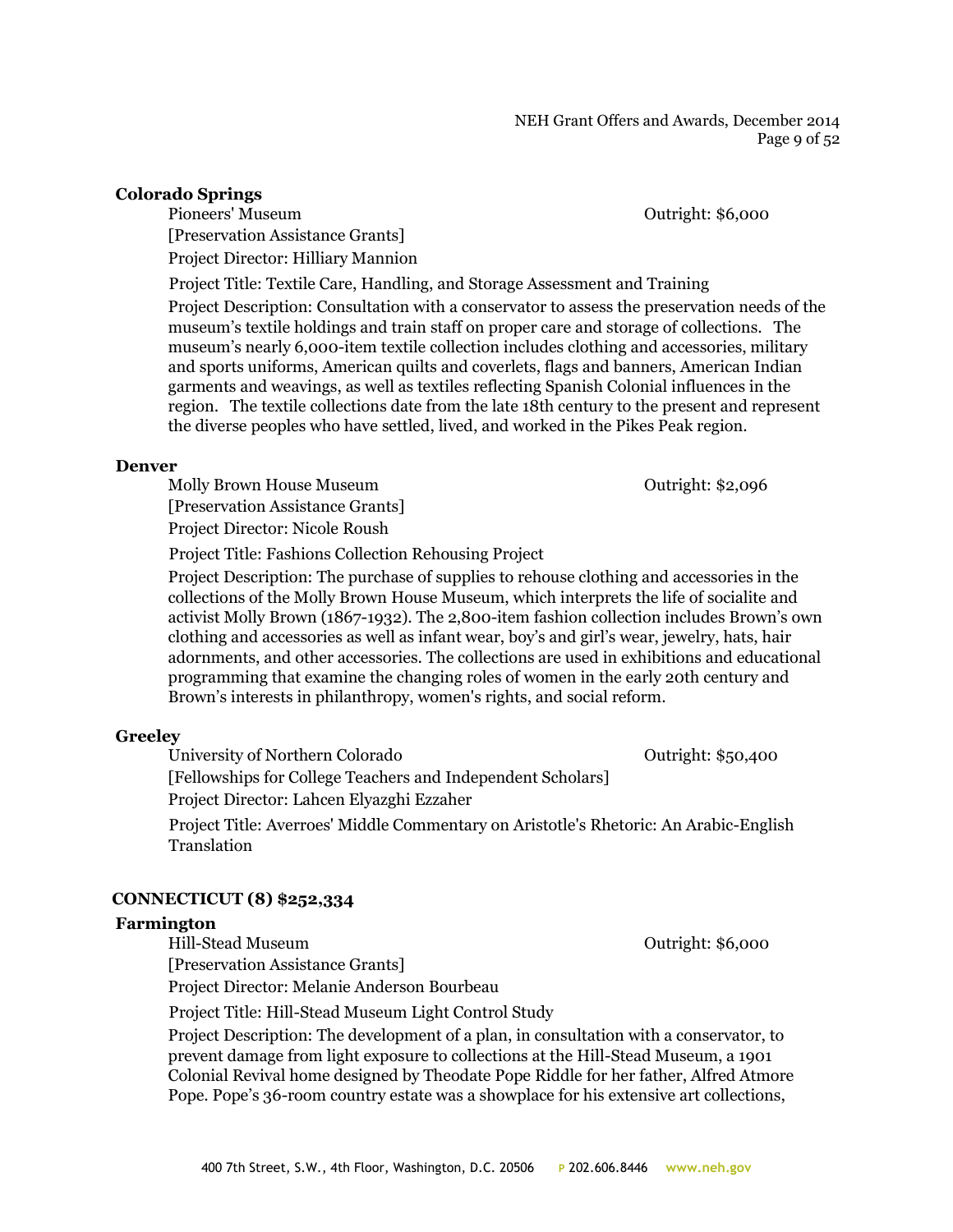which include French Impressionist paintings; works by Thomas Sully, James Whistler, and Mary Cassatt; and extensive holdings of decorative arts, textiles, and furniture. These collections, along with a large archive of letters, photographs, and family memorabilia, support tours, programming, and research on topics related to American social and cultural history, art and architectural history, and women's studies.

## **Hartford**

Harriet Beecher Stowe Center Outright: \$6,000 [Preservation Assistance Grants] Project Director: Cynthia Cormier

Project Title: Safeguarding Harriet Beecher Stowe House Collections During Relocation and Renovations

Project Description: The purchase of materials for safe packing of collections in the National Historic Landmark Harriet Beecher Stowe House, an 1871 Gothic-style cottage that served as Stowe's home for 23 years. Nearly 1,300 items that include Stowe's paintings, furniture, photographs, books, and personal memorabilia are displayed in the home's period rooms, and they must be moved to off-site storage in preparation for renovation of the structure. These collections are at the core of the center's interpretive programming, which examines worldwide responses to Uncle Tom's Cabin and 19th-century women's history including suffrage, abolition, civic reform, and Stowe's legacy as a writer.

| <b>Trinity College, Hartford</b><br>[Fellowships for College Teachers and Independent Scholars] | Outright: \$50,400 |
|-------------------------------------------------------------------------------------------------|--------------------|
| Project Director: Seth Sanders                                                                  |                    |
| Project Title: The Form of the Pentateuch in the History of Ancient Hebrew Literature           |                    |
| Trinity College, Hartford                                                                       | Outright: \$50,400 |
| [Fellowships for College Teachers and Independent Scholars]<br>Project Director: Zayde Antrim   |                    |
| Project Title: A History of Mapping the Middle East from the 11th Century                       |                    |
| <b>Middletown</b>                                                                               |                    |
| <b>Wesleyan University</b>                                                                      | Outright: \$33,600 |
| [Fellowships for Advanced Research on Japan]<br>Project Director: Mary Haddad                   |                    |
| Project Title: Environmental Politics in East Asia: Strategies that Work                        |                    |
| <b>Wesleyan University</b>                                                                      | Outright: \$50,400 |
| [Fellowships for College Teachers and Independent Scholars]                                     |                    |
| Project Director: Sanford Shieh                                                                 |                    |
| Project Title: Modality and Logic in Early Analytic Philosophy                                  |                    |
|                                                                                                 |                    |

## **Sharon**

Sharon Historical Society, Inc. Contright: \$5,134 [Preservation Assistance Grants]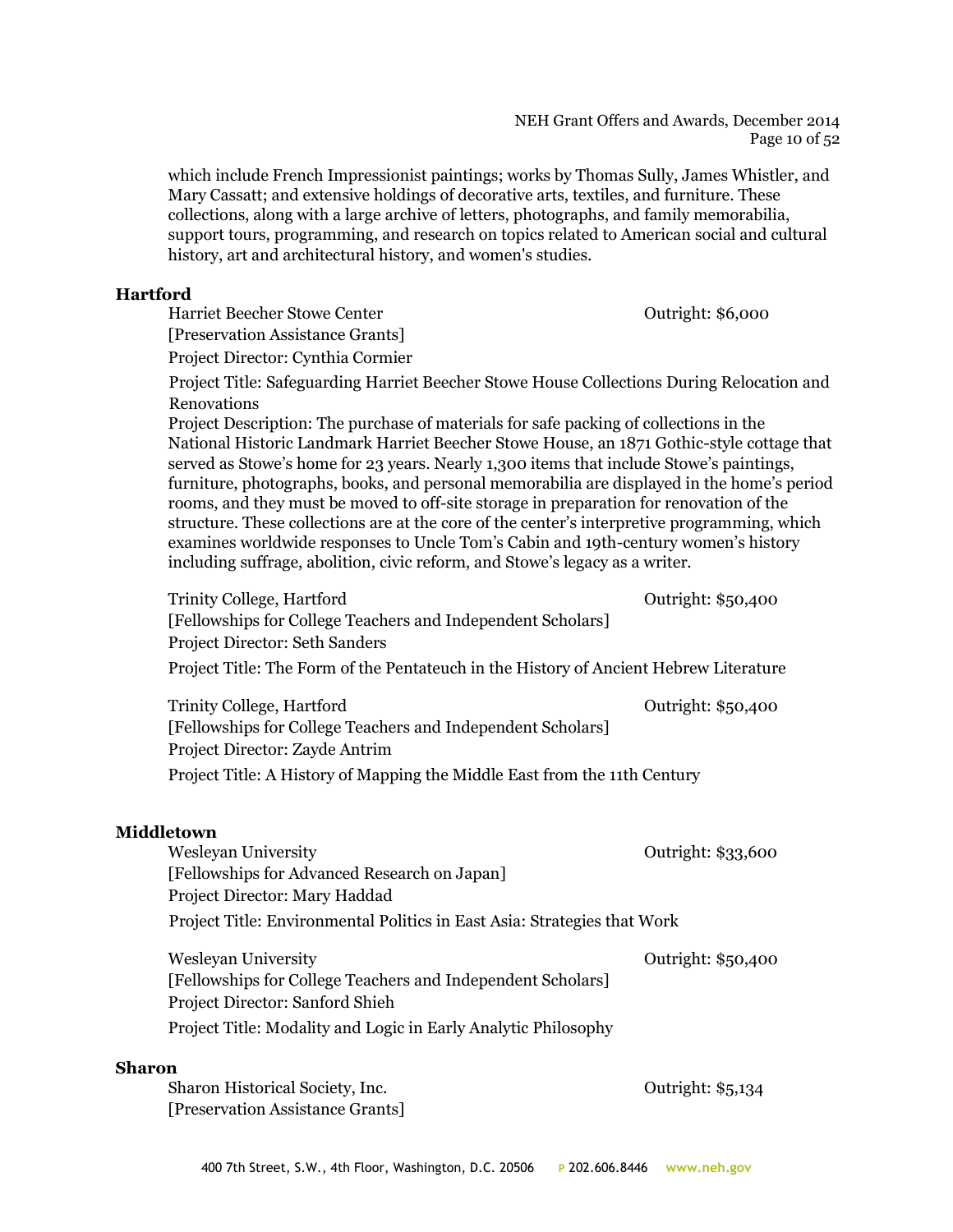#### NEH Grant Offers and Awards, December 2014 Page 11 of 52

Project Director: Elizabeth Shapiro

Project Title: Environmental Monitoring for Effective Preservation: Collecting and Analyzing a Year of Data Project Description: The purchase of environmental monitoring equipment and hiring a consultant to evaluate and make recommendations for improved collections storage conditions at the Sharon Historical Society's historic home, the 1775 Gay-Hoyt House. The historical society holds 150 linear feet of archival collections, 3,500 artifacts, and 2,000 photographs that document the history of the town of Sharon, Connecticut, since 1739. Collection highlights include records from the Sharon Valley Iron Company from the 1850s, as well as historic furniture, decorative arts, and textiles crafted in the region.

## **Storrs**

University of Connecticut Connecticut Cutright: \$50,400 [Fellowships for University Teachers] Project Director: Daniel Caner Project Title: The Early Evolution of Christian Philanthropy

## **DELAWARE (1) \$3,114**

## **Dover**

Delaware State University **Delaware State University Outright: \$3,114** 

[Preservation Assistance Grants] Project Director: Emily Cottle

Project Title: General Preservation Assessment and Rehousing of the Alumni and Campus Life Photograph Collection

Project Description: A preservation assessment and the purchase of supplies to rehouse a collection consisting of approximately 250 linear feet of administrative records, course catalogs, yearbooks, school papers, administrative records, as well as more than 4,000 photographs documenting the nearly 125-year history of this historically black university.

## **DISTRICT OF COLUMBIA (7) \$435,730**

## **Washington**

Catholic University of America Outright: \$50,400 [Fellowships for University Teachers] Project Director: Martin Johnson Project Title: Main Street Movies: Local Films in the United States, 1909-1975

Heritage Preservation Outright: \$190,330 [Preservation Education and Training] Project Director: Lori Foley

Project Title: Alliance for Response 2015-2016: A National Program on Cultural Heritage and Disaster Management

Project Description: Two county-based forums and six webinars for cultural heritage managers and emergency response personnel as part of the Alliance for Response (AFR) program to help new and existing network members develop, manage, and maintain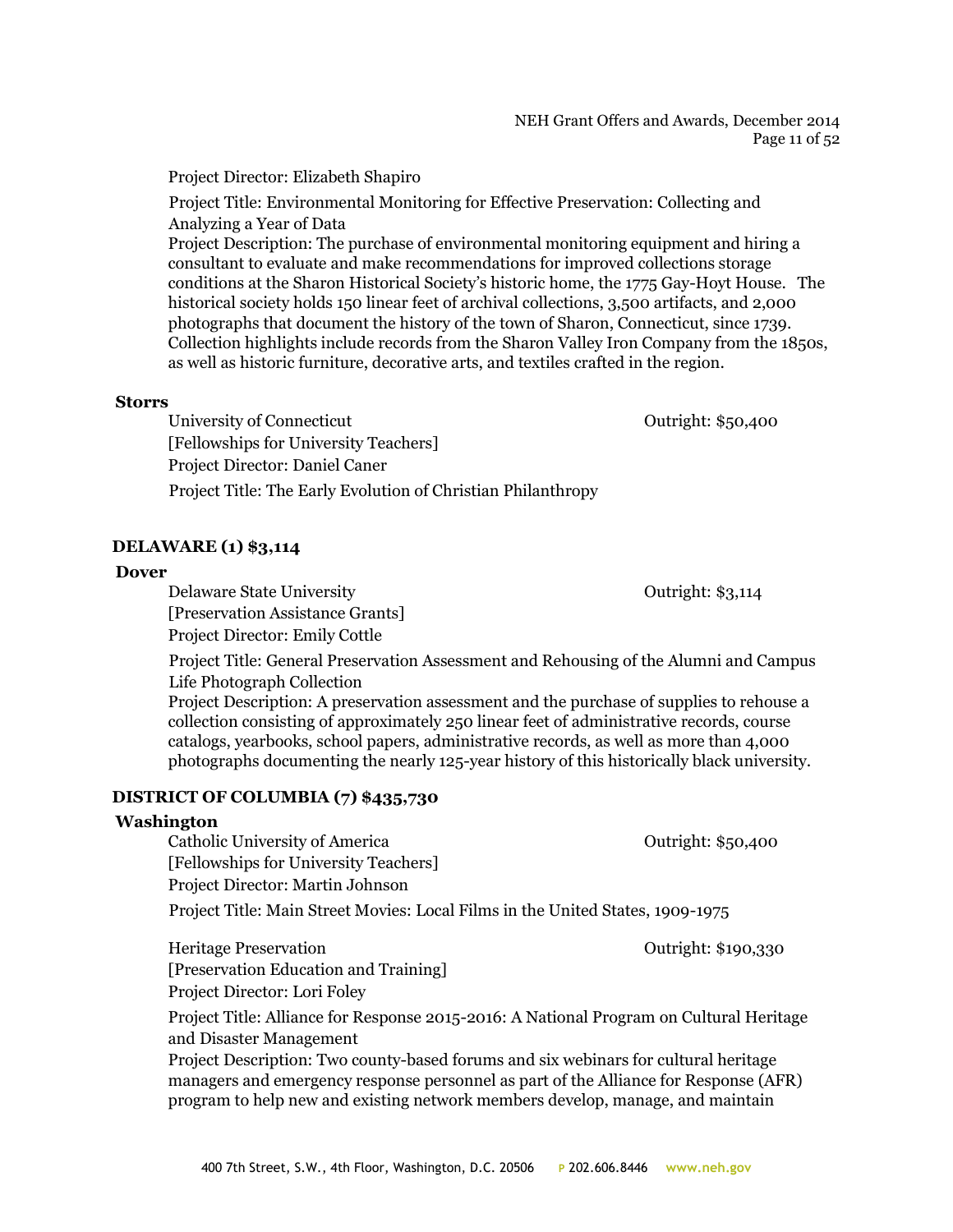#### NEH Grant Offers and Awards, December 2014 Page 12 of 52

cooperative disaster networks. Each forum would reach an audience of 125 participants, while the webinars would reach the 23 current AFR networks. Once archived on the AFR Web site, the webinars would be available free of charge to the public. The program would also expand its current outreach to link major emergency management and first response associations with the cultural heritage community.

Tudor Place Foundation, Inc. **Tudor Place Foundation, Inc. Contract Contract Contract Contract Contract Contract Contract Contract Contract Contract Contract Contract Contract Contract Contract Contract Contract Contract** [Preservation Assistance Grants] Project Director: Erin Kuykendall

Project Title: Tudor Place Historic Lighting Devices Assessment

Project Description: A conservation assessment and preparation of treatment proposals for 23 18th- and 19th- century lighting devices in the National Historic Landmark Tudor Place, once the home of Thomas Peter, a prominent Georgetown businessman and landowner, and Martha Parke Custis Peter, granddaughter of Martha Washington. Six generations of the Peter family lived in Tudor Place, which was built in 1816. Today, it functions as a historic house museum with collections of decorative arts and domestic furnishings that are used to interpret the social, political, economic, and material history of Georgetown and the Federal City. The collection of lighting devices includes chandeliers, gasoliers, candlesticks, chamber sticks, and lanterns.

| Georgetown University                                                             | Outright: \$50,400 |
|-----------------------------------------------------------------------------------|--------------------|
| [Fellowships for University Teachers]                                             |                    |
| Project Director: James Millward                                                  |                    |
| Project Title: Lutes on the Silk Road: Transculturation of Eurasian Chordophones  |                    |
| Unaffiliated Independent Scholar                                                  | Outright: \$50,400 |
| [Fellowships for College Teachers and Independent Scholars]                       |                    |
| Project Director: Ksenya Gurshtein                                                |                    |
| Project Title: Conceptual Art in Eastern Europe in the 1960s and 1970s            |                    |
| George Washington University                                                      | Outright: \$37,800 |
| [Fellowships for University Teachers]                                             |                    |
| Project Director: Ilana Feldman                                                   |                    |
| Project Title: Palestinian Refugees and the Humanitarian Experience, 1948-Present |                    |
| <b>Howard University</b>                                                          | Outright: \$50,400 |
| [Fellowships for University Teachers]                                             |                    |
| Project Director: Christopher Tozzi                                               |                    |
| Project Title: Mixed-Race Military Units in the French Colonial World             |                    |
|                                                                                   |                    |

## **FLORIDA (9) \$680,460**

## **Coral Gables**

University of Miami **Outright:** \$25,200 [Fellowships for University Teachers]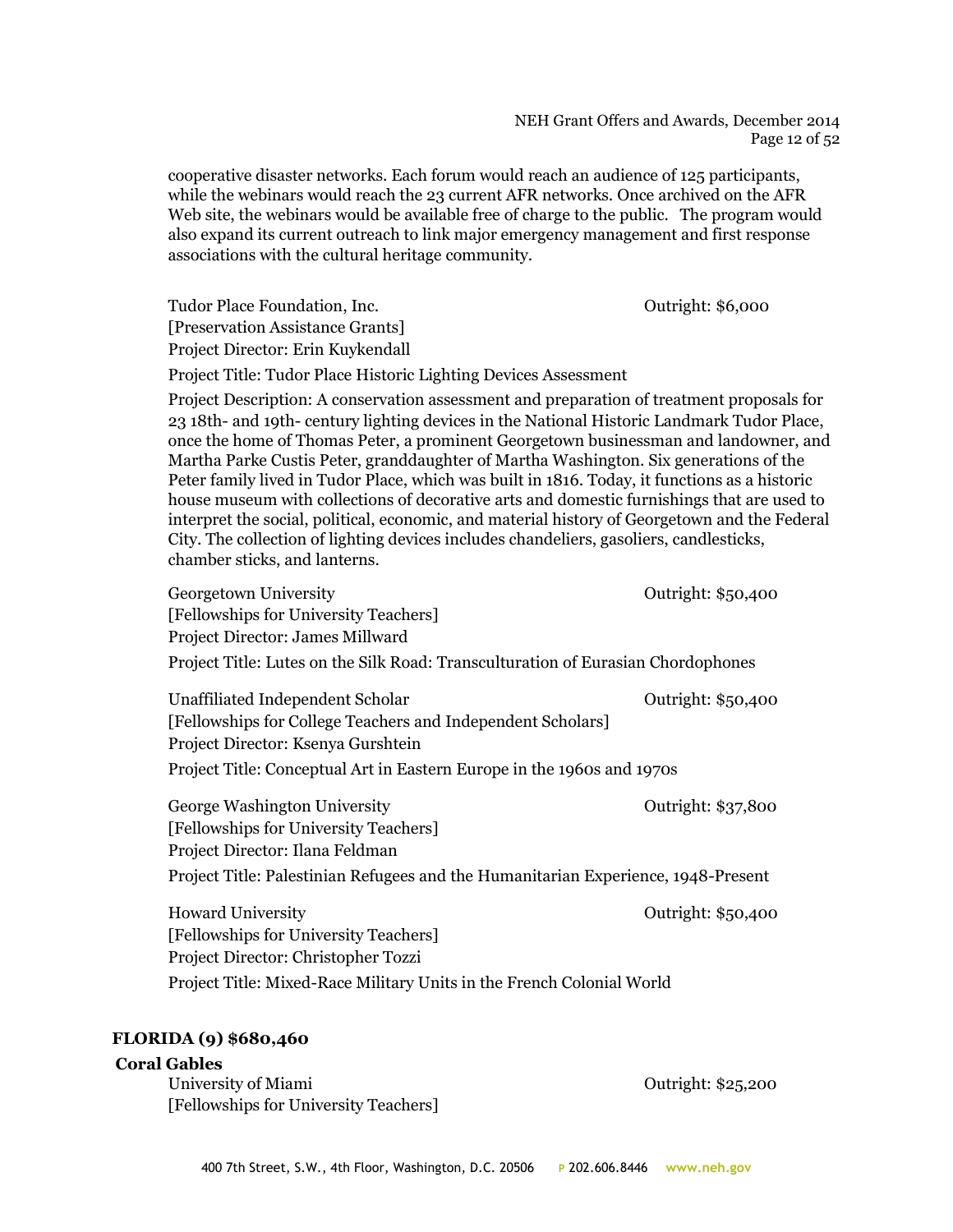#### NEH Grant Offers and Awards, December 2014 Page 13 of 52

Project Director: Deborah Schwartz-Kates

Project Title: The Film Music of Argentinian Composer Alberto Ginastera (1916-1983)

## **Gainesville**

| University of Florida Libraries     | Outright: \$0       |
|-------------------------------------|---------------------|
| [Challenge Grants]                  | Matching: \$500,000 |
| Droiget Directory Debogge Leffergen |                     |

Project Director: Rebecca Jefferson

Project Title: Repositioning Florida's Judaic Library: Increasing Access to Humanities Resources from Florida, Latin America, and the Caribbean Communities Project Description: Endowment for library staff, acquisitions, public and scholarly outreach activities, and digitization projects related to the Jewish experience in Florida, Latin America, and the Caribbean.

#### **Miami**

Florida International University Outright: \$6,000 [Preservation Assistance Grants] Project Director: Laura Phillips

Project Title: Improving the Storage Environment of The Wolfsonian–FIU Collection Project Description: Hiring a consultant to conduct an environmental assessment of The Wolfsonian's two collection storage areas, one on the fourth floor of the main museum building, and the other in the museum's Research Annex. The collection comprises objects from 1885 to 1945 in a variety of media including furniture; industrial-design objects; works in glass, ceramics, and metal; rare books; periodicals; ephemera; works on paper; paintings; textiles; and medals. The museum is well known for this collection of modern material culture, and its multi-disciplinary exhibits attract large audiences. A research fellowship program supports scholars who use the collections for their publications. Evaluating the existing environmental control systems inside the historic buildings would help the museum's staff better care for this unique collection.

Florida International University Outright: \$5,999 [Preservation Assistance Grants] Project Director: Teresa Stanton

Project Title: Florida International University (FIU) College of Law Library Special Collections: Preservation Assistance Project

Project Description: The purchase of preservation supplies and storage equipment for a collection comprising 882 linear feet of monographs, journals, and manuscripts documenting the history of legal practice in Cuba, as well as in parts of Europe and South America, from 1757 to 1959. The collection includes a substantial quantity of judicial decisions, commentaries, and treatises covering areas such as banking, property transaction, commercial law, and probate maintained by one of Cuba's most prominent attorneys during the early to mid-20th century.

Community Television Foundation of South Florida, Inc. 0utright: \$74,861 [Bridging Cultures through Film] Project Director: Maximilian Duke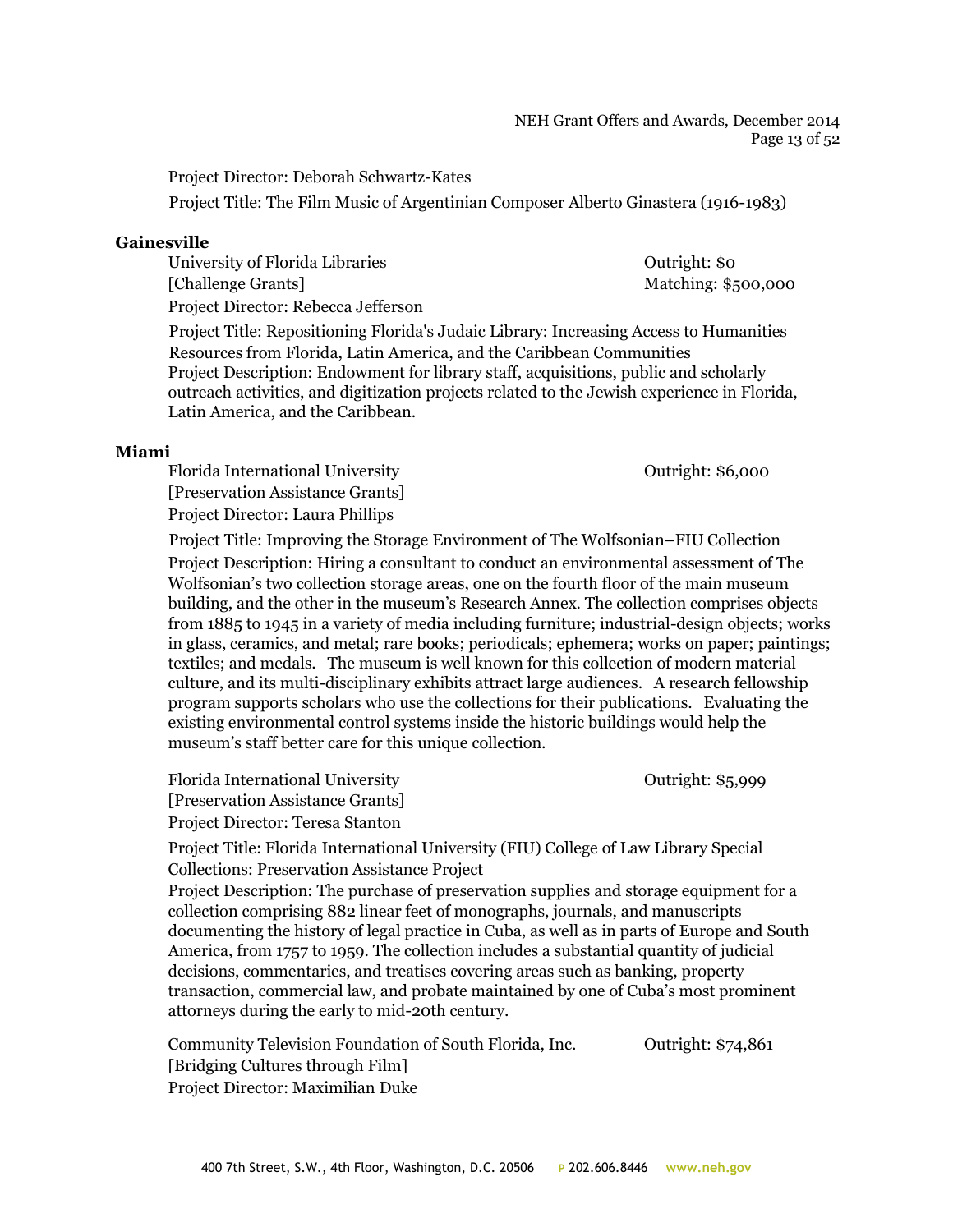Project Title: *Una Sensible Perdida*/We Regret the Loss

Project Description: Development of a one-hour documentary on the life and legacy of Cuban writer José Lezama Lima.

#### **Miami Shores**

Barry University Contright: \$6,000 [Preservation Assistance Grants] Project Director: Ximena Valdivia

Project Title: Preservation Assessment for Barry University's Archives and Special Collections

Project Description: A preservation assessment and the purchase of equipment to monitor environmental conditions for a collection of 5,400 rare books, along with 2,400 linear feet of manuscripts, photographs, sound recordings, maps, and other sources dating from the 17th century to the present. Materials include the records of "Operation Pedro Pan / Cuban Children's Program," documenting efforts to resettle over 14,000 unaccompanied Cuban exile minors in the early 1960s. Also included are the papers of William Lehman, who served as a Florida congressman from 1972 to 1993.

#### **Naples**

Golisano Children's Museum of Naples **Children's Museum of Naples** Outright: \$6,000

[Preservation Assistance Grants]

Project Director: Elizabeth Housewert

Project Title: General Preservation Assessment of the Collections and Archives of the Golisano Children's Museums of Naples

Project Description: Hiring a consultant to undertake a preservation assessment of the O'Connell World Culture Collection, a mixed collection of 2,000 pieces of art and material culture, 230 audio recordings, 140,000 slide images, and 30 linear feet of archives and travel ephemera documenting world cultures in the 19th and 20th centuries and the travels of Dr. Ernestine O'Connell (1923-2009), a collector who visited over 145 countries during her lifetime. The collection includes 200 masks, with highlights such as a devil mask from Bolivia, a Garuda mask from Bhutan, and a set of royal masks of the Kuba people of the Democratic Republic of the Congo, and is used for education about world cultures.

## **Palm Beach**

Henry Morrison Flagler Museum Outright: \$6,000 [Preservation Assistance Grants] Project Director: Janel Trull

Project Title: Improved UV Light Filtration for Whitehall's Historic Collections Project Description: Replacement of deteriorating ultraviolet light filtering window film for 742 oversized panes of glass in five rooms of Whitehall, the winter home of industrialist Henry Flagler (1830-1913). Designed in 1902 by the architects Carrère and Hastings, Whitehall draws upon multiple historical styles in these five rooms including neo-Classical, Italian Renaissance, French Second Empire, Louis XVI, and Gothic Revival. The UV film would protect collections including paintings, busts, bronze sculptures, clocks, furniture, and textiles. Notable items include dome paintings depicting Greek gods and goddesses; a Louis XV-style case clock made by 19th-century French cabinetmaker François Linke;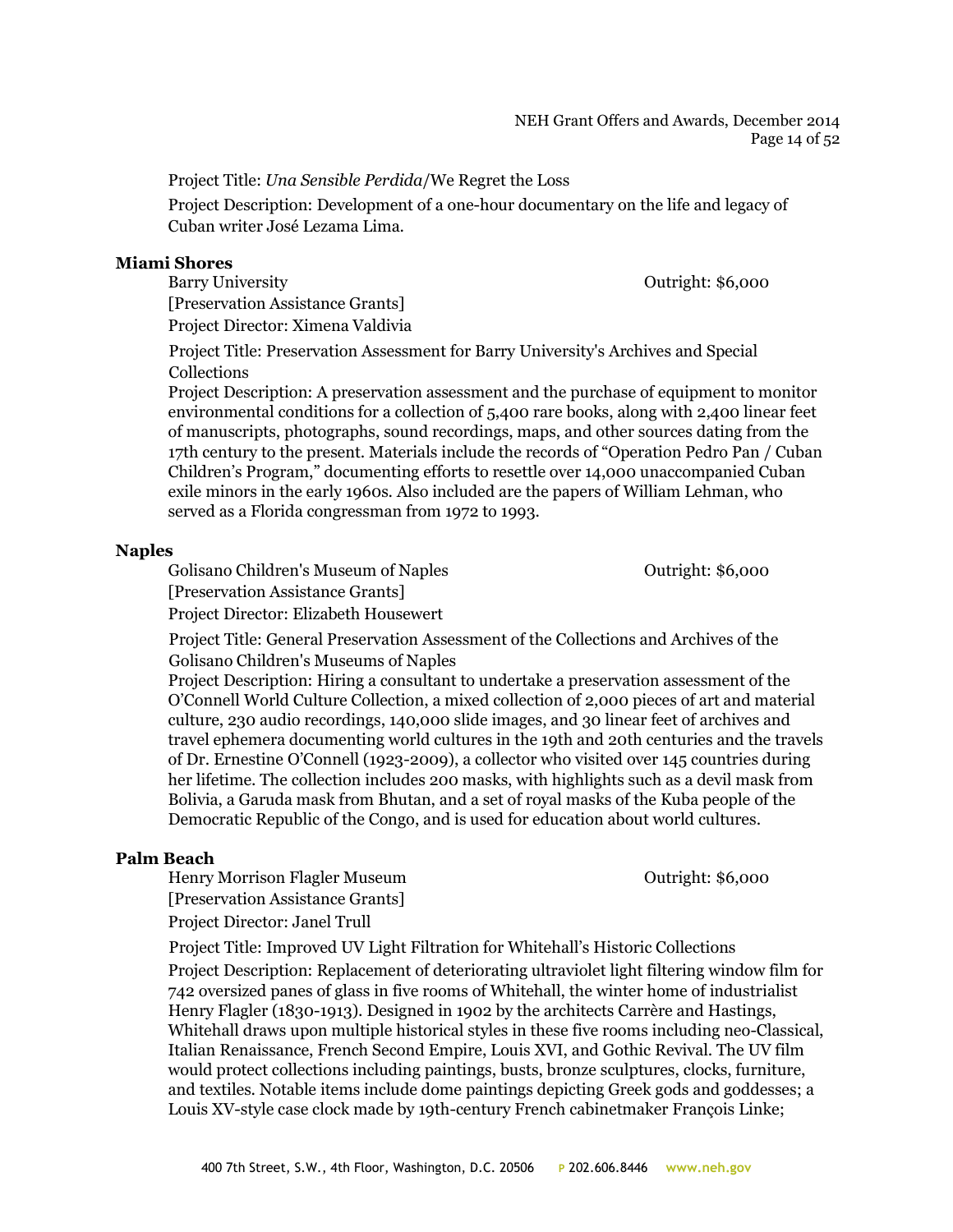#### NEH Grant Offers and Awards, December 2014 Page 15 of 52

mid-19th century Louis XV-style upholstered and wood seating; plaster ornamentation; game tables for billiards, skittles, and pocket billiards; and multiple portraits of the Flagler family. The museum is used for research and education about the Gilded Age, the development of Florida through tourism and agriculture, and Palm Beach's growth as America's first destination resort.

#### **Tampa**

University of South Florida **Outright: \$50,400** [Fellowships for University Teachers] Project Director: Colin Heydt Project Title: Practical Ethics in 18th-Century Britain

## **GEORGIA (2) \$599,976**

## **Atlanta**

Morehouse College Martin Luther King, Jr. Collection **Outright: \$99,976** [Humanities Initiatives: HBCUs]

Project Director: Vicki Crawford

Project Title: Humanities Teaching and the Martin Luther King, Jr. Collection at Morehouse College

Project Description: A series of activities to incorporate primary documents from the Morehouse College Martin Luther King Jr. Collection into humanities teaching.

## **Macon**

Mercer University, Macon **Mathematic School** Cutright: \$0 [Challenge Grants] Matching: \$500,000

Project Director: Sarah Gardner

Project Title: Mercer University Southern Studies Center - NEH Challenge Grant Project Description: Endowment for new humanities programs in a Center for Southern Studies.

## **HAWAII (1) \$6,000**

## **Honolulu**

Hawaiian Mission Children's Society/Mission Houses Museum Outright: \$6,000 [Preservation Assistance Grants]

Project Director: Thomas Woods

Project Title: Hawaiian Mission Houses Object Collection Preservation Assessment Project Description: An overall assessment of objects held in the collections storage areas and exhibition spaces of the Hawaiian Mission Houses Historic Site and Archives, including those exhibited in Hawaii's two oldest houses. The 5,000-artifact collection, which documents the impact of Protestant missionaries on Hawaii, includes furniture, quilts, pieces of bark cloth, paintings, ceramics, clothing, cloth, and jewelry. Notable items include six paintings produced from 1871 to 1899 by missionary Edward Bailey; an inscribed hunting case pocket watch sent by President Lincoln to Reverend James Kekela; a circa 1835 Holoku Kapa (a western-style garment fashioned from bark cloth); a mahogany medicine chest owned by Dr. Gerritt P. Judd, including medicine and tools; and quilts given to missionaries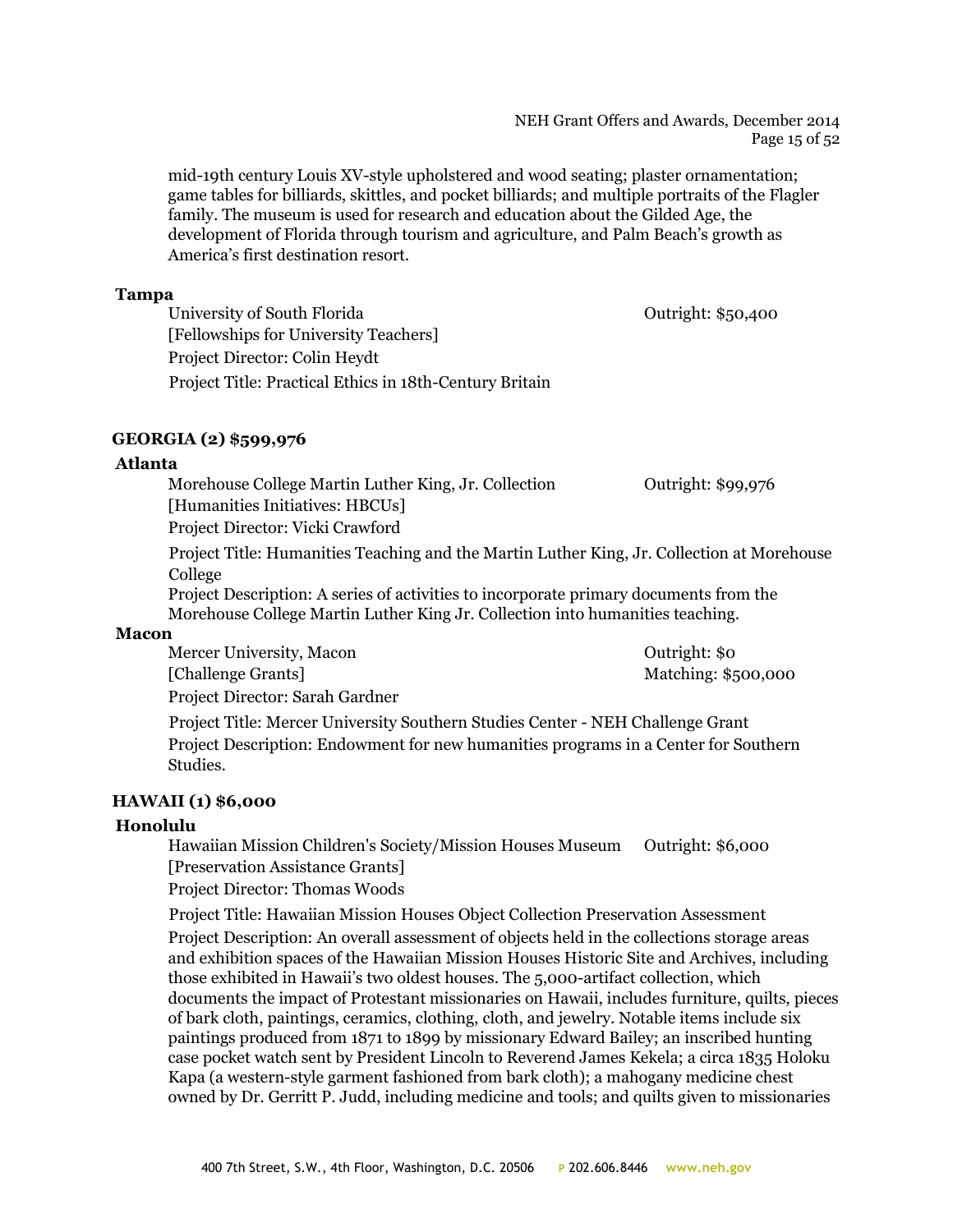NEH Grant Offers and Awards, December 2014 Page 16 of 52

upon their return to the United States. The object collection is used to illustrate the conflict of cultures in exhibitions, scholarly research, and in reproductions used in educational programs and interpretation.

#### **IDAHO (1) \$50,400**

#### **Boise**

Boise State University **State University Contract State University Outright: \$50,400** [Fellowships for College Teachers and Independent Scholars] Project Director: Emily Wakild Project Title: A History of Scientific Land Conservation in Patagonia and Amazonia, 1880s-Present

## **ILLINOIS (15) \$2,097,218**

#### **Bloomington**

Illinois Wesleyan University Outright: \$50,400 [Fellowships for College Teachers and Independent Scholars] Project Director: Carolyn Nadeau Project Title: Critical Edition and Translation of a 1611 Culinary Treatise by Francisco Montiño, Chef to Kings Philip III and IV of Spain

## **Champaign**

| University of Illinois, Urbana-Champaign                           | Outright: \$37,800 |
|--------------------------------------------------------------------|--------------------|
| [Fellowships for University Teachers]                              |                    |
| Project Director: Francois Proulx                                  |                    |
| Project Title: Reading and French Masculinity at the Fin de Siecle |                    |

University of Illinois, Urbana-Champaign **Outright: \$50,400** [Fellowships for University Teachers] Project Director: Antoinette Burton Project Title: Wars Against Nature? Environmental Fictions of the First Anglo-Afghan Wars

University of Illinois, Urbana-Champaign **Outright: \$50,400** [Fellowships for University Teachers] Project Director: Valeria Sobol Project Title: Visions of Empire in Russian Gothic Literature, 1790-1850

University of Illinois, Urbana-Champaign **Outright: \$50,400** [Fellowships for University Teachers] Project Director: Robert Morrissey Project Title: The Illinois and the Edge Effect: Bison Algonquians in the Colonial Mississippi Valley

University of Illinois, Urbana-Champaign **Outright: \$50,400**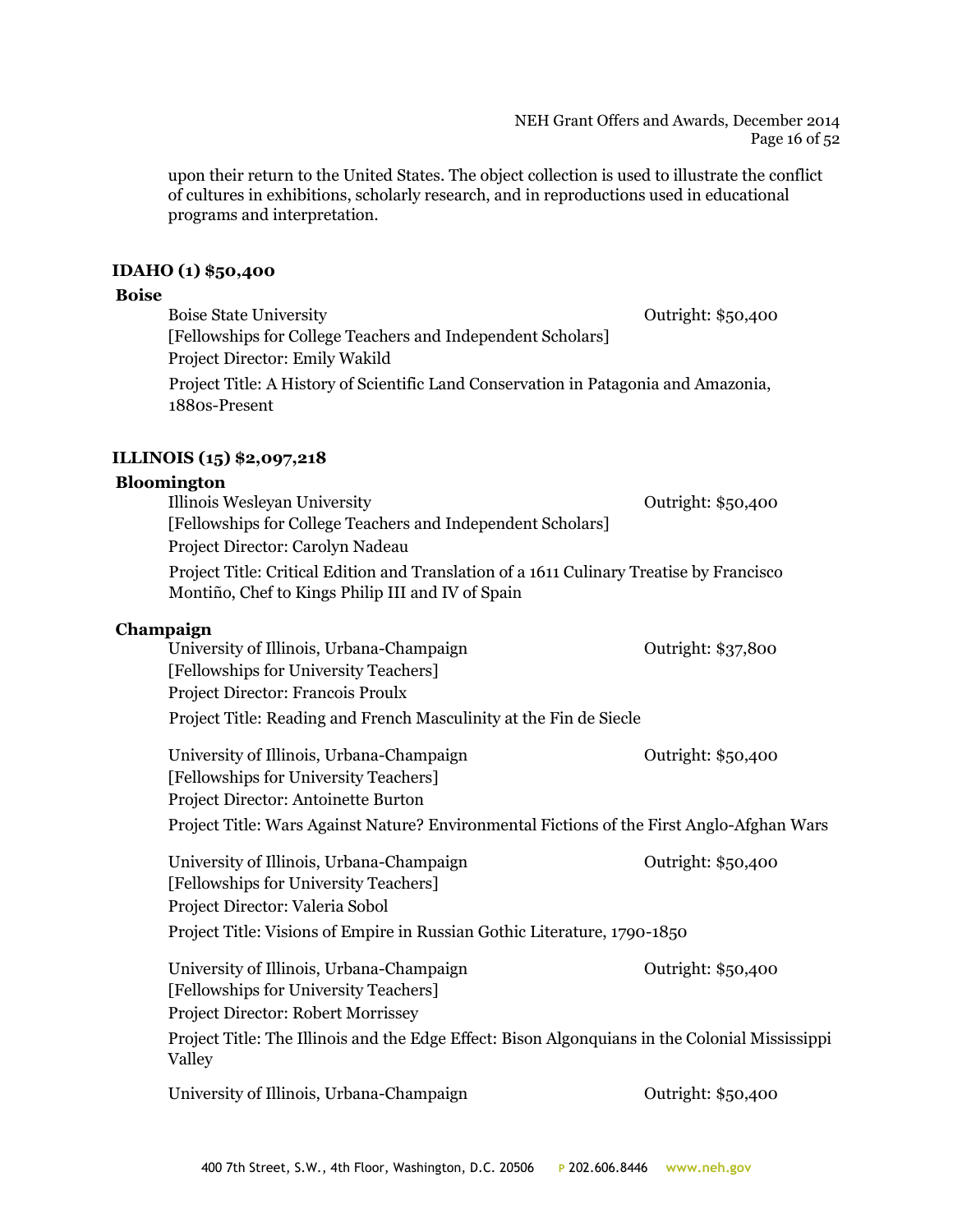#### NEH Grant Offers and Awards, December 2014 Page 17 of 52

[Fellowships for University Teachers] Project Director: Timothy Pauketat Project Title: Spirits, Birds, and Luminous Beings: Reconceptualizing Ancient Urbanism

## **Chicago**

American Library Association **Contract Contract Contract Contract Contract Contract Contract Contract Contract Contract Contract Contract Contract Contract Contract Contract Contract Contract Contract Contract Contract Con** [Cooperative Agreements and Special Projects] Project Director: Lainie Castle

Project Title: Bridging Cultures: Latino Americans, Implementation Phase Project Description: To support the implementation of public programming on the topic of Latino American history and culture.

Lampo, Inc. **Lampo**, Inc. **Contract Contract Contract Contract Contract Contract Contract Contract Contract Contract Contract Contract Contract Contract Contract Contract Contract Contract Contract Contract Contract Contra** [Preservation Assistance Grants] Project Director: Andrew Fenchel

Project Title: General Preservation Assessment for the Lampo Collection

Project Description: The preservation assessment of Lampo's audiovisual collection of contemporary experimental musicians, which includes live performances of world premier works and rich documentation of the artists' creative process, altogether totaling nearly 200 projects. Materials from the collection have been used for national and international museum programming, educational programming, and radio broadcasts. Among the artists represented in the collection are Eliane Radigue, Takehisa Kosugi, Phil Niblock, Michael Snow, Maryanne Amacher, David Behrman, and Milford Graves, as well as younger artists who have been featured at the Tate Modern, Pompidou, and Guggenheim.

DePaul University Outright: \$50,400 [Fellowships for College Teachers and Independent Scholars] Project Director: Marcy Dinius Project Title: African American Abolitionist David Walker's "Appeal" (1829) and Antebellum American Print Culture

Chicago Film Archives Outright: \$6,000 [Preservation Assistance Grants] Project Director: Nancy Watrous

Project Title: Preserving the Robert and Theresa Davis Collection

Project Description: The purchase of archival supplies for an unusually extensive (77 linear feet) mid-20th-century collection of travelogue films that carries potential for comparative studies across many disciplines, including cultural anthropology, American and world history, geography, architecture, and cinema studies. Besides the travelogue films—including footage of Cyprus shot between 1960 and 1962 shortly after it gained independence from Great Britain—the collection contains 30 boxes of slides, seven journals, and ten boxes of private letters documenting Robert and Theresa Davis's travels.

Japanese American Service Committee Outright: \$5,854 [Preservation Assistance Grants]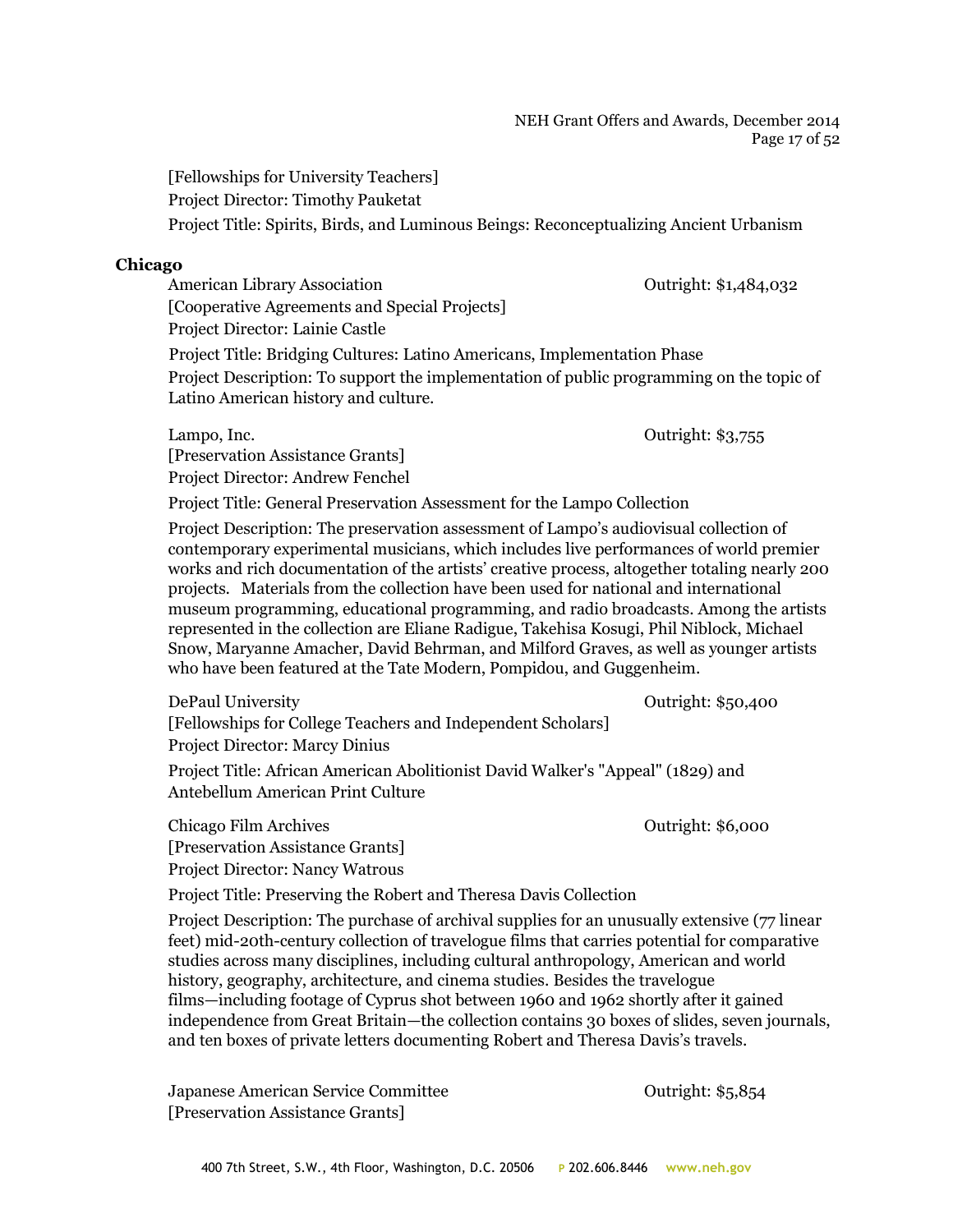Project Director: Karen Kanemoto

Project Title: JASC Legacy Center Archives - Shelving Project

Project Description: The purchase of new storage furniture, environmental monitoring equipment, and improved item enclosures to preserve collections related to the Japanese-American internment experience during World War II, held at the Legacy Center of the Japanese American Service Committee (JASC). The materials document the experience of Japanese-American individuals and families who were interned in North America during World War II as well as those who served in the military during the war. Materials that would benefit from this work include artwork and toys created in the internment camps; camp newspapers; oral history interviews in various formats that include first-person stories of immigration, internment, resettlement and army service; and photographs of the Japanese-American community in Hyde Park, Chicago, during the 1940s and 1950s. Of particular note are the papers of Arthur Morimitsu who, after an 18-month internment, served as a military intelligence officer in the Pacific; Morimitsu's letters document his wartime experience and postwar life after relocating to Chicago. In addition, the records of the JASC, a post-WWII organization that had members throughout the Midwest by 1949, document the postwar settlement of Japanese Americans throughout the country.

#### **DeKalb**

Northern Illinois University Outright: \$195,000 [Preservation Education and Training] Project Director: Drew VandeCreek

Project Title: From Theory to Practice: Extending the Reach of Digital POWRR Preservation Workshops

Project Description: The development and delivery of six workshops on digital preservation methods for 150 archivists, librarians, and other cultural heritage professionals, aimed particularly at those from small and medium-sized institutions.

## **Evanston**

Northwestern University **Northwestern University Outright: \$50,400** [Fellowships for University Teachers] Project Director: Amy Stanley Project Title: Stranger in the Shogun's City: A Japanese Woman and Her Worlds,1821-62

## **Lisle**

Benedictine University **Department Contract Contract Contract Contract Contract Contract Contract Contract Contract Contract Contract Contract Contract Contract Contract Contract Contract Contract Contract Contract Contrac** [Preservation Assistance Grants] Project Director: Julie Wroblewski

Project Title: Preservation Assessment for Benedictine University's Special Collections Project Description: A preservation assessment for a collection comprising 1,300 linear feet of historical documents and photographs and 3,000 volumes of rare books. Most of the material pertains to the history of the university, founded in 1887 as a Catholic missionary institution focused on serving the needs of the large Czech immigrant community in the Pilsen neighborhood of Chicago. The collection also includes documentation on more recent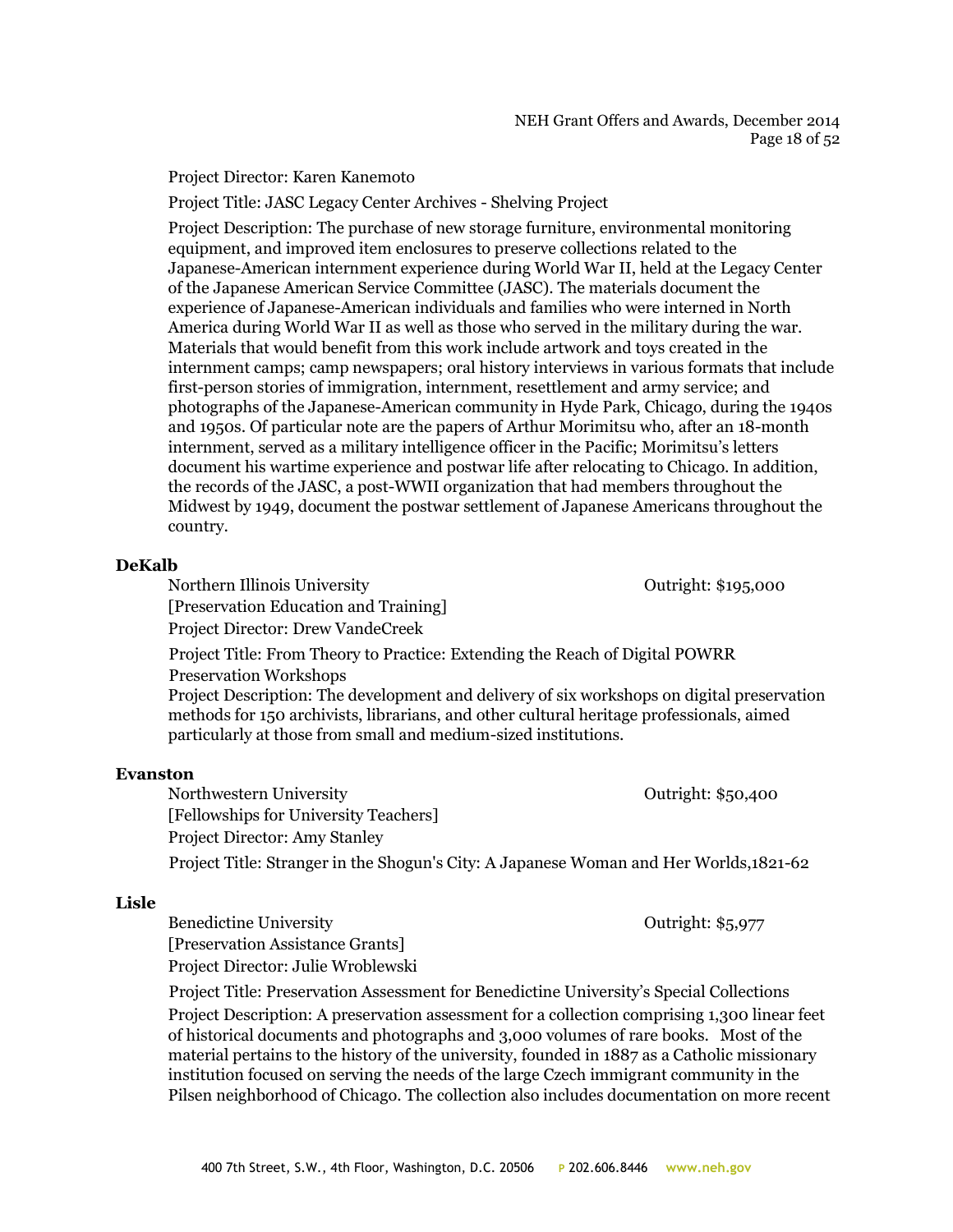#### NEH Grant Offers and Awards, December 2014 Page 19 of 52

immigrant communities in the Chicago area, as well as the papers of United States Congressman John Erlenborn, who represented Illinois' 14th district between 1965 and 1985.

#### **Rock Island**

Augustana College, Rock Island **Outright: \$6,000** [Preservation Assistance Grants] Project Director: Dag Blanck

Project Title: Preservation Assessment and Disaster Preparedness for the Swenson Swedish Immigration Research Center

Project Description: A preservation assessment and purchase of emergency response supplies based on a consultant's recommendations. The Center's collection includes 800 linear feet of manuscript materials and over 20,000 volumes of books and periodicals by or about Swedish-Americans. The archival collections span the 19th to 20th centuries and include the papers of Eric Norelius, an early Swedish-American newspaper publisher, as well as nearly a century's worth of records from Upsala College, located in East Orange, New Jersey, which document the Swedish neighborhood around the college and the community's change from 1893 to 1995.

## **INDIANA (6) \$634,439**

# **Bloomington** Indiana University, Bloomington **Outright: \$50,400** [Fellowships for University Teachers] Project Director: Kaya Sahin Project Title: Ottoman Public Ceremonies, 1520-1566 Indiana University, Bloomington **Department Contract Contract Contract Contract Contract Contract Contract Contract Contract Contract Contract Contract Contract Contract Contract Contract Contract Contract Contract Contrac** [Fellowships for University Teachers] Project Director: Ellen Wu Project Title: Asian Americans in the Age of Affirmative Action Indiana University, Bloomington Outright: \$50,400 [Fellowships for University Teachers] Project Director: Shane Vogel Project Title: A Cultural History of the 1950s Calypso Craze in the United States Indiana University, Bloomington Outright: \$399,239 [Preservation and Access Research and Development] Project Director: Jon Dunn Project Title: HydraDAM2: Extending Fedora 4 and Hydra for Media Preservation Project Description: The development of an open-source digital asset management system to facilitate preservation of and access to humanities collections of digital sound recordings and moving images.

## **Notre Dame**

University of Notre Dame Outright: \$50,400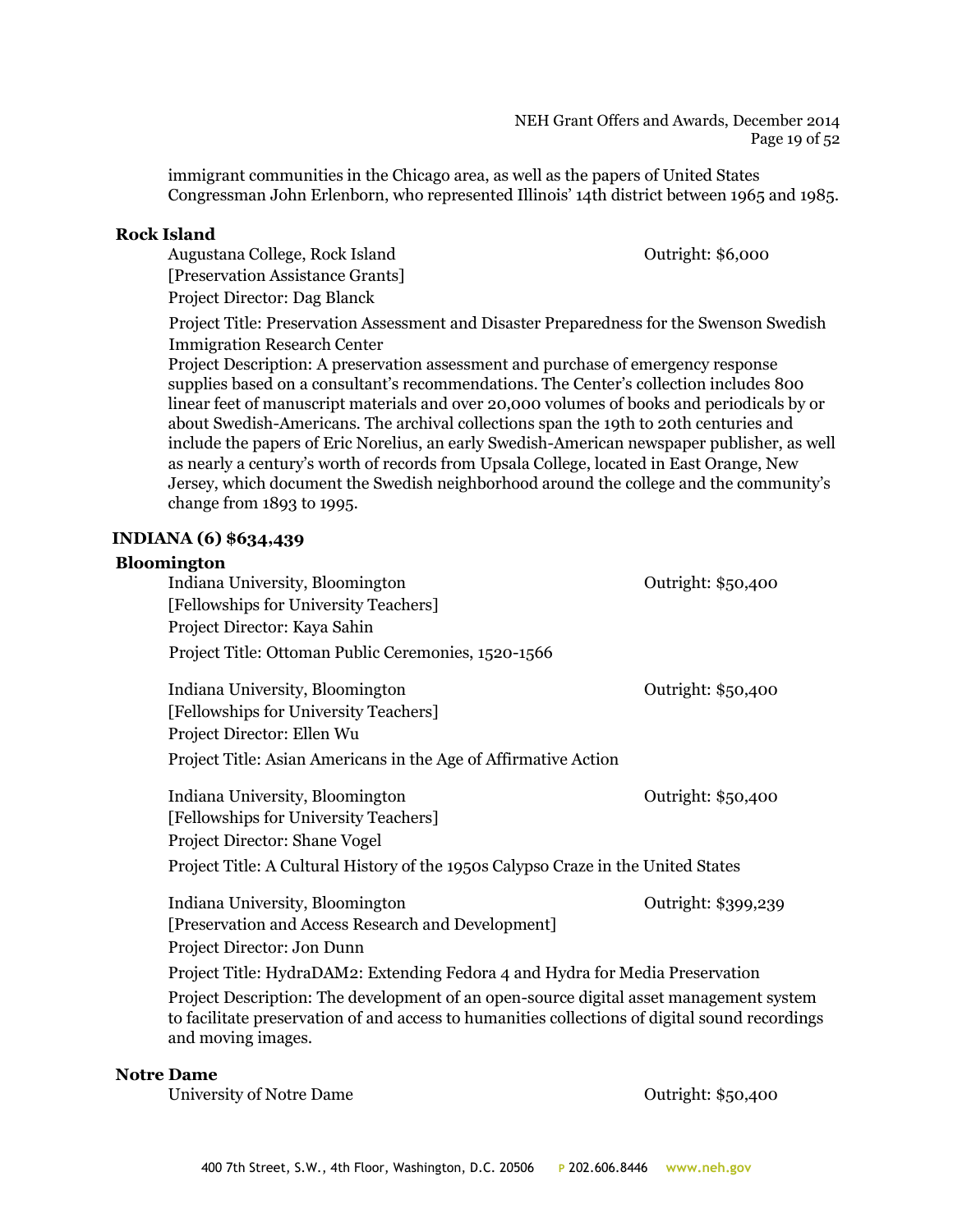#### NEH Grant Offers and Awards, December 2014 Page 20 of 52

[Fellowships for University Teachers] Project Director: Sophie White Project Title: Voices of the African Diaspora: Slave Testimony from French Colonial Louisiana University of Notre Dame **Outright: \$33,600** [Fellowships for University Teachers] Project Director: Laura Dassow Walls Project Title: The Life of American Author Henry David Thoreau (1817-1862)

#### **IOWA (4) \$112,800**

#### **Ames**

Iowa State University Outright: \$50,400 [Fellowships for University Teachers] Project Director: John Monroe Project Title: African Sculpture and the French Invention of Primitive Art

#### **Iowa City**

University of Iowa **Outright: \$50,400** [Fellowships for University Teachers] Project Director: Luis Martin-Estudillo Project Title: Spanish Culture and the Rise of Euroskepticism, 1939-2013

University of Iowa **Outright:** \$6,000 [Preservation Assistance Grants] Project Director: Cindy Opitz

Project Title: Upgrading Supports and Storage for the Arctic Ethnographic Collections at the University of Iowa Museum of Natural History

Project Description: Purchase of storage supplies, including cabinets and environmental monitoring equipment, to preserve a collection of 1,500 artifacts associated with two early and well-documented expeditions to the Arctic in the late 19th and early 20th centuries. The two ethnographic collections, which include clothing, tools, eating and drinking vessels, ornaments, and some examples of carved ivory, provide rich documentation of life among Arctic populations at the time. The expeditions are also well described in the writings of the two explorers, which provide extensive documentation on the collections and their provenance. The collections are used in exhibits, by researchers, and by faculty and students in anthropology, art history, English, and museum studies.

#### **Waverly**

Wartburg College **Outright: \$6,000** 

[Preservation Assistance Grants]

Project Director: Curtis Brundy

Project Title: A Preservation Assessment for the Archive of Iowa Broadcasting at Wartburg College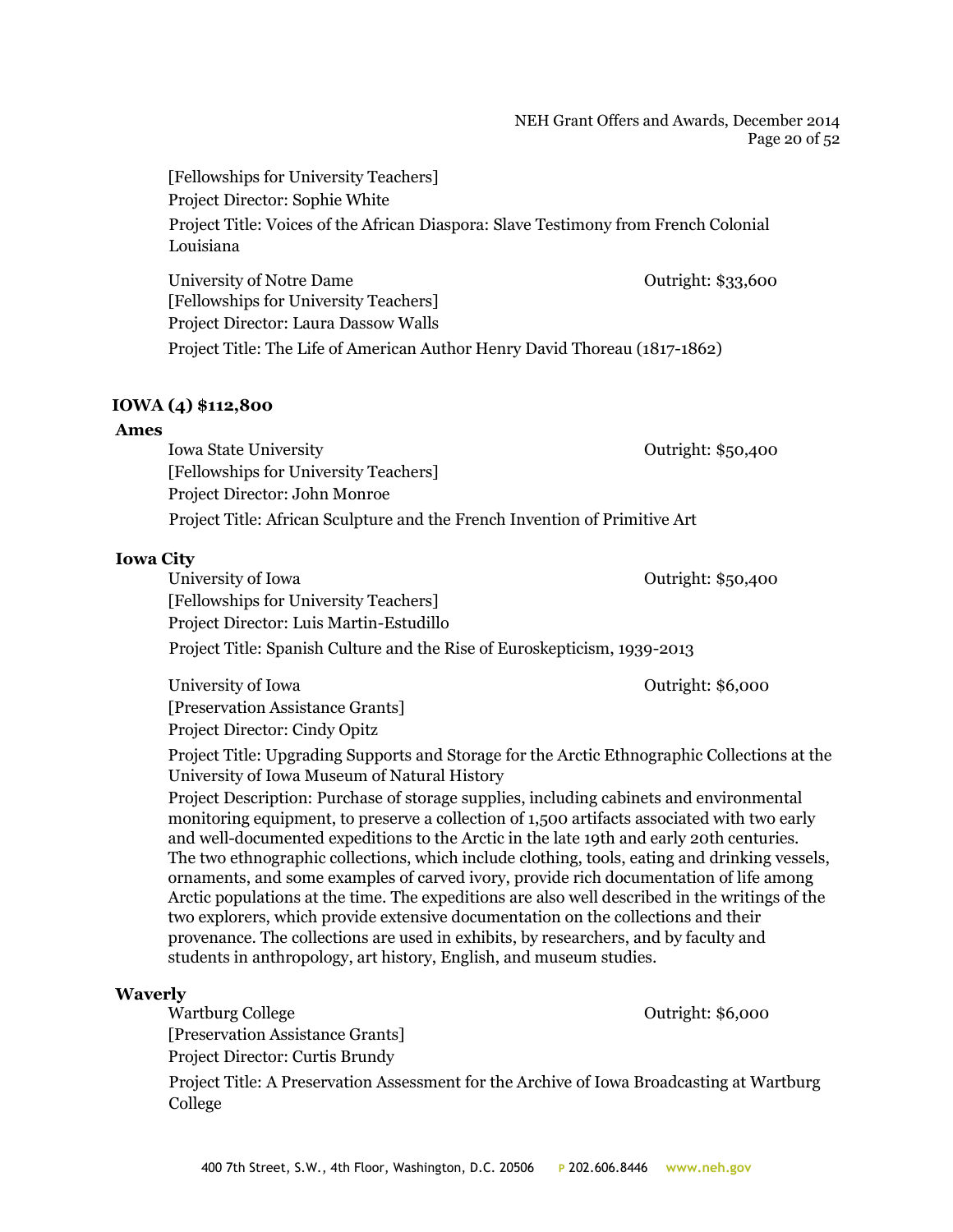#### NEH Grant Offers and Awards, December 2014 Page 21 of 52

Project Description: A preservation assessment of the 14,000 audiovisual items in the Archive of Iowa Broadcasting, which not only documents nearly a century of Iowa history including agriculture, athletics, education, politics, economics, and business, but also the evolution of broadcast technology and some of the early pioneers of radio and television broadcasting. Major broadcasters represented in the collection are WMT radio and KGAN/WMT television (Cedar Rapids), KWWL television (Waterloo), KCRG television (Cedar Rapids), WHO radio and television (Des Moines), and KCCI television (Des Moises). The oral history collection contains interviews with over 100 Iowa broadcasters, including Bill Bolster, manager of KWWL-TV, who later founded CNBC; Iowa's first female TV news anchor, Carole Custer; and Jimmie Porter, civil rights leader and founder of KBBG, one of the few African-American-owned radio stations in the country.

## **KANSAS (3) \$101,774**

#### **Bonner Springs**

Wyandotte County Government **County** Government **Outright: \$1,000** [NEH on the Road] Project Director: Patricia Schurkamp Project Title: NEH on the Road: *Spirited, Prohibition in America*

#### **Hiawatha**

Brown County Historical Society, Inc. 6. The Countright: \$1,000 [NEH on the Road] Project Director: Eric Oldham Project Title: NEH on the Road: *Wild Land*

**Lawrence**

Haskell Indian Nations University **Dramach Contract Contract Contract Contract Contract Contract Contract Contract Contract Contract Contract Contract Contract Contract Contract Contract Contract Contract Contract Contract** [Humanities Initiatives: TCUs] Project Director: Joshua Fallleaf

Project Title: Summer Bridge Program in Literature at Haskell Indian Nations University Project Description: A three-year project to plan and run two cycles of a four-week summer bridge program for first-year students at Haskell Indian Nations University, focusing on English and humanities.

## **LOUISIANA (5) \$212,800**

#### **Baton Rouge**

Louisiana State University and A & M College The Contriguent: \$50,400 [Fellowships for University Teachers] Project Director: Andreas Giger Project Title: Ruggero Leoncavallo's 1892 Opera *Pagliacci*: A Critical Edition with

Commentary and Historical Introduction

#### **New Orleans**

Southern University at New Orleans and the Countries of Cutright: \$50,400 [Awards for Faculty]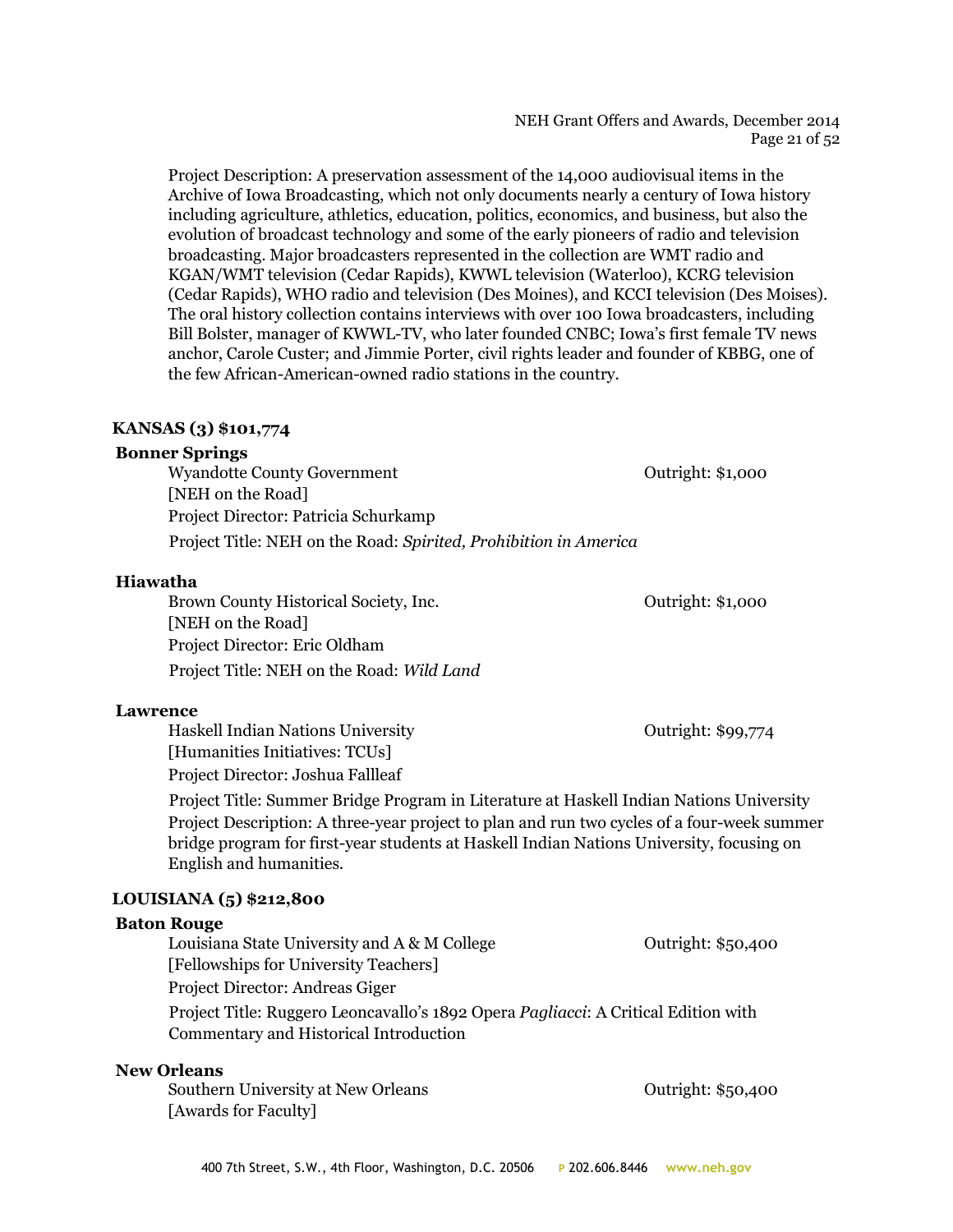#### NEH Grant Offers and Awards, December 2014 Page 22 of 52

Project Director: Robert Azzarello

Project Title: New Orleans, Literature, and the Transatlantic World

Dillard University **Outright:** \$100,000 [Humanities Initiatives: HBCUs] Project Director: Hannah Saltmarsh

Project Title: Defining, Documenting, and Teaching New Orleans Creole Culture

Project Description: A project at Dillard University to infuse New Orleans Creole culture, history, and literature into humanities courses and to produce digital and media materials for the university and the wider public.

Xavier University of Louisiana Cutright: \$6,000 [Preservation Assistance Grants] Project Director: Irwin Lachoff

Project Title: Workshop on the Preservation and Care of Photographic and Newspaper Collections

Project Description: A preservation assessment and staff training related to the preservation and care of archival materials dealing with the history of this Catholic and historically black university. The project would focus on the care of a collection of 30,000 photographic prints and negatives documenting the history of the university, and a complete run of the university's student newspaper, the *Xavier Herald*, founded in 1925. A workshop would focus on the care and handling of collections during digitization and other elements of digital planning.

## **Shreveport**

Southern University at Shreveport **Containers** Outright: \$6,000 [Preservation Assistance Grants] Project Director: Raegan Stearns

Project Title: SUSLA Archives Unlocked: Preserving the Shreveport Sun and Willie Burton Collections

Project Description: The purchase of environmental monitoring equipment, light filters, and preservation supplies for a collection of archival materials on the history of African Americans in Northwest Louisiana. The collection includes print and microfilm versions of an African American newspaper, the Shreveport Sun (1927-2014), and the papers of historian William Burton, who published several works on the history of Southern University and of blacks in Shreveport.

## **MAINE (2) \$11,837**

## **Hinckley**

L.C. Bates Museum Outright: \$5,973

[Preservation Assistance Grants] Project Director: Deborah Staber

Project Title: Planning Two New Storage Spaces and Housing Collections

Project Description: Hiring a consultant to undertake an assessment of storage space, purchase of storage equipment, and training for staff to rehouse significant historical,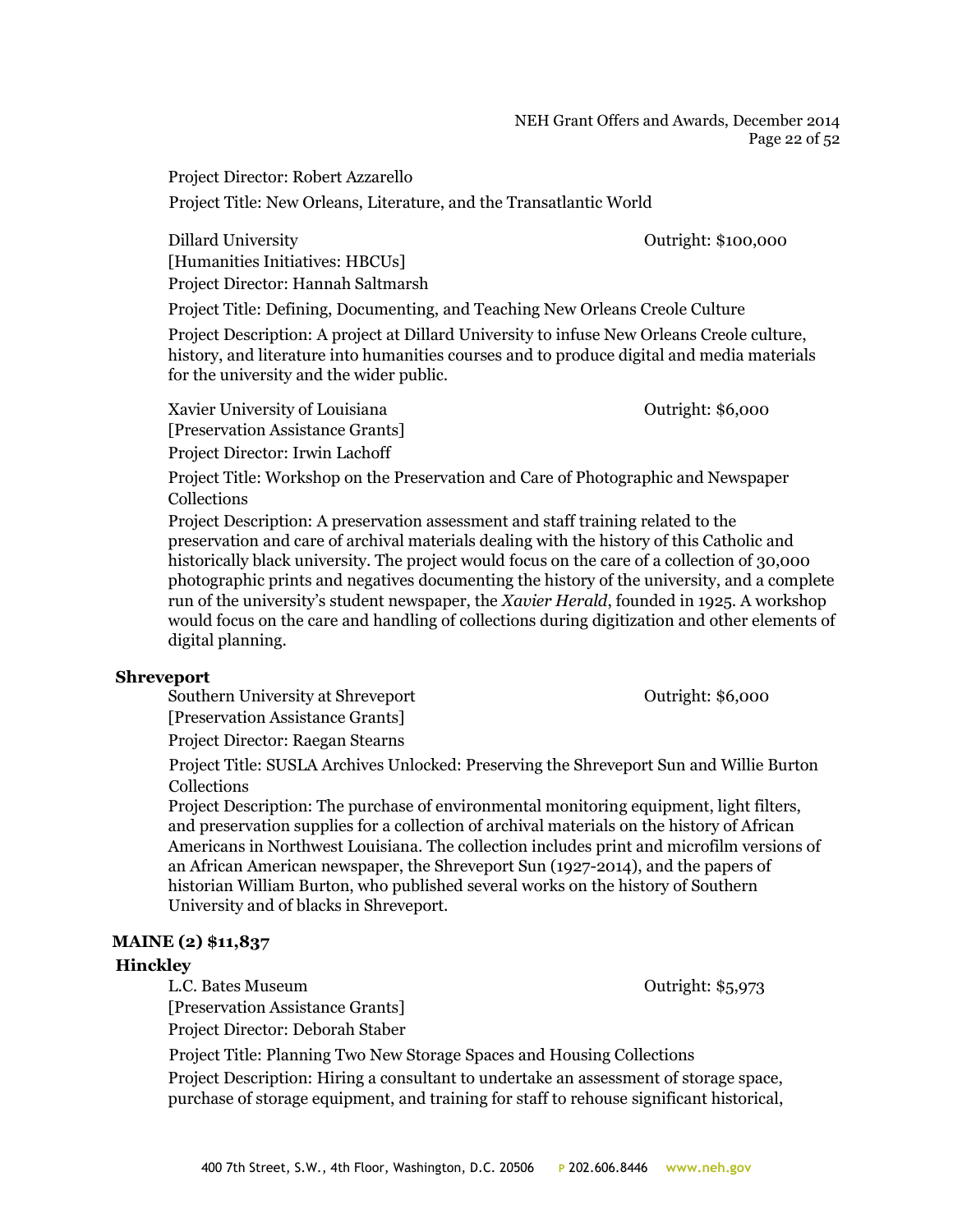#### NEH Grant Offers and Awards, December 2014 Page 23 of 52

archival, and archaeological collections related to the Good Will-Hinckley Homes orphanage. Founded in Hinckley, Maine, in 1889, the orphanage remains in operation today. The collections were acquired by the founder, G.W. Hinckley, to enhance education for the orphans, and to document foster education. They include 10,000 archaeological artifacts, the institution's archives, and more than 10,000 objects of fine art and historical materials. The collections are used for research, exhibits and educational programs, and are accessed by descendants of the more than 7,000 Good Will-Hinckley orphans to research and understand their family histories and life in the orphanage.

#### **Portland**

Portland Museum of Art **Department Contract Art** Outright: \$5,864 [Preservation Assistance Grants] Project Director: Lauren Silverson

Project Title: Works on Paper Conservation Assessment at the Portland Museum of Art Project Description: A conservation assessment of 300 works on paper from the Portland Museum of Art's collection that include works by artists who lived or worked in Maine as well as a piece by Edgar Degas and a group of German Expressionist prints. The collections are exhibited as well as made available for scholarly research. The proposed consultant would also help the museum update its policies on light exposure and storage.

## **MARYLAND (4) \$144,600**

#### **Annapolis**

St. John's College, Main Campus **College, Main Campus** College College, Main Campus College College College Colle [Fellowships for College Teachers and Independent Scholars] Project Director: Paul Ludwig Project Title: Love, Friendship, and Family in Ancient Philosophy

#### **Baltimore**

| Loyola University Maryland                                                | Outright: \$50,400 |
|---------------------------------------------------------------------------|--------------------|
| [Fellowships for College Teachers and Independent Scholars]               |                    |
| Project Director: Melissa Girard                                          |                    |
| Project Title: Modernist Women's Poetry and the Problem of Sentimentality |                    |

## **College Park**

| University of Maryland, College Park       | Outright: \$50,400 |
|--------------------------------------------|--------------------|
| [Fellowships for University Teachers]      |                    |
| Project Director: John Horty               |                    |
| <b>Project Title: Common Law Reasoning</b> |                    |
|                                            |                    |

## **Hagerstown**

Washington County Museum of Fine Arts **County Alleman** County Outright: \$6,000 [Preservation Assistance Grants] Project Director: Rebecca Massie Lane Project Title: Collections Storage Feasibility Study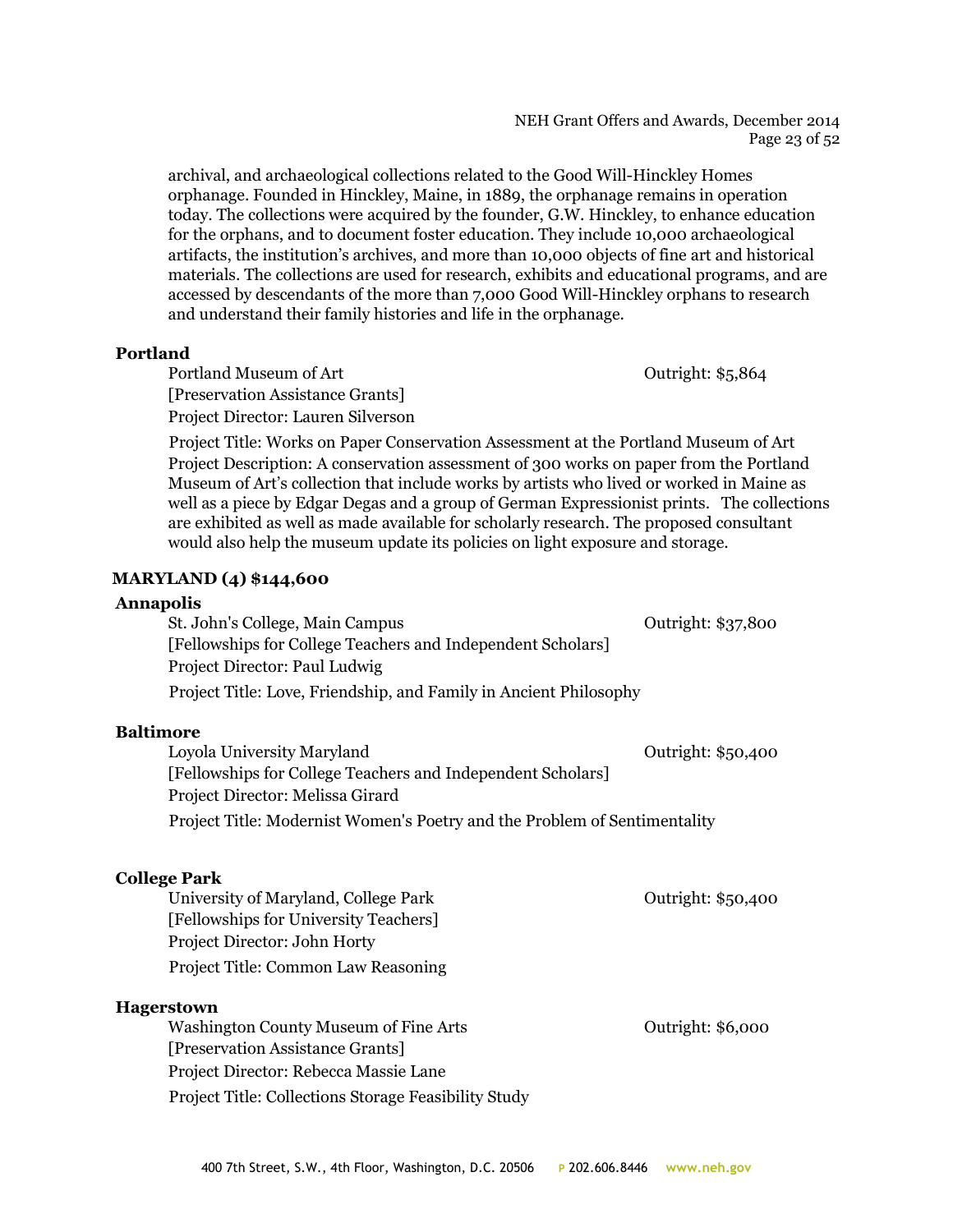#### NEH Grant Offers and Awards, December 2014 Page 24 of 52

Project Description: A space assessment of the Washington County Museum of Fine Arts' storage areas and a schematic proposal for a redesign, including storage furniture options that will take into account both the needs of the current collections and anticipated growth. The museum houses and presents artworks collected by William and Anna Singer that feature important figures such as Benjamin West, Arthur B. Davies, Norman Rockwell, Philip Guston, Winslow Homer, August Rodin, Henry Moore, and Ando Hiroshige. The collection is presented to the public and scholars through exhibitions, art and art history classes, and public programing that focuses on the growing study of collecting and collectors.

## **MASSACHUSETTS (10) \$712,567**

#### **Amherst**

University of Massachusetts, Amherst **Constanting Constanting Constanting Constanting Constanting Constanting Constanting Constanting Constanting Constanting Constanting Constanting Constanting Constanting Constanting Cons** [Fellowships for University Teachers] Project Director: Aviva Ben-Ur

Project Title: Jewish Autonomy on the Imperial Frontier: Suriname, 1651-1825

#### **Boston**

Emerson College **Outright: \$6,000** 

[Preservation Assistance Grants] Project Director: Christina Zamon

Project Title: Emerson College Archives and Special Collections Audiovisual Collections Preservation Planning Assessment

Project Description: The preservation assessment of the Emerson College Archives and Special Collections' nearly 5,000 audiovisual recordings, which total 300 linear feet and in part document the history of American comedy in film, radio, and television, including performers Dom DeLuise, Jan Murray, and Henry Winkler.

## **Cambridge**

Harvard University Outright: \$50,400

[Fellowships for University Teachers]

Project Director: Jeffrey Hamburger

Project Title: Berthold of Nuremberg's 13th-Century Reconfiguration of Hrabanus Maurus's 9th-Century Treatise on the Cross

## **Deerfield**

Historic Deerfield, Inc. 2008 2012 11:36,000 [Preservation Assistance Grants] Project Director: Amanda Lange

Project Title: Equipping Historic Deerfield to Monitor the Museum Environment Project Description: The purchase of environmental monitoring equipment for Historic Deerfield's 12 historic houses, collection storage areas, and exhibition galleries in the Flynt Center of Early New England Life. Historic Deerfield retains its original scale and 17th-century layout because the majority of its historic houses remain on their original foundations. The museum's 30,000-object collection includes New England Furniture,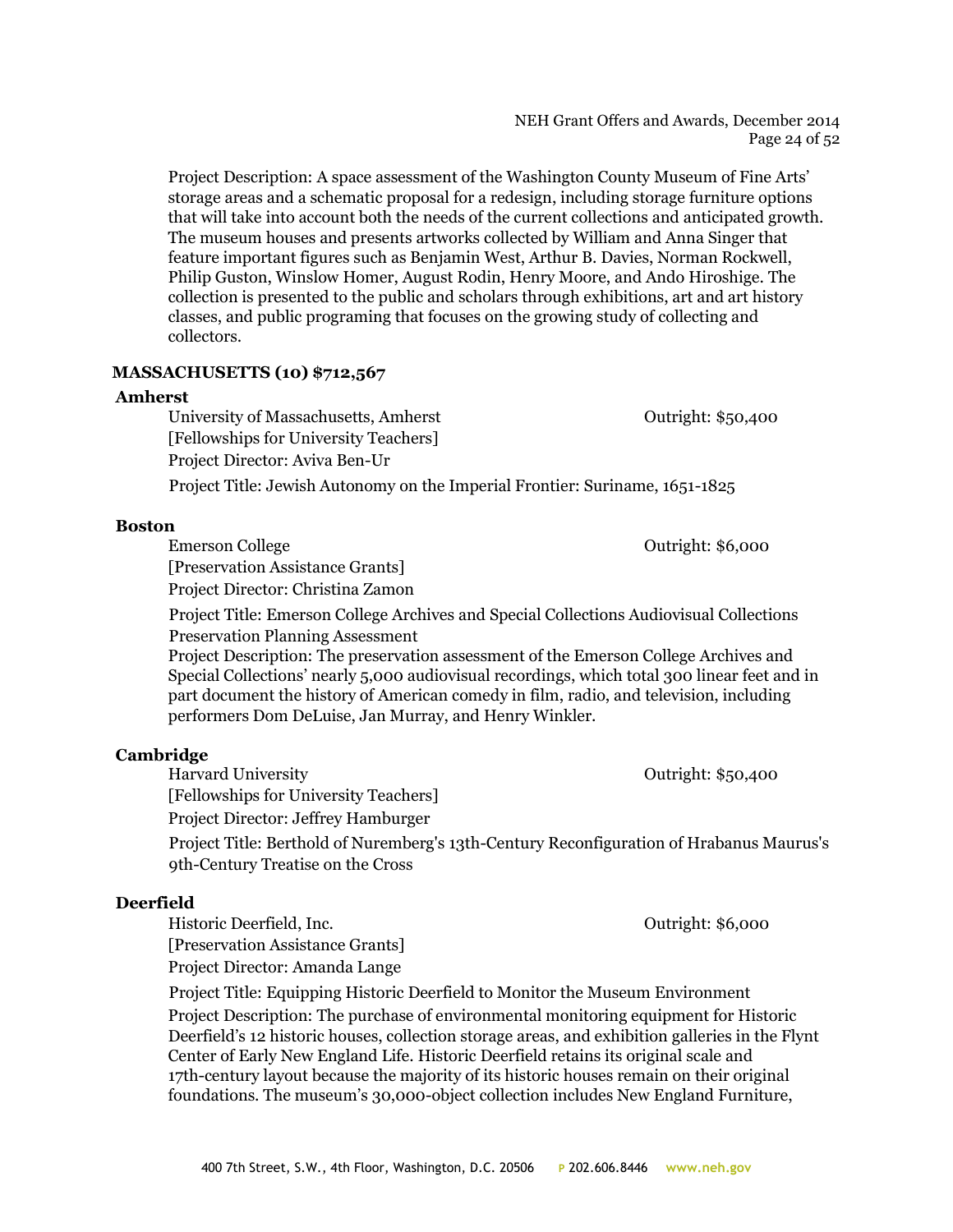NEH Grant Offers and Awards, December 2014 Page 25 of 52

English and Chinese ceramics, European and American textiles, costumes, needlework, American silver- and metal-ware, and American and English paintings and prints. Historic Deerfield's staff has produced numerous exhibitions and publications about the collections, such as Woodworkers of Windsor: A Connecticut Community of Craftsmen and their World, 1635-1715, and outside humanities scholars have used the collections in works on French and Indian raids, furniture, stoneware, and material culture. In addition to receiving visitors and staging community events, the museum provides field visits and internship opportunities for professors and students of the Five College Consortium of Amherst College, Smith College, Mount Holyoke College, Hampshire College, and University of Massachusetts, Amherst.

#### **Edgartown**

Martha's Vineyard Museum Outright: \$6,000 [Preservation Assistance Grants] Project Director: Bonnie Stacy

Project Title: Fresnel Lens Conservation Assessment Project

Project Description: Hiring a consultant to undertake a preservation assessment of a rare and historically significant Fresnel lighthouse lens that was built in Paris in 1854 and installed in the newly constructed Gay Head Cliffs lighthouse, on Martha's Vineyard, in 1856. The lens remained in the lighthouse until 1952 when it was replaced by a new light. In anticipation of the Martha's Vineyard Museum's move from Edgartown to Vineyard Haven in 2017, a preservation assessment of the lens would result in a plan for conservation treatment, maintenance, and rehousing in the new museum. The lens has been the subject of books and articles and sheds light on 19th-century maritime history, the development of the New England whaling industry, and the history of the science of optics.

| Martha's Vineyard Museum                                                                                  | Outright: \$0       |
|-----------------------------------------------------------------------------------------------------------|---------------------|
| [Challenge Grants]                                                                                        | Matching: \$500,000 |
| Project Director: Ann DuCharme                                                                            |                     |
| Project Title: Martha's Vineyard Museum Education Endowment Challenge                                     |                     |
| Project Description: Endowment for the position of Education Director and related<br>humanities programs. |                     |
| <b>Great Barrington</b>                                                                                   |                     |
| Bard College at Simon's Rock                                                                              | Outright: \$33,600  |
| [Fellowships for College Teachers and Independent Scholars]                                               |                     |

Project Director: Peter Filkins

Project Title: The Life and Times of H.G. Adler (1910-1988): Poet, Novelist, and Holocaust Survivor

#### **Somerville**

City of Somerville **City of Somerville City of Somerville Outright: \$5,999** [Preservation Assistance Grants] Project Director: Nadia Dixson Project Title: Small Cities as Building Blocks: Preserving Somerville's History Project Description: A preservation assessment and the purchase of archival supplies for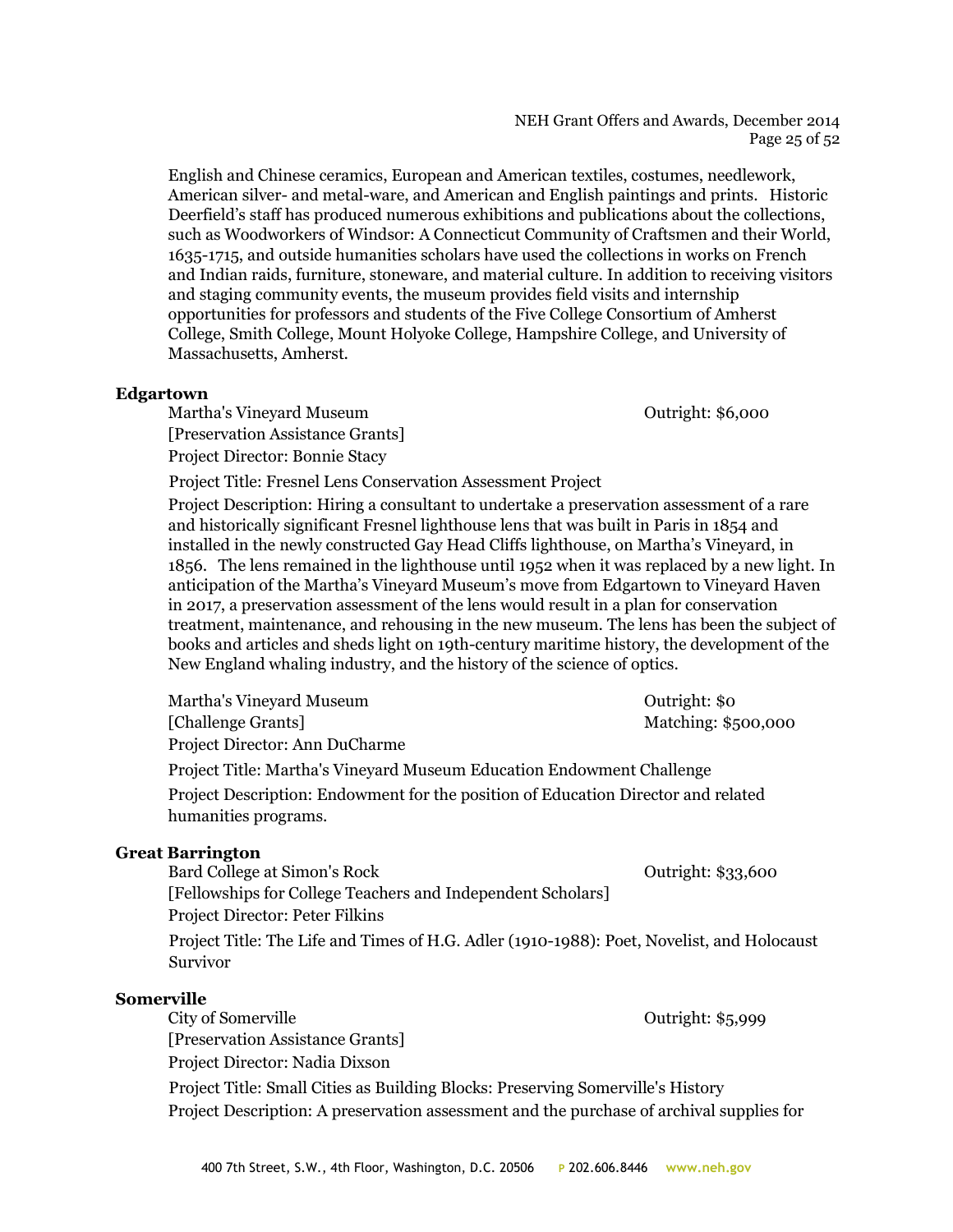## Project Director: Adam Lovell

Project Title: Detroit Historical Society Audiovisual Preservation Project

the City of Somerville's 900 cubic feet of public records and photographs. Settled in 1629 as

a section of Charlestown, Somerville, Massachusetts, was one of the earliest English settlements in the United States, and in 1930-50, it was the most densely populated city in the United States. The collection includes a comprehensive array of Board of Aldermen records, Property Tax Records, Board of Health Records, Recreation Department Photo Collection, and Records Showing the Development of Commissions to Protect Special Populations, ranging from the 1840s to the present. The collection documents the political aspects of urbanization, demonstrating the role of small cities as the building blocks of larger urban areas. In addition to other public outreach, the archives plans to partner with the Somerville Public School System to support the state-mandated U.S. history curriculum.

Wenham Museum **Outright: \$3,768** [Preservation Assistance Grants] Project Director: Samantha Grantham

Project Title: Purchase of Temperature/Relative Humidity Dataloggers and Related Equipment

Project Description: The purchase of dataloggers for monitoring the environmental conditions in the museum's collection storage and exhibition spaces. The Wenham Museum's mission is to preserve and interpret the artifacts of childhood, domestic life, and the history and culture of Boston's North Shore. It reaches out to multigenerational families with exhibitions and programs that draw from extensive collections of dolls, domestic furnishings, toys, costumes and textiles, archives, and library materials and that explore how New Englanders lived, worked, dressed, and played from the 17th century to today.

## **Worcester**

**Wenham**

Clark University Outright: \$50,400 [Fellowships for College Teachers and Independent Scholars] Project Director: Olga Litvak

Project Title: Russian Intellectual M. L. Lilienblum (1843-1910) and the Origins of Zionism

## **MICHIGAN (2) \$504,105**

## **Detroit**

Detroit Institute of Arts **Detroit** Institute of Arts **COLL** 

[Challenge Grants] Matching: \$500,000

Project Director: Jennifer Czajkowski

[Preservation Assistance Grants]

Project Title: Endowment of the Vice President of Learning and Interpretation Project Description: Endowment for the position of Vice President of Learning and Interpretation

400 7th Street, S.W., 4th Floor, Washington, D.C. 20506 **P** 202.606.8446 **www.neh.gov**

Detroit Historical Society **Detroit Historical Society Curright: \$4,105** 

NEH Grant Offers and Awards, December 2014 Page 26 of 52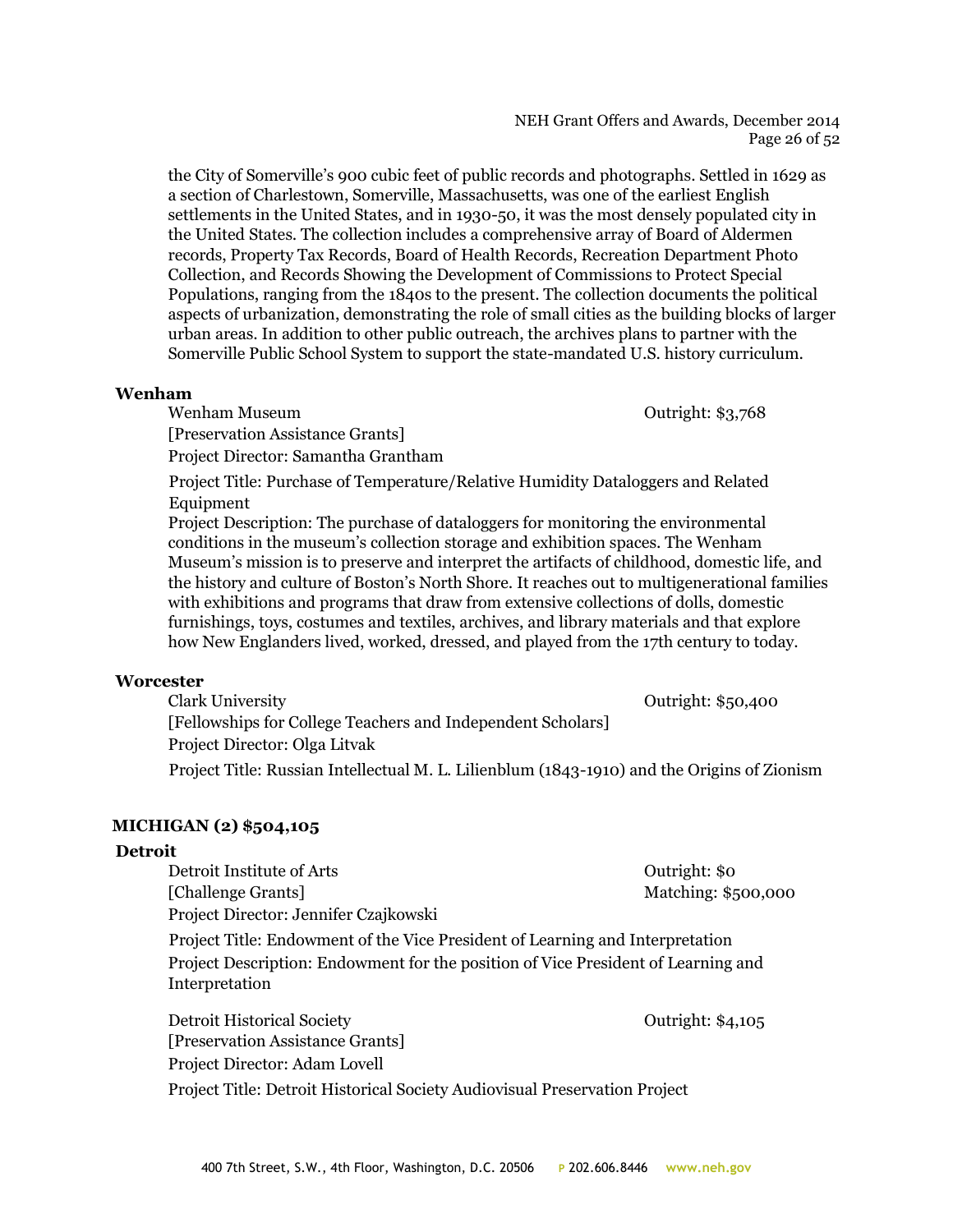## NEH Grant Offers and Awards, December 2014 Page 27 of 52

Project Description: The purchase of archival supplies for the Detroit Historical Society's audiovisual collection totaling 300 film reels, 200 videocassettes, and 2,000 U-matic cassettes that document aspects of Detroit's local history, including the maritime history of the Great Lakes and municipal events dating to the early 1970s. The collection includes promotional materials developed for the Society and the Detroit Historical Museum, public domain footage such as newsreels, promotional material related to local events and businesses, public appearances by elected officials, area festivals and celebrations, and footage by Detroit filmmaker Sue Marx. Once the audiovisual collection has been stabilized, the applicant's Education Department would continue to work with local teachers to incorporate film and video into school lesson plans through its Teacher's Resource Portal.

## **MINNESOTA (6) \$183,395**

## **Minneapolis**

University of Minnesota, Twin Cities **Containers** Outright: \$5,995 [Preservation Assistance Grants] Project Director: Eunice Haugen

Project Title: Rehousing Textile Collections

Project Description: The purchase of supplies to rehouse a newly acquired collection of nearly 2,000 scarves designed by Vera Neumann (1907-1993), an American artist and entrepreneur. Neumann was a prolific designer, creating as many as 600 textile designs a year. Her textile designs began as paintings, which she adapted for screen printing on fabric. She was one of the first major designers to register her original artworks with the Library of Congress, with over 8,000 copyrighted designs. This collection enhances the Goldstein Museum's extensive holdings of objects that are used to teach design and design history.

| University of Minnesota, Twin Cities                                                                                          | Outright: \$50,400 |
|-------------------------------------------------------------------------------------------------------------------------------|--------------------|
| [Fellowships for University Teachers]                                                                                         |                    |
| Project Director: Amy Kaminsky                                                                                                |                    |
| Project Title: Jews, Gender, and Modernity in Argentina                                                                       |                    |
| University of Minnesota<br>[Fellowships for College Teachers and Independent Scholars]<br>Project Director: Jennifer Marshall | Outright: \$25,200 |
| Project Title: The Life and Work of African American Folk Artist William Edmondson<br>$(ca.1874-1951)$                        |                    |
| .е. 14                                                                                                                        |                    |

| <b>Northfield</b>                                           |                    |
|-------------------------------------------------------------|--------------------|
| Carleton College                                            | Outright: \$50,400 |
| [Fellowships for College Teachers and Independent Scholars] |                    |
| Project Director: Serena Zabin                              |                    |
| Project Title: A New History of the Boston Massacre         |                    |
|                                                             |                    |

#### **Saint Paul**

Hamline University **Contract Contract Contract Contract Contract Contract Contract Contract Contract Contract Contract Contract Contract Contract Contract Contract Contract Contract Contract Contract Contract Contract Cont** [Fellowships for College Teachers and Independent Scholars]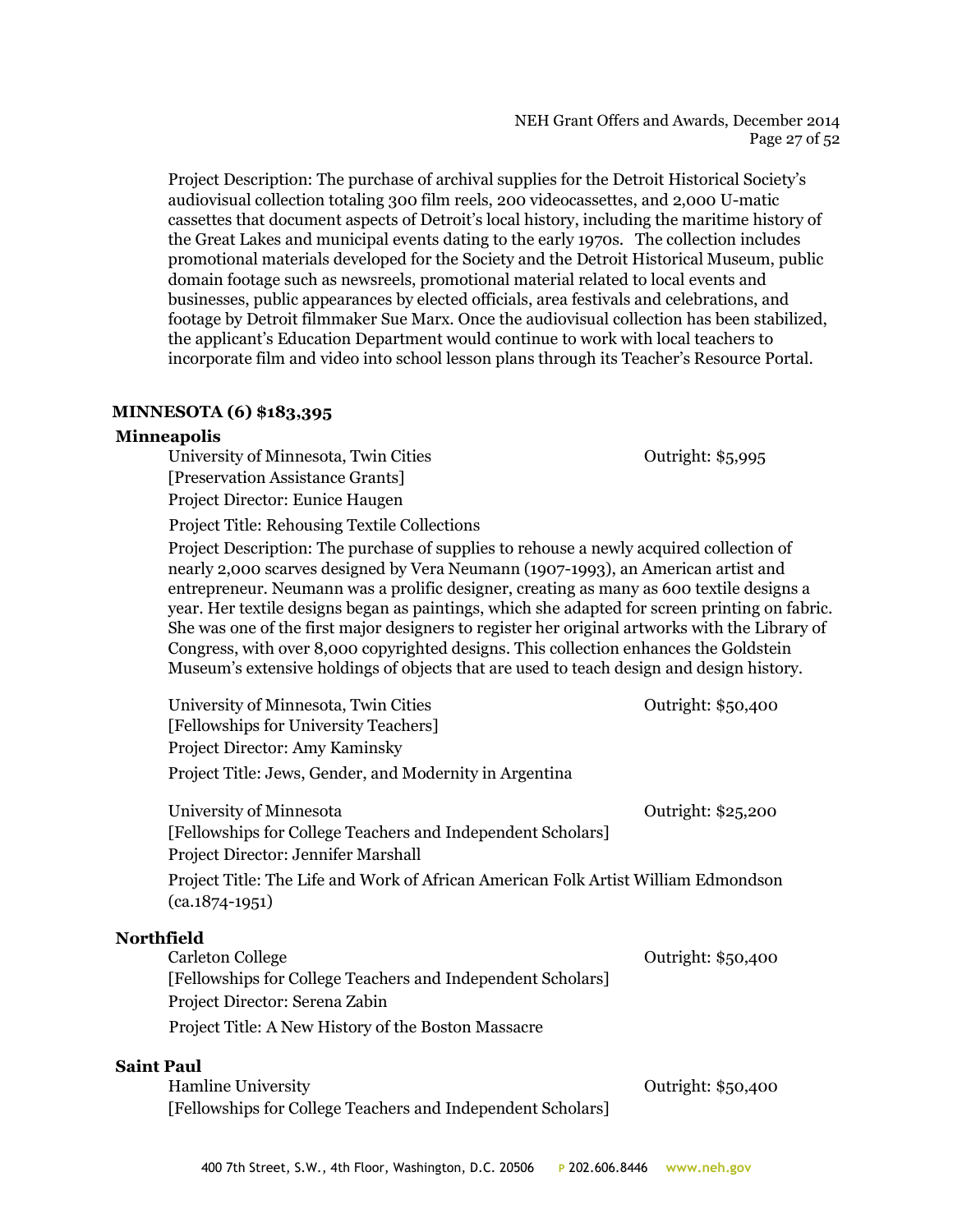#### NEH Grant Offers and Awards, December 2014 Page 28 of 52

Project Director: Katharine Bjork

Project Title: Scouting for Empire: Indian Country Abroad, 1876-1916

#### **St. Cloud**

Stearns History Museum Outright: \$1,000 [NEH on the Road] Project Director: Ann Meline Project Title: NEH on the Road: *For All the World to See*

## **MISSOURI (4) \$152,825**

## **Kirksville**

A.T. Still University of Health Sciences Outright: \$1,625 [Preservation Assistance Grants] Project Director: Debra Loguda-Summers

Project Title: Improvement of Museum Environmental Monitoring Equipment Project Description: The purchase of environmental monitoring equipment, as well as the collection of data about and analysis of the storage environment conditions at the Museum of Osteopathic Medicine and International Center for Osteopathic History. The museum preserves and interprets the history of osteopathic medicine and is a repository for materials that document the origin, growth, and practice of osteopathy. The collections include the manuscripts of Andrew Taylor Still, the father of osteopathic medicine, and over 60,000 items including paintings, photographs, journals, and books dating from the early 1800s to the present. Highlights of the museum's holdings include objects that can inform the historical understanding of the development of holistic medicine in the U.S. include Still's journals, photographs, and illustrations, documentation and equipment developed by osteopathic physicians in the early 20th century, and a garden of historic medicinal plants.

## **Saint Louis**

| Saint Louis University                                           | Outright: \$50,400 |
|------------------------------------------------------------------|--------------------|
| [Fellowships for College Teachers and Independent Scholars]      |                    |
| Project Director: Damian Smith                                   |                    |
| Project Title: James I of Aragon (1213-76) and His People        |                    |
| Saint Louis University                                           | Outright: \$50,400 |
| [Fellowships for College Teachers and Independent Scholars]      |                    |
| Project Director: Phyllis Weliver                                |                    |
| Project Title: Mary Gladstone and the Victorian Salon, 1876-1883 |                    |
| <b>St. Louis</b>                                                 |                    |

Washington University **Network** Outright: \$50,400 [Fellowships for University Teachers] Project Director: Abram Van Engen Project Title: "A Model of Christian Charity": A History of the Reception of John Winthrop's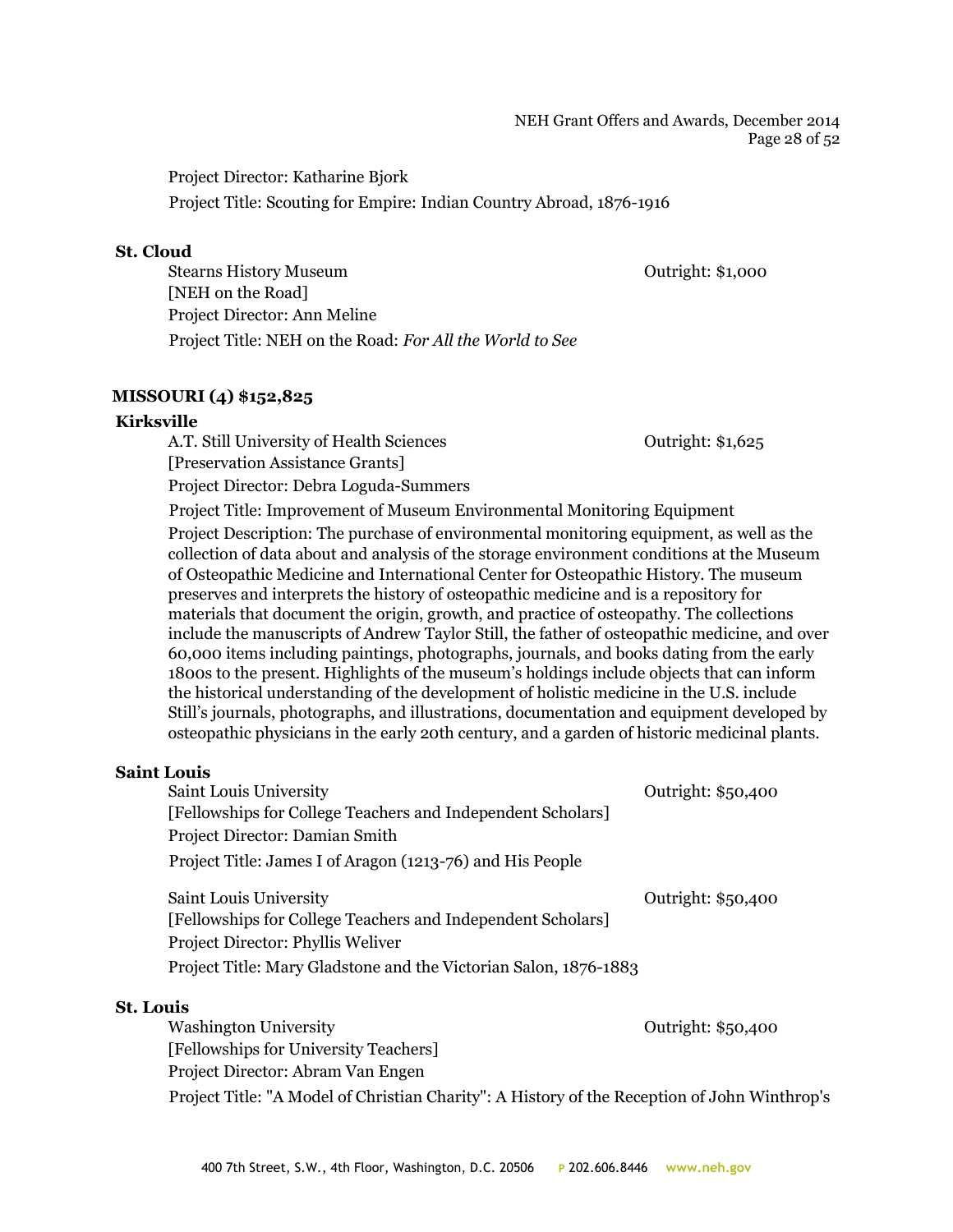1630 City on the Hill Sermon

#### **MONTANA (1) \$5,102**

#### **Livingston**

Friends of the Yellowstone Gateway Museum of Park County Outright: \$5,102 [Preservation Assistance Grants]

Project Director: Karen Reinhart

Project Title: Yellowstone Gateway Museum Archival/Photo Collection Preservation Project Description: Purchase of rehousing supplies and new storage furniture for a collection of paper archives, photographs, and artwork. The collection includes photographs and papers of residents of Park County, Montana, many of whom worked on the Northern Pacific Railway or visited and worked at the Yellowstone National Park. Materials date from the 1880s to 1940s. The collections have seen significant use among genealogists, legal scholars, academics, educators, and students; moreover, photographs from the collection have been used in news articles as well as film documentaries for PBS and the BBC.

#### **NEW HAMPSHIRE (2) \$143,542**

#### **Durham**

University of New Hampshire **Outright: \$50,400** [Fellowships for College Teachers and Independent Scholars] Project Director: Sean Moore

Project Title: Slavery and the Making of Early American Libraries: British Literature, Political Thought, and the Transatlantic Book Trade

#### **Hanover**

Dartmouth College **Outright:** \$93,142

[Digital Humanities Cooperative Agreements & Special Projects]

Project Director: Mary Flanagan

Project Title: Engaging the Public: Best Practices for Crowdsourcing Across the Disciplines Project Description: A cooperative agreement to organize a two-day workshop that would encourage the cross-disciplinary exchange of ideas and best practices in crowdsourcing across the humanities and sciences, particularly in libraries, archives, and museums.

## **NEW JERSEY (4) \$238,437**

#### **Galloway**

Richard Stockton College of NJ Outright: \$99,837 [Digital Projects for the Public]

Project Director: Lisa Rosner

Project Title: Pox in the City: A 3-D Strategy Game for the History of Medicine Project Description: Development of a prototype of an interactive, web-based game on an early 19th-century smallpox outbreak in Philadelphia.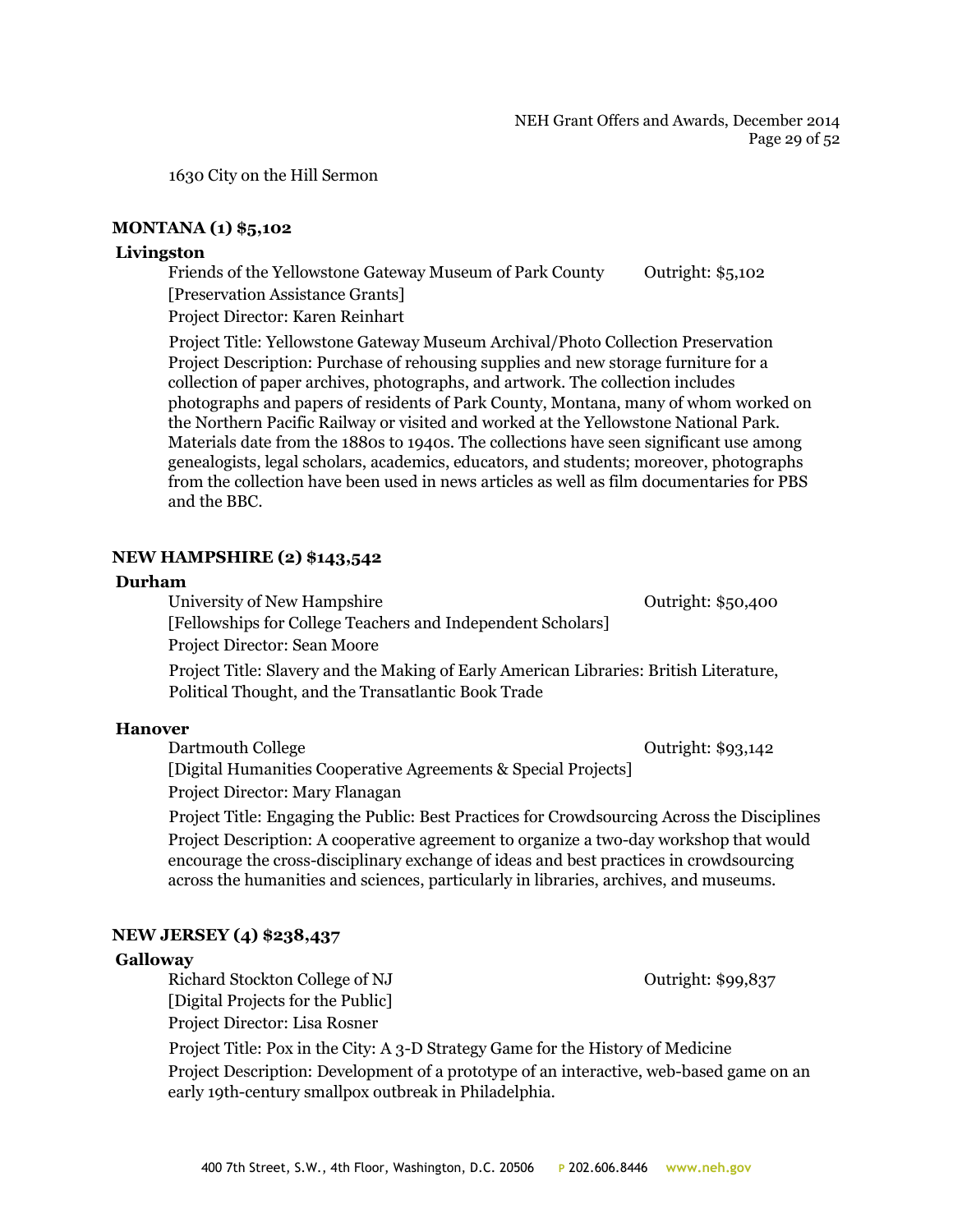#### NEH Grant Offers and Awards, December 2014 Page 30 of 52

| <b>Madison</b>                                                                                                       |                    |
|----------------------------------------------------------------------------------------------------------------------|--------------------|
| Drew University                                                                                                      | Outright: \$37,800 |
| [Fellowships for College Teachers and Independent Scholars]                                                          |                    |
| Project Director: Frances Bernstein                                                                                  |                    |
| Project Title: Vanishing Veterans: Disability, Medicine, and Soviet Manhood at the End of<br>World War II            |                    |
| <b>Newark</b>                                                                                                        |                    |
| Rutgers University, Newark                                                                                           | Outright: \$50,400 |
| [Fellowships for College Teachers and Independent Scholars]                                                          |                    |
| Project Director: Jack Lynch                                                                                         |                    |
| Project Title: The Shakespeare Phantom: The Lives of William Henry Ireland, Late<br>18th-Century Forger and Fabulist |                    |
| <b>Princeton</b>                                                                                                     |                    |
| Princeton University                                                                                                 | Outright: \$50,400 |
| [Fellowships for University Teachers]                                                                                |                    |
| Project Director: Shamik Dasgupta                                                                                    |                    |
| Project Title: Empirical Rationalism: A Philosophical Defense                                                        |                    |

## **NEW MEXICO (4) \$60,575**

#### **Las Cruces**

| City of Las Cruces                             | Outright: \$1,000  |
|------------------------------------------------|--------------------|
| [NEH on the Road]                              |                    |
| Project Director: Rebecca Slaughter            |                    |
| Project Title: NEH on the Road: House and Home |                    |
| New Mexico State University, Las Cruces        | Outright: \$50,400 |
| [Fellowships for University Teachers]          |                    |

Project Director: Elizabeth Horodowich Project Title: Perceptions of the New World in Early Modern Venetian Print Culture

## **Los Alamos**

Los Alamos Historical Society Outright: \$6,000 [Preservation Assistance Grants] Project Director: Stephanie Yeamans

Project Title: Los Alamos Historical Society Exhibit Conservation Assessment Project Description: Hiring an objects conservator to survey and evaluate the preservation needs of the Los Alamos Historical Society's collection before a re-design and re-installation of the exhibit galleries. The collection includes 10,000 artifacts pertaining to the history of the Ancestral Pueblo people, the homesteaders, the Los Alamos Ranch School, the Manhattan Project, and Los Alamos in the post-WWII era. The exhibits are housed in historic buildings--a 1913 homesteader's cabin, the 1918 infirmary and Guest Cottage of the

Los Alamos Ranch School, and the 1920s-era houses that were lived in by J. Robert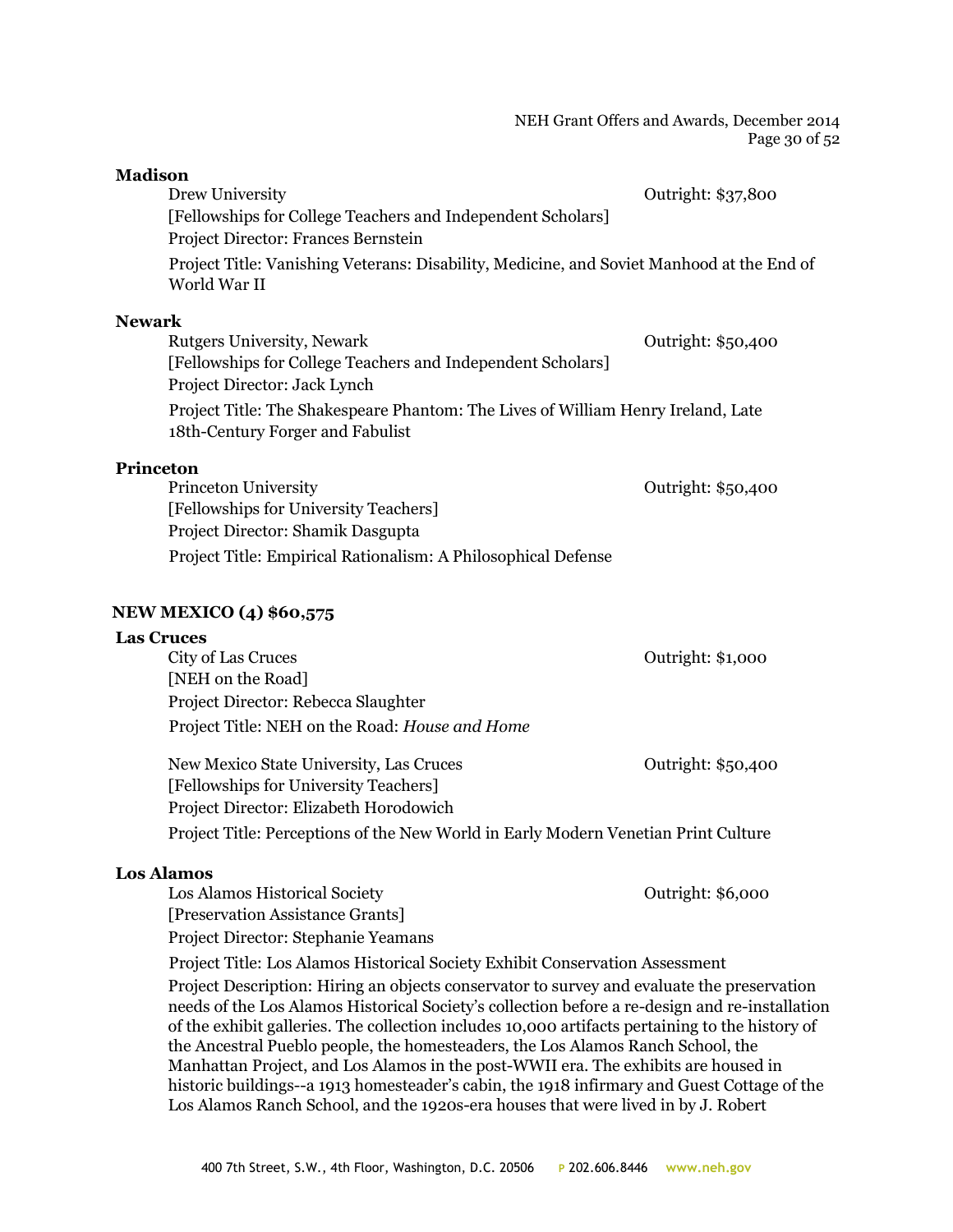#### NEH Grant Offers and Awards, December 2014 Page 31 of 52

Oppenheimer and Hans Bethe--that present preservation challenges. A conditions assessment would help the staff further protect the collection items for the more than 35,000 visitors the museum receives annually.

#### **Santa Fe**

Institute of American Indian and Alaska Native Culture Outright: \$3,175 [Preservation Assistance Grants] Project Director: Ryan Flahive

Project Title: Rehousing Four Collections of the Institute of American Indian Arts Project Description: Purchase of rehousing supplies for four archival collections that document the history of the Institute of American Indian and Alaska Native Culture (IAIA) and the evolution of Native American traditional and contemporary art since the 1950s. The institute, founded in Santa Fe in 1961serves as a model for arts and cultural training programs for indigenous peoples throughout the world. The collections that would be preserved are 1) the Kay Wiest Collection, which documents student life at the IAIA in the 1960s and '70s; 2) printed matter that relates to the history of the institution; 3) biographical files on Native artists; and 4) the Yeffe Kimball Collection, images of Native American communities during the 1950s and '60s. The IAIA archives are an important resource for the fields of Native American art, Indian art education, tribal college management, and American art history of the 20th century and are widely consulted by scholars, curators, teachers, students, and the public.

## **NEW YORK (24) \$2,976,828**

#### **Binghamton**

SUNY Research Foundation, Binghamton Outright: \$50,400 [Fellowships for University Teachers] Project Director: Wendy Wall Project Title: Changing Demographics in Cold War America

#### **Bronx**

CUNY Research Foundation, Lehman College  $\qquad \qquad$  Outright: \$50,400 [Awards for Faculty] Project Director: Siraj Ahmed Project Title: Philology, Colonial Law, and the Origins of Literary Studies

New York Botanical Garden **New York Botanical Garden Outright: \$6,000** [Preservation Assistance Grants] Project Director: Susan Fraser

Project Title: LuEsther T. Mertz Library Digital Preservation Plan

Project Description: A preservation assessment for digital resources at the LuEsther T. Mertz Library. The library has digitized portions of its collections covering topics ranging from the history of medicine to American botany, and the exploration of the Americas. Among its digital holdings are papers of the 19th-century naturalist John Torrey, who described and named thousands of plant species in North America, medieval plant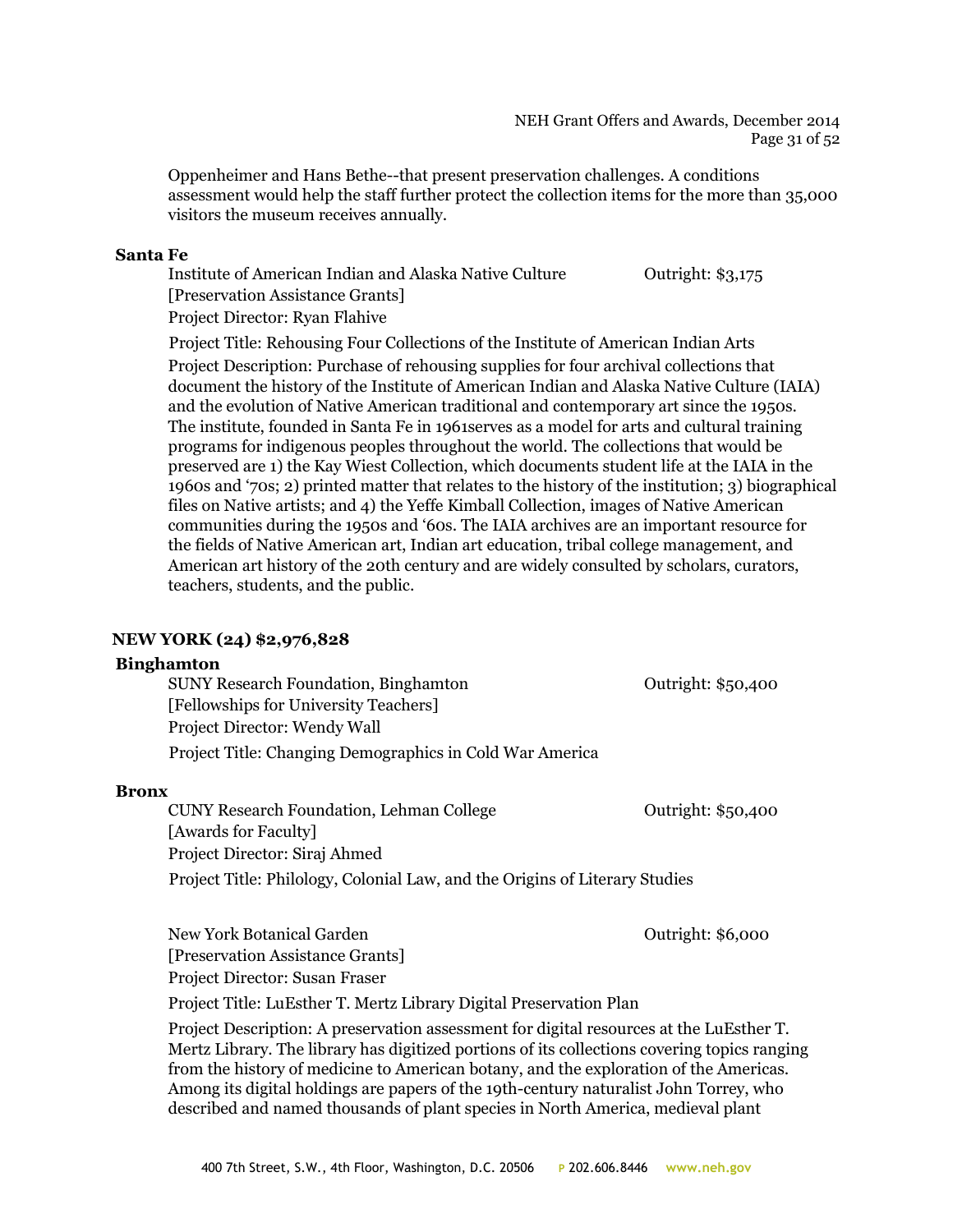identification and medical manuals, 24 volumes documenting Caribbean natural history ranging from 1673 to 1930, and nearly 300 volumes on the natural history of New York State.

## **Brooklyn**

Independent Feature Project, Inc. Outright: \$350,000 [Bridging Cultures through Film] Project Director: Zeva Oelbaum Project Title: Gertrude Bell: Letters from Baghdad Project Description: Production of 90-minute documentary on Gertrude Bell (1868-1926), who played a crucial role in the creation of Iraq and the modern Middle East.

## **Catskill**

Thomas Cole Historic House **Outright:** \$0 [Challenge Grants] Matching: \$300,000 Project Director: Elizabeth Jacks Project Title: Thomas Cole Historic Site Endowment for Programming Project Description: Endowment for enhanced humanities exhibitions, community and school programs, and honoraria for speakers and fellows.

## **Ithaca**

Cornell University Outright: \$50,400

[Fellowships for University Teachers] Project Director: Camille Robcis Project Title: The Psychiatric Revolution in France, 1945-1975

## **Jamaica**

St. John's University, New York Outright: \$5,986 [Preservation Assistance Grants]

Project Director: Blythe Roveland-Brenton

Project Title: Preservation Assessment for Asian Art in St. John's University Special Collections

Project Description: A preservation assessment and the purchase of environmental monitoring equipment for a collection of Asian and Asian American Art, with a focus on Chinese and Chinese American artists of the 1960s and 1970s whose works are used in exhibitions and classrooms for the study of art, art history, Asian studies, literature, philosophy, and human rights history. The university has several projects planned in the next five years that will use the collection in exhibitions and as the basis for collecting oral histories from students of the artists represented in the collection.

## **New York**

New York University **New York University Outright: \$50,400** [Fellowships for University Teachers] Project Director: John Shovlin Project Title: Trade, Debt, and International Order in the Age of Enlightenment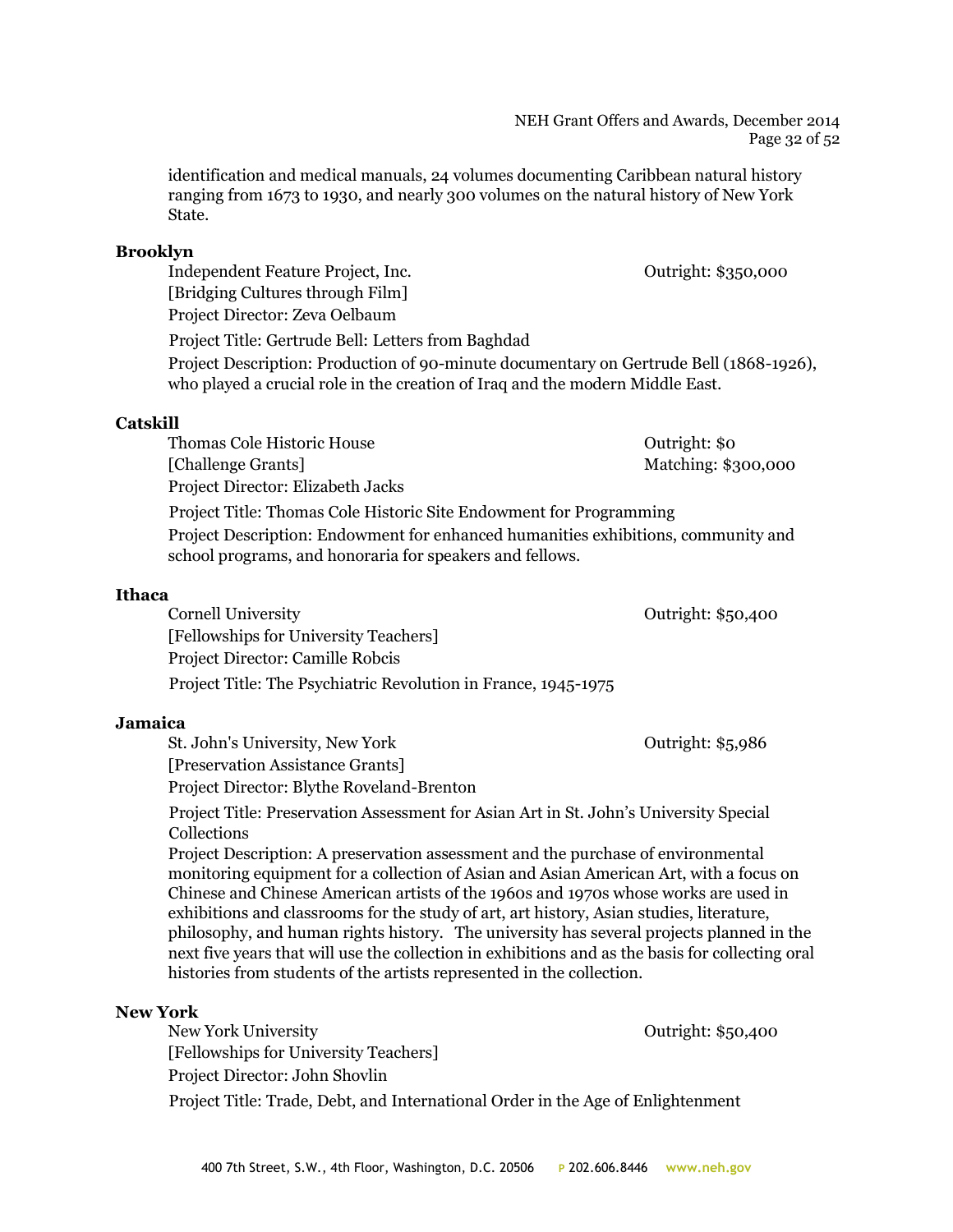The New School and The New School and The New School and The New School and The New School and The New School

[Digital Projects for the Public] Project Director: Anne Balsamo

Project Title: The Creation of Digital Memorialization Applications for the AIDS Memorial Quilt

Project Description: Development of web-based "public interactives" to provide cultural and social history for the AIDS Memorial Quilt.

Old Merchants House of NY, Inc. Outright: \$5,228 [Preservation Assistance Grants] Project Director: Margaret Gardiner

Project Title: Collections Preservation with Light Protection at Merchant's House Museum Project Description: The purchase and installation of ultraviolet light filtering shades to protect the furnishings of the Merchant's House Museum, built in 1832 and purchased by wealthy merchant Seabury Tredwell (1780-1865) in 1835. The museum's 3,000-object collection contains furnishings dating from 1830 to 1860, including 12 side chairs attributed to designer Duncan Phyfe; a textile collection of over 800 items including dresses, unfinished quilts, needlework panels, dress alterations, and sewing accessories; a circa 1845 Pianoforte made by Nuns and Fischer of New York; and a fine art collection of engravings, paintings, and photographs of the Tredwell family and friends. The museum also holds the Tredwell Family archives, including correspondence, legal documents, albums, scrapbooks, and schoolbooks created by the Tredwell family and their relatives and friends. The collections are used for educational programs, including lectures in the 19th-Century Lifeways series on topics related to 19th-century New York, such as the Yellow Fever epidemic, the Irish immigrant experience, and the New York Draft Riots.

RFCUNY - Borough of Manhattan Community College **Outright: \$100,000** [Humanities Initiatives: HSIs]

Project Director: Alex d'Erizans

Project Title: Cultivating Global Competencies in a Diverse World

Project Description: A series of faculty workshops, curriculum development activities, and a regional symposium on world cultures and global interdependence at the Borough of Manhattan Community College.

Leo Baeck Institute, Inc. Outright: \$5,083

[Preservation Assistance Grants] Project Director: Renate Evers

Project Title: Preservation of the Rare Science of Judaism Collection at the Library of the Leo Baeck Institute

Project Description: The purchase of rehousing materials for a collection of rare, 19th-century books on the "Science of Judaism" (*Wissenschaft des Judentums*). The project, based on the recommendations of a 2010 preservation assessment, will rehouse approximately 1,000 rare books and journals from the 19th century. The applicant holds the largest collection of materials in the United States related to research on the Science of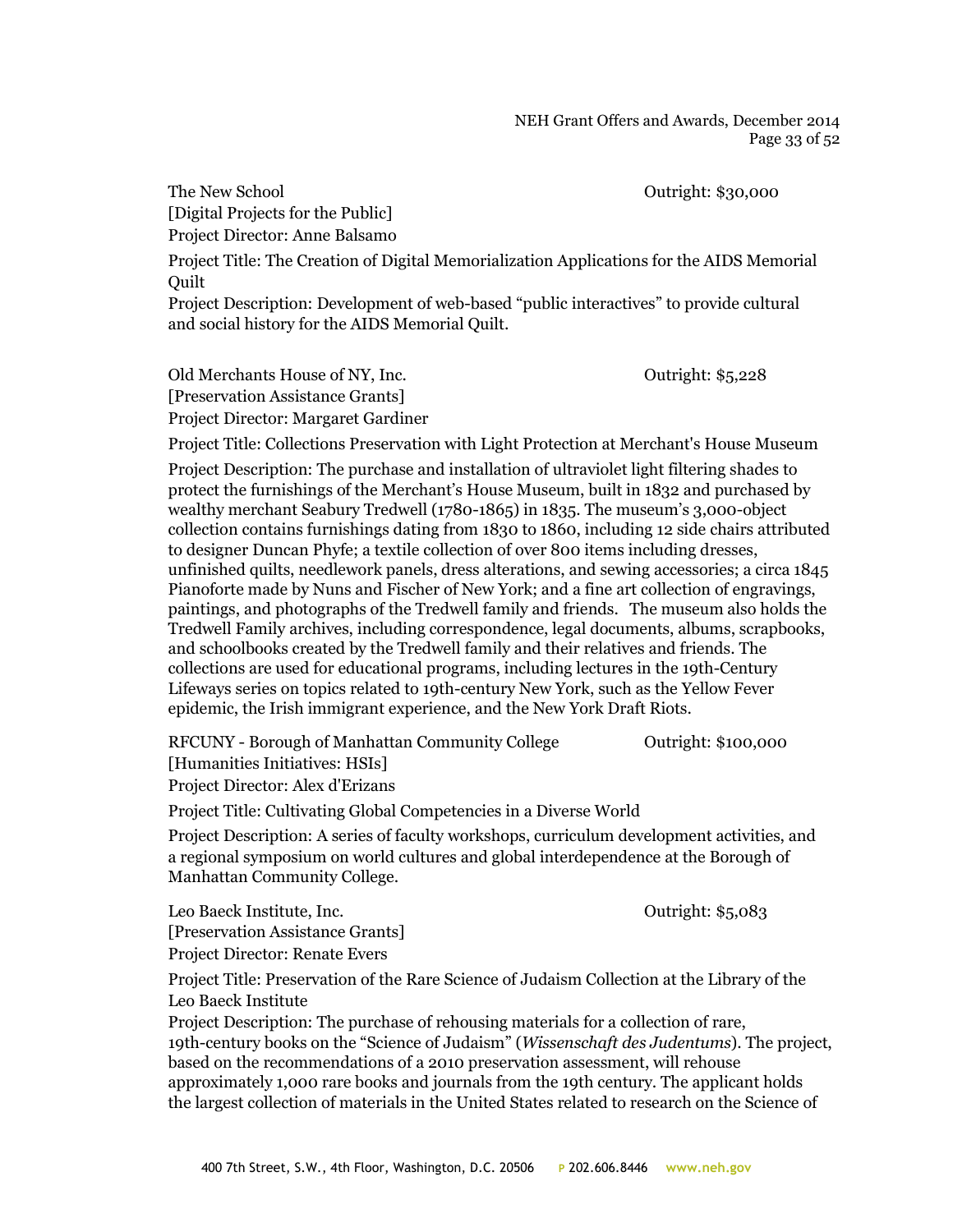#### NEH Grant Offers and Awards, December 2014 Page 34 of 52

Judaism, the 19th-century precursor to modern Jewish scholarship, which illustrates the transformation of Jewish thought from secluded religious and social worlds to secularized, scholarly studies. The publications influenced the formation and development of later thinkers, including Gershom Scholem, Martin Buber, Franz Rosenzweig, Theodor Herzl, and Leo Baeck.

New York Studio School of Drawing, Painting and Sculpture, Inc Outright: \$6,000 [Preservation Assistance Grants]

Project Director: David Randall

Project Title: New York Studio School Lecture Series Archive: Preservation and Storage of Original Audio and Video Recordings

Project Description: The purchase of archival supplies—including environmental monitoring equipment, ultraviolet (UV) light filters, and shelving—to rehouse the New York Studio School's audiovisual collection of over 2,100 lectures spanning 50 years, and whose roster of distinguished artists and critics supports research into the cultural history of the New York art scene. The list of guest lecturers on 20th-century modern art, music, and intellectual life includes Willem de Kooning, Sol LeWitt, Julian Schnabel, Elizabeth Murray, Alice Neel, R. Buckminster Fuller, and John Cage. Notable lectures include a 1968 conversation between Philip Guston and Morton Feldman, a rare appearance by painter Euan Uglow, and a 2006 debate between Michael Fried and Richard Kimball entitled "Courbet Seen Twice."

| New York University                                                                                                                          | Outright: \$50,400  |
|----------------------------------------------------------------------------------------------------------------------------------------------|---------------------|
| [Fellowships for University Teachers]                                                                                                        |                     |
| Project Director: Susan Murray                                                                                                               |                     |
| Project Title: A Cultural History of American Media, 1920-1970                                                                               |                     |
| Andrea Simon                                                                                                                                 | Outright: \$291,902 |
| [Bridging Cultures through Film]                                                                                                             |                     |
| Project Director: Andrea Simon                                                                                                               |                     |
| Project Title: Angel Wagenstein: Art is a Weapon                                                                                             |                     |
| Project Description: Production of a one-hour documentary on the Bulgarian Jewish<br>filmmaker Angel Wagenstein.                             |                     |
| Studio Museum in Harlem                                                                                                                      | Outright: \$0       |
| [Challenge Grants]                                                                                                                           | Matching: \$500,000 |
| Project Director: Sheila McDaniel                                                                                                            |                     |
| Project Title: New Facility Project                                                                                                          |                     |
| Project Description: Architectural fees, concept design, schematic drawings, and project<br>management, for the museum's facility expansion. |                     |
|                                                                                                                                              |                     |

City College of New York College of New York College and College of New York College and College and College and College and College and College and College and College and College and College and College and College and C [Preservation Assistance Grants] Project Director: Alberto Hernandez Banucchi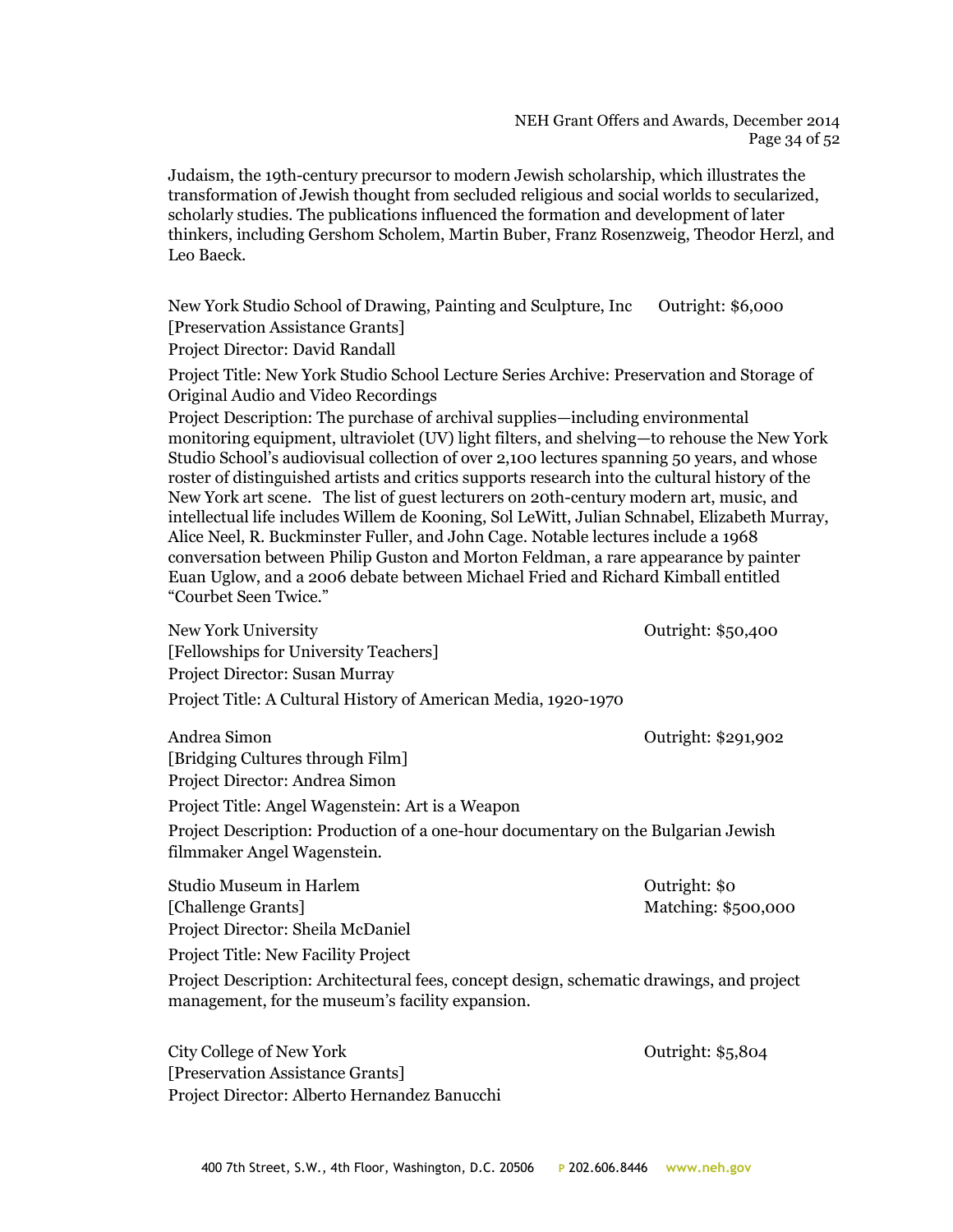#### NEH Grant Offers and Awards, December 2014 Page 35 of 52

Project Title: The Archives of the Puerto Rican Diaspora Audiovisual Collection Preservation Assessment

Project Description: The preservation assessment of the Center for Puerto Rican Studies, Library and Archives Unit's audiovisual holdings, which document the Puerto Rican migration and cultural experience in the United States from the 1930s to the present, including prominent writers, musicians, politicians, community activists, and labor leaders. Among the many highlights of the audiovisual collection are extensive oral history interviews with Ruth M. Reynolds, a key figure in Puerto Rico's independence movement; unseen footage of legendary Cuban musician Machito; and interviews, public appearances, and performances by authors such as Pura Belpré, Clemente Soto Vélez, Pedro Pietri, and Ed Vega.

Unaffiliated Independent Scholar **Outright: \$50,400** Outright: \$50,400 [Fellowships for College Teachers and Independent Scholars] Project Director: Michael Ochs Project Title: *Di goldene kale* (The Golden Bride), a 1923 Yiddish-American Operetta by Joseph Rumshinsky: A Full-Score Critical Edition Center for Jewish History Outright: \$50,400

[Fellowships for College Teachers and Independent Scholars] Project Director: Ori Yehudai Project Title: Jewish Emigration from Palestine/Israel, 1945-1967

#### **Pocantico Hills**

Historic Hudson Valley Outright: \$30,000

[Digital Projects for the Public] Project Director: Ross Higgins

Project Title: Slavery in the North Website

Project Description: Development of a website that explores northern slavery through individual stories that illustrate how enslaved people endured and resisted the institution of slavery.

#### **Poughkeepsie**

Vassar College **Outright: \$37,800** [Fellowships for College Teachers and Independent Scholars] Project Director: Susan Hiner Project Title: Women, Fashion, and Work in 19th-Century France

#### **Rochester**

Strong Museum **Outright:** \$0 [Challenge Grants] Matching: \$500,000 Project Director: Christopher Bensch Project Title: Gallery Renovation Project (Strategic Initiative on Learning and Human Development) Project Description: Renovation of a large central gallery for new exhibitions that explore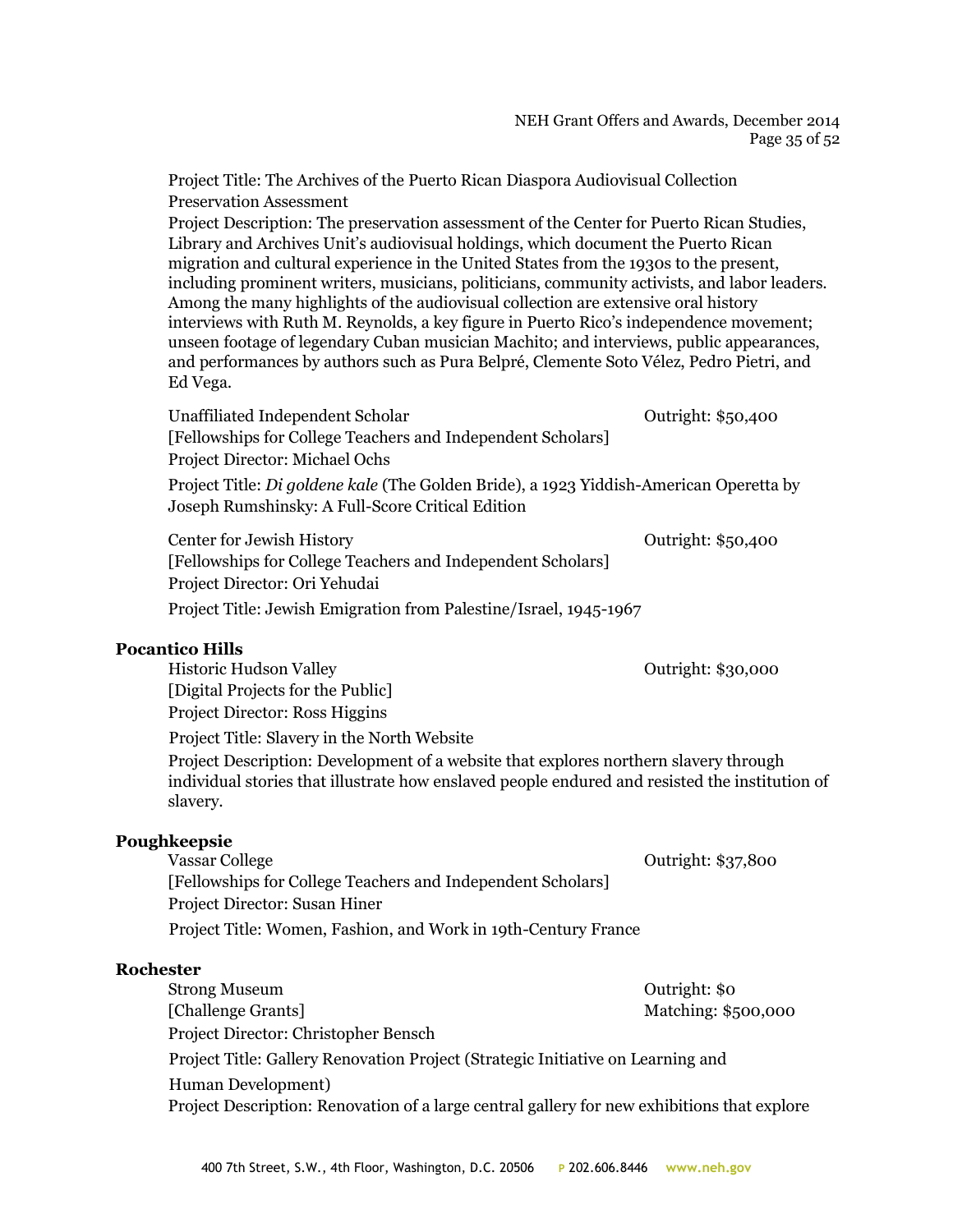NEH Grant Offers and Awards, December 2014 Page 36 of 52

humanities themes in the museum's collection of toys, dolls, and games.

Rochester Institute of Technology **Outright: \$399,825** [Preservation and Access Research and Development] Project Director: Andrew Lerwill Project Title: Digital Image Correlation to Determine Shape Deformation of Paper-Based Collections due to Relative Humidity and Temperature Project Description: An applied research project conducted by the Image Permanence Institute that would define the permissible limits of relative humidity (RH) for rare books and other library and archival materials that are critical for humanities research.

## **Staten Island**

| CUNY Research Foundation, College of Staten Island          | Outright: \$50,400 |
|-------------------------------------------------------------|--------------------|
| [Fellowships for College Teachers and Independent Scholars] |                    |
| Project Director: Barbara Montero                           |                    |
| Project Title: Thought and Effort in Expert Action          |                    |

## **NORTH CAROLINA (8) \$270,497**

#### **Asheville**

Black Mountain College Museum and Arts Center **Outright: \$4,592** [Preservation Assistance Grants] Project Director: Alice Sebrell

Project Title: The Black Mountain College Museum + Arts Center Collections Care Project Project Description: The purchase of environmental monitoring equipment, including meters to measure visible and ultraviolet (UV) light, window films to reduce light and UV exposure, training for the museum's staff, and assistance with the preparation of an Emergency Preparedness Plan by a preservation professional. The collection includes photographs, paintings, sculptures, mixed media, books, manuscripts, and archives related to the history of Black Mountain College and its staff and alumni, which include important figures in modern visual and performing arts such as painters Joseph Albers and Cy Twombly, choreographer Merce Cunningham, and composer John Cage. Works are presented in exhibitions at the museum, through loans, touring exhibitions, conferences, publications, lectures, performances, and are also available for scholarly research.

## **Chapel Hill**

University of North Carolina, Chapel Hill **Carolina** Outright: \$50,400 [Fellowships for University Teachers] Project Director: Mark Bonds

Project Title: Music as Autobiography: Connections between Composers' Lives and Their **Works** 

The University of North Carolina at Chapel Hill **Carolina** Outright: \$28,323 [Digital Projects for the Public] Project Director: Seth Kotch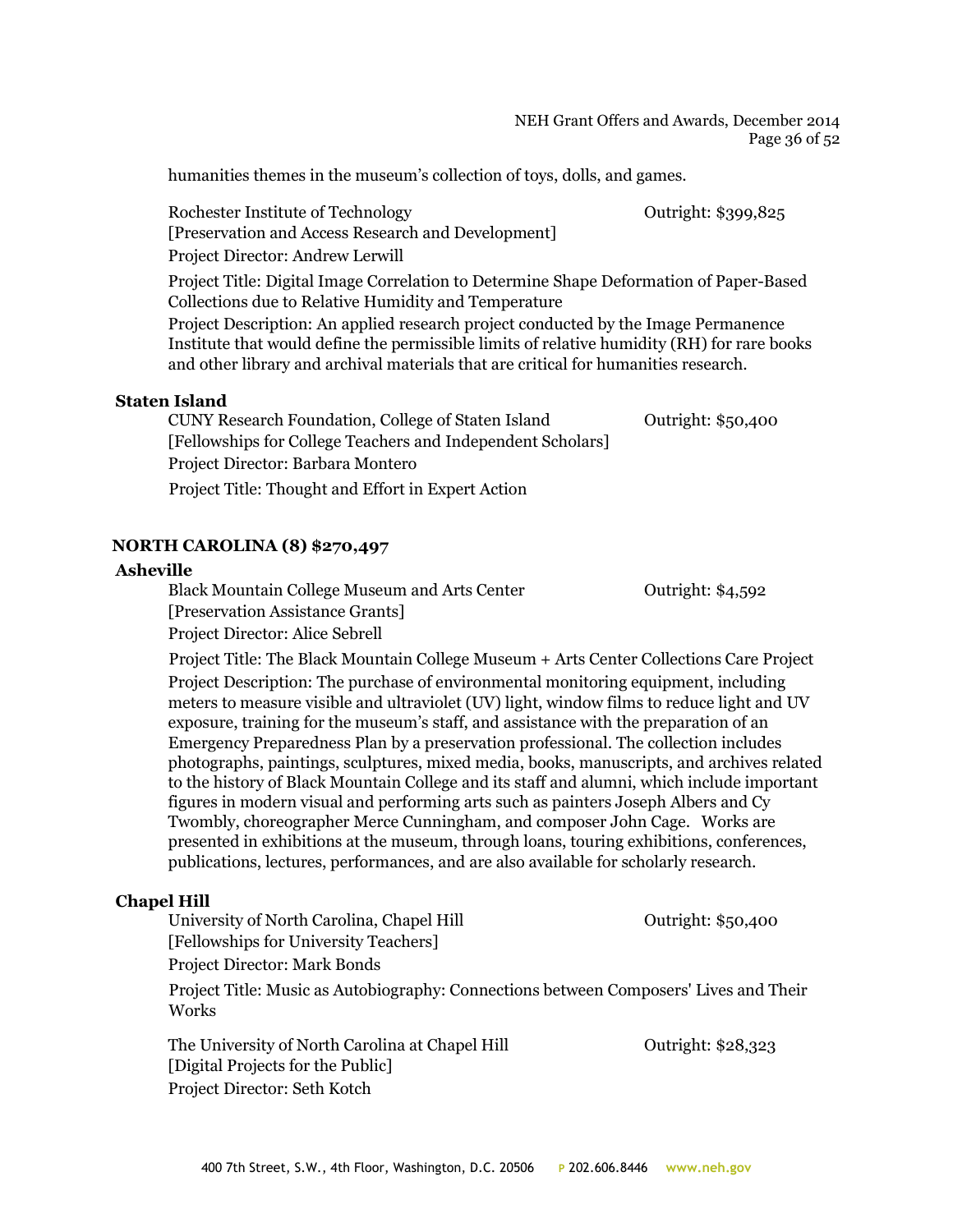#### NEH Grant Offers and Awards, December 2014 Page 37 of 52

Project Title: Digital Civil Rights Radio

Project Description: Development of a website that makes accessible and interprets digitized recordings of non-commercial, independent radio station broadcasts providing local accounts of the civil rights and black power movements.

#### **Durham**

North Carolina Central University Outright: \$50,400 [Awards for Faculty] Project Director: Candace Bailey Project Title: Music and Women's Culture in the South, 1840-1870

Southern Documentary Fund Southern Documentary Fund Southern Documentary Fund Southern Documentary Fund Southern Documentary Fund Southern Documentary Fund Southern Documentary Fund Southern Documentary Fund Southern Docum

[Bridging Cultures through Film] Project Director: Elisabeth James

Project Title: Falconry: A History of Cultural Traditions

Project Description: Development of a 90-minute film exploring the cultural and historical significance of falconry in cultures around the world.

## **Elizabeth City**

Elizabeth City State University Outright: \$5,982 [Preservation Assistance Grants] Project Director: Parnell Bartlett

Project Title: Elizabeth City State University History Now and Tomorrow - The Art of

## Preservation

Project Description: The purchase of powder-coated steel shelving to house manuscripts, publications, recordings, and other archival materials that detail the history of this historically black university. The wide-ranging collection includes 2,000 linear feet of departmental records, records of the university's chief executives, monographs, sheet and recorded music, and legal documents related to a 1978 federal "consent decree" for a lawsuit seeking equalization of facilities and resources for HBCUs in North Carolina.

#### **Winston-Salem**

| <b>Wake Forest University</b>                                                                   | Outright: \$50,400 |
|-------------------------------------------------------------------------------------------------|--------------------|
| [Fellowships for College Teachers and Independent Scholars]                                     |                    |
| <b>Project Director: Charles Wilkins</b>                                                        |                    |
| Project Title: A Portrait of Ottoman Aleppo, 1516-1918                                          |                    |
|                                                                                                 |                    |
| <b>Wake Forest University</b>                                                                   | Outright: \$5,400  |
| [Preservation Assistance Grants]                                                                |                    |
| Project Director: Tanya Zanish-Belcher                                                          |                    |
| Project Title: Facilities and Storage Assessment for Special Collections and Archives in the Z. |                    |
| <b>Smith Reynolds Library</b>                                                                   |                    |

Project Description: A preservation assessment of the library's archives and special collections, with particular attention to its storage facilities. Materials include 11,000 linear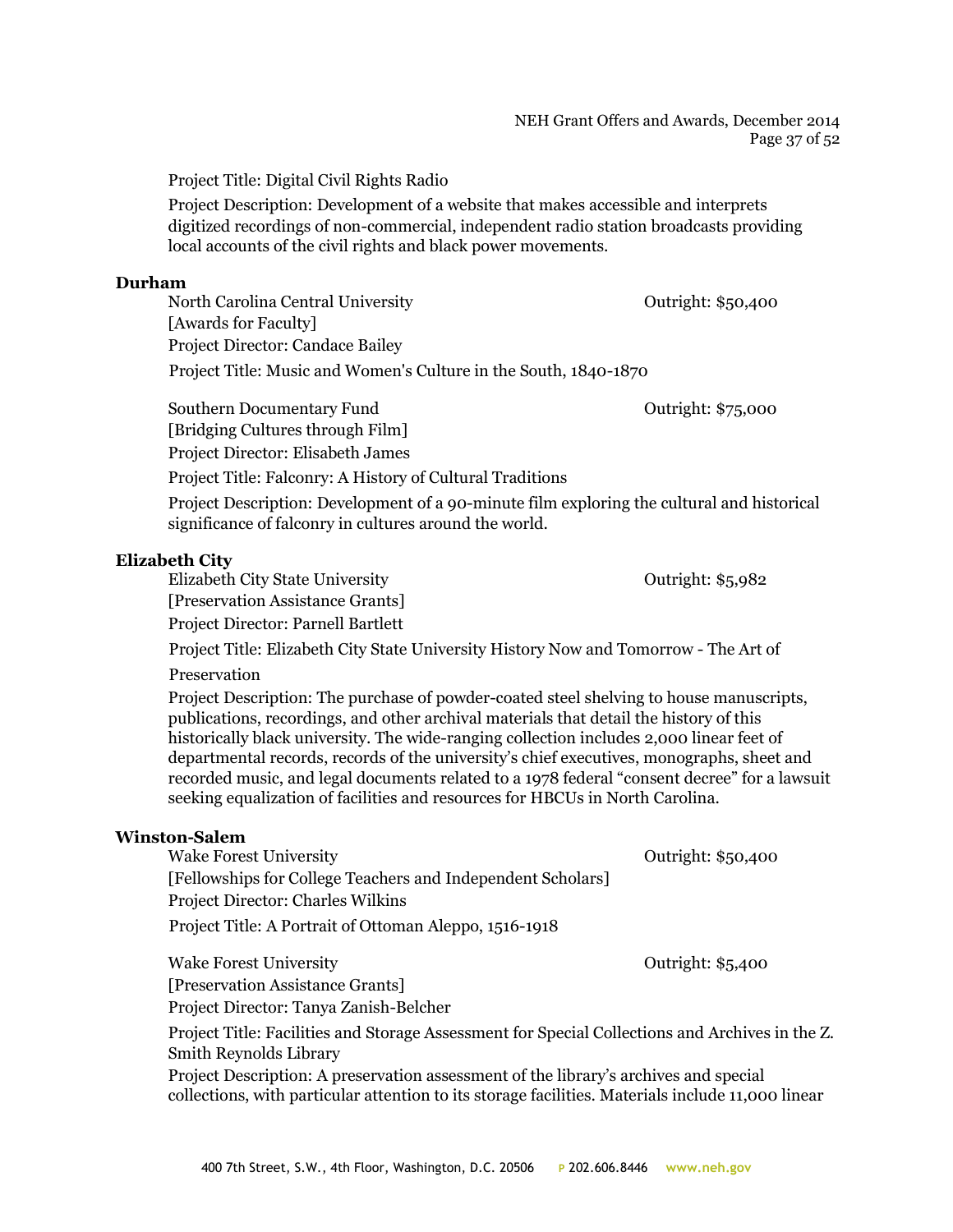#### NEH Grant Offers and Awards, December 2014 Page 38 of 52

feet of historical records and manuscripts along with 70,000 rare books, with particular strengths in Irish, modernist, and African American literature. Sources include papers of author, poet, and Civil Rights activist Maya Angelou, who taught at Wake Forest from 1982 to 2011, along with records of several North Carolina Baptist churches and associated worldwide missionary efforts.

## **NORTH DAKOTA (1) \$500,000**

#### **Bismarck**

Bismarck State College **Outright:** \$0 [Challenge Grants] Matching: \$500,000 Project Director: Jay Basquiat

Project Title: Endowment for Humanities Programs Project Description: Endowment for faculty director course release; research fellowships; partial program assistant salary; as well as student and faculty humanities programs.

**OHIO (2) \$505,900**

## **Oxford**

Miami University, Oxford Outright: \$0 [Challenge Grants] Matching: \$500,000 Project Director: Timothy Melley

Project Title: Miami University Humanities Center NEH Challenge Grant

Project Description: Endowment for a humanities teaching lab, a faculty research collective, a research apprenticeship program, and partial salary for a program coordinator for the humanities center.

## **Youngstown**

Butler Institute of American Art Cutright: \$5,900

[Preservation Assistance Grants]

Project Director: Louis Zona

Project Title: Butler Institute of American Art Permanent Collection Preservation Survey: Works on Paper

Project Description: A preservation assessment of the Butler Institute of American Art's works on paper, which include pieces by artists such as Winslow Homer, Albert Bierstadt, Mary Cassatt, Edward Hopper, Ben Shahn, Jacob Lawrence, Jasper Johns, Chuck Close, and Thomas Hart Benton. The collection also includes photographs and lithographs documenting the industrial history of the Northeast. Artworks are presented to the public through exhibitions and loans, a searchable online database, and are available to university professors and scholars for research and for use in classes for subjects such as art history, the history of printmaking, and the history of labor and industry. Museum staff would also receive training on how to properly assess the condition of the art works in order to prioritize conservation needs.

## **OKLAHOMA (3) \$16,990 Edmond**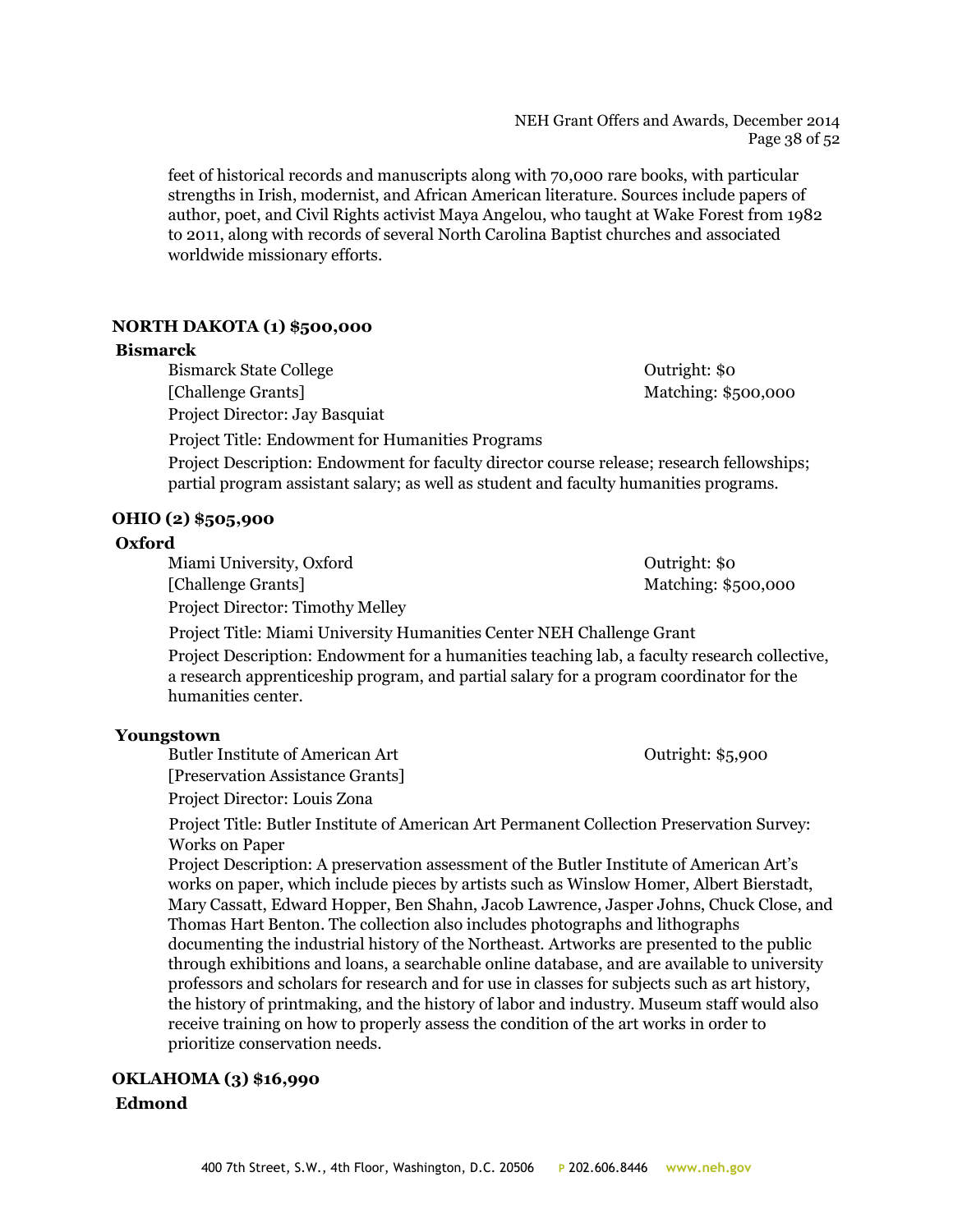Edmond Historical Society, Inc. Outright: \$5,000 [Preservation Assistance Grants] Project Director: Deborah Baker

Project Title: Edmond Historical Society Collections Preservation Plan

Project Description: Hiring an objects and a textile conservator to conduct a survey of the Edmond Historical Society & Museum's collections and to develop a preservation plan for their long-term care. Founded in 1887, the city of Edmond, Oklahoma, was a pioneer town founded at a Southern Kansas Railway stop. The historical society holds more than 35,000 artifacts depicting the history of the town and surrounding region. Collection items, such as textiles, household goods, furniture, and farm equipment, support a variety of exhibits and educational programming that attracts 15,000 visitors annually.

#### **Miami**

Shawnee Tribe **Shawnee Tribe Contract Stripe Shawnee Tribe Outright: \$5,992** 

[Preservation Assistance Grants] Project Director: Benjamin Barnes

Project Title: Shawnee Tribe Archives Room Preservation Assessment

Project Description: Hiring a consultant to undertake a preservation assessment and purchase of preservation supplies for a collection of photographs, maps, and language recordings documenting the Shawnee Tribe's history, language, and culture. The collections consists of 1,000 historic photographs, about 60 hours of Shawnee language recordings, about 100 hours of music recordings, 4-5 feet of language archives, and an archive of tribal rolls, government papers, and newsletters. The collections are widely used by tribal members and scholars for exhibits, language research, and publications. The consultant would also offer training for the staff to improve care of their collections.

## **Stillwater**

Stillwater Public Library Cutright: \$5,998 [Preservation Assistance Grants] Project Director: Stacy DeLano

Project Title: Stillwater Public Library's Special Collection Center and Workspace Project Description: The purchase of mobile shelving for the Stillwater Public Library's Special Collections storage and workspace area. Stillwater was the first settlement in the Unassigned Lands in Oklahoma, the focus of white settlement during the late 19th-century "Boomer Movement" and the 1899 Land Rush. Stillwater is also the geographically isolated home of Oklahoma State University, the state's only land grant university and its second largest. The 2,300 books and bound serials include Stillwater city directories and telephone books, Stillwater High School annuals, Oklahoma State University annuals and campus directories, Oklahoma maps, books on local and state history, and works by local and state authors. Of particular interest is a recently discovered 140-volume set of Payne County Agricultural Census records dating from 1898 to 1906. The collection also boasts the archives of local organizations such as the Stillwater Writer's Club, Lion's Club, Rotary Club, Garden Club, Sewing Club, Woman's Club, and Round Table. In addition to research on former students and faculty of the university, the collection has been used in studies of local business history, civic life, and architecture, as well as public programming for Boy Scout troops, displays, and a walking tour of Downtown Stillwater.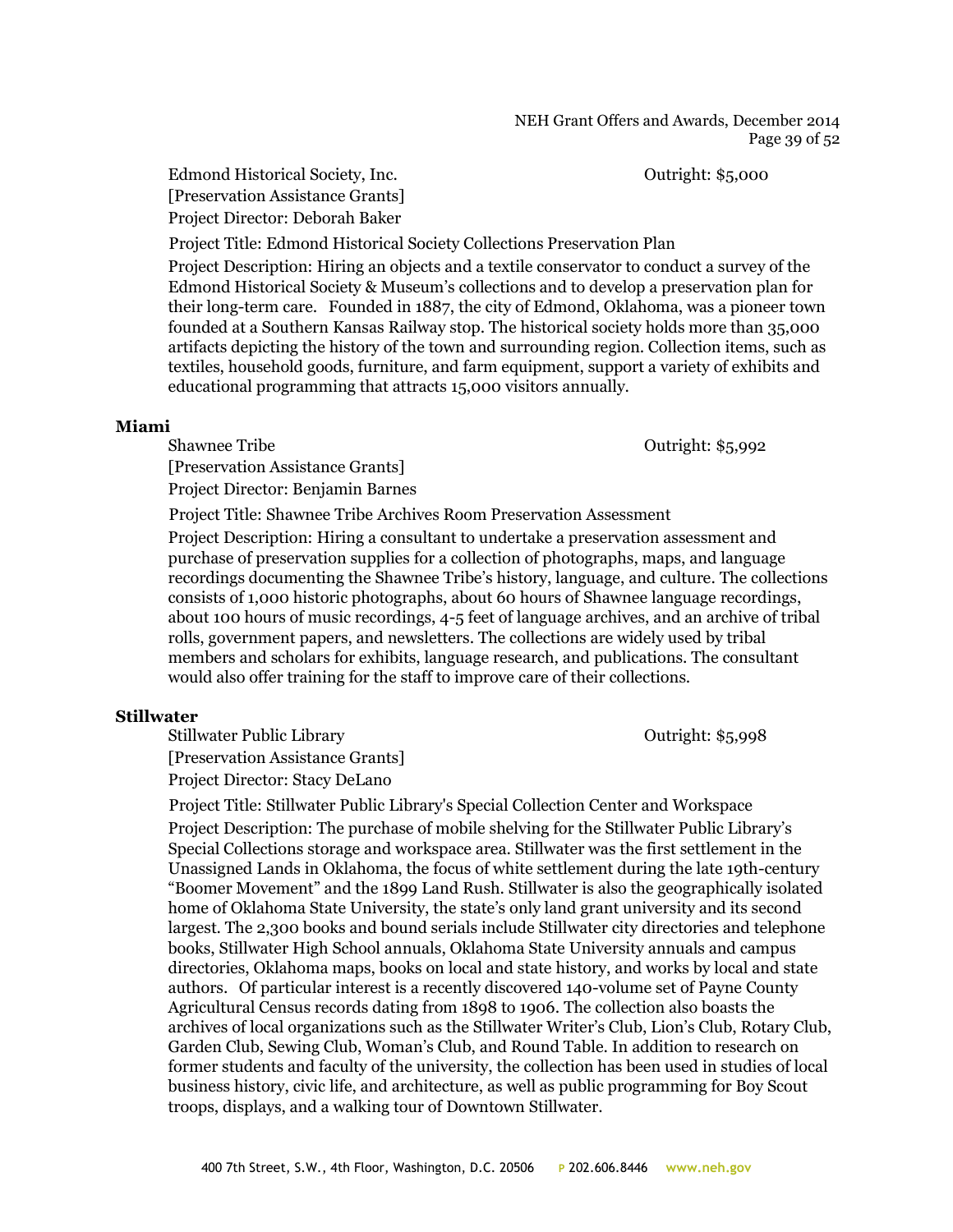#### NEH Grant Offers and Awards, December 2014 Page 40 of 52

#### **OREGON (5) \$799,953**

#### **Eugene**

University of Oregon, Eugene **Department** Contribution of Outright: \$1,953 [Preservation Assistance Grants]

Project Director: Jill Hartz

Project Title: Preservation of Fragile Historic Negatives and Corresponding Prints from the Gertrude Bass Warner Collection

Project Description: The purchase of preservation supplies, including a freezer, to rehouse a photography collection including prints and nitrate negatives. The photographs and negatives document the museum's original collection of over 3,000 works of Asian art collected by Gertrude Bass Warner in China and Japan during the early 1900s. The photographs and negatives of the art works are currently used to assist in assessing the conservation needs of the collection, as they represent the physical condition of each object upon acquisition. By stabilizing the prints and negatives, the museum would also be able to digitize the images, allowing for greater access by scholars and researchers.

University of Oregon, Eugene **Outright: \$42,000** [Fellowships for University Teachers] Project Director: Jeffrey Ostler

Project Title: The Destruction and Survival of American Indian Nations, 1750s-1900

#### **Portland**

Washington County Historical Society and Museum Outright: \$6,000 [Preservation Assistance Grants] Project Director: Samuel Shogren

Project Title: Preserving Washington County Museum's Humanities Collection Project Description: The purchase of four flat file storage cabinets to preserve the Washington County Museum's collection of oversized, two-dimensional works on paper, including Donation Land Claim and railroad maps, World War II bond posters, photographs, fine art, and other historical materials dating from 1840 to the present. Together with their archival and artifact collections, these materials form the base for exhibits to 8,500 visitors annually and 6,000 students from the county's school system. They document the life of the county from its Native American roots to the Mexican migrant workers that came to the region under the WWII-era Bracero program to the contemporary influx of high-tech companies.

Oregon Humanities Outright: \$0 [Challenge Grants] Matching: \$250,000 Project Director: Adam Davis

Project Title: Endowment support for Humanities Programs in Oregon Project Description: Endowment for the Idea Lab Summer Institute for teachers and teens and the Conversation Project about ideas crucial to Oregon communities.

Japanese Garden Society of Oregon Outright: \$0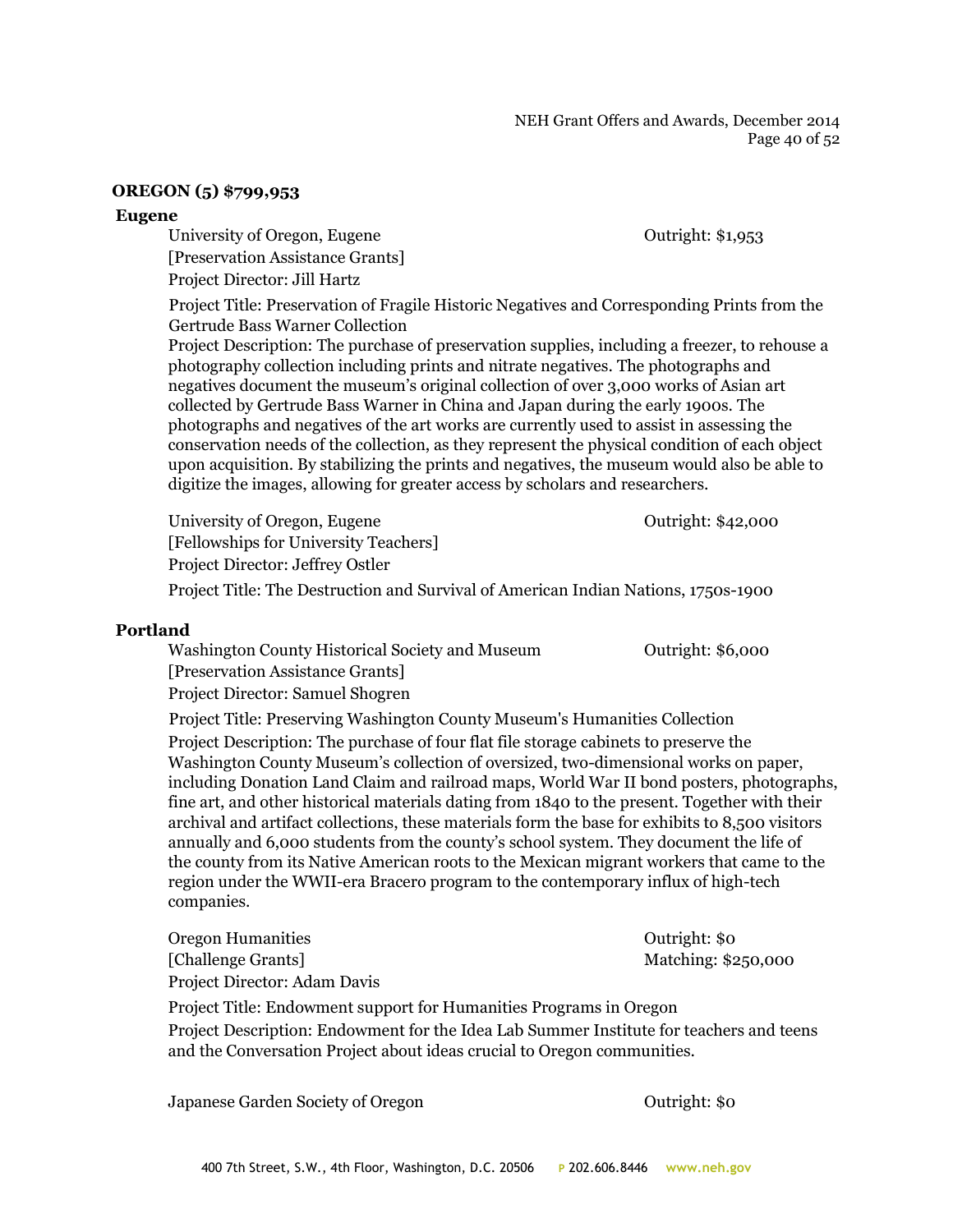#### NEH Grant Offers and Awards, December 2014 Page 41 of 52

[Challenge Grants] Matching: \$500,000 Project Director: Diane Durston

Project Title: Cultural Crossing at the Portland Japanese Garden: Enlarging Americans' Understanding of Japanese Perspectives and Worldview

Project Description: Construction of a new educational facility to expand the Garden's humanities offerings.

## **PENNSYLVANIA (18) \$1,754,303**

#### **Bethlehem**

Lehigh University **Outright: \$50,400** [Fellowships for University Teachers] Project Director: Roslyn Weiss Project Title: Translation of Hasdai Crescas's *Or Adonai* (Light of the Lord), A 14th-Century Work on the Philosophy of Religion

## **Bolivar**

Antiochian Village **Outright: \$5,750** [Preservation Assistance Grants] Project Director: Julia Ritter

Project Title: Assessment of Museum & Library Collections

Project Description: A general preservation assessment of the Antiochian Heritage Museum and Library's collections of early Arabic books, records, and correspondence, as well as over 750 artifacts, including religious icons dating from the 12th through the 20th centuries, representing Russian, Greek, Syrian, and other Eastern Orthodox traditions. Primarily used by scholars, the collection offers unique items, including original hand-written letters between renowned poet and artist, Kahlil Gibran, and Metropolitan Anthony Bashir, who was then Archbishop of the Syrian Orthodox Church in the United States, and who translated Gibran's writings, including his most famous work, *The Prophet*, into Arabic.

## **Doylestown**

Bucks County Historical Society Outright: \$1,000 [NEH on the Road] Project Director: Cory Amsler Project Title: NEH on the Road: *House and Home*

Mercer Museum Outright: \$4,923 [Preservation Assistance Grants] Project Director: Cory Amsler

Project Title: Bound Manuscript Collection Survey, Training and Rehousing Project

Project Description: The employment of a consultant to conduct a preservation assessment, train staff, and advise on rehousing a collection of bound manuscripts and related materials in the museum's archives. The collection includes over 1,500 volumes of archival materials dating from the 1760s to the early 1900s, including account books, ledgers, minutes, scrapbooks, photographs, diaries, recipes, and school and church records. Highlights of the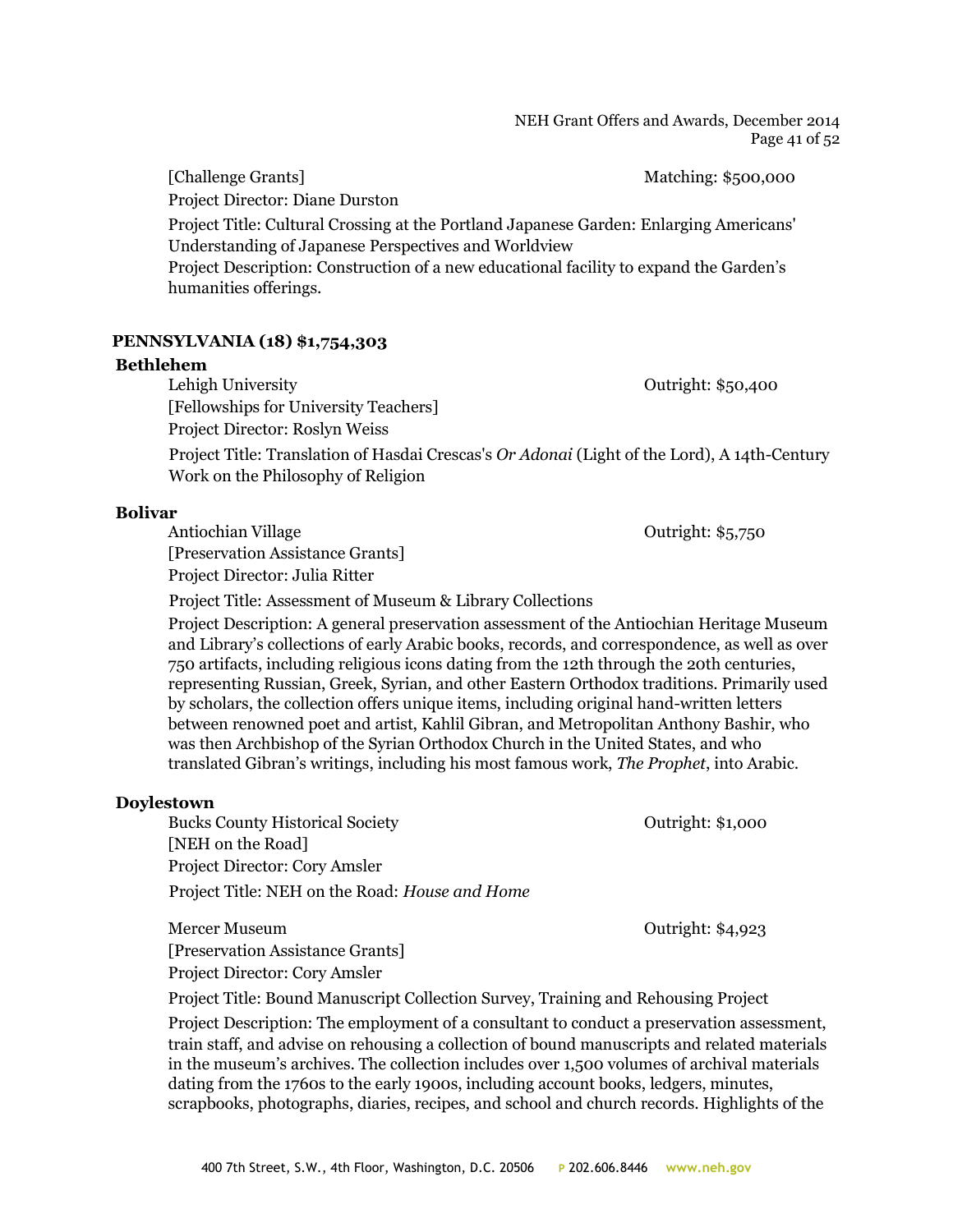#### NEH Grant Offers and Awards, December 2014 Page 42 of 52

collection include an account book of the painter Edward Hicks (1780–1849), the journals of a local miller who witnessed many events of the Revolutionary War, and 19th-century photograph albums documenting life in the Delaware Valley and beyond. Additional manuscript materials illustrate the establishment of voluntary associations and soldiers' aid societies and the development of civic life in the Mid-Atlantic region over nearly 200 years.

## **Gettysburg**

| Gettysburg College                                                                                                                                                 | Outright: \$0       |
|--------------------------------------------------------------------------------------------------------------------------------------------------------------------|---------------------|
| [Challenge Grants]                                                                                                                                                 | Matching: \$500,000 |
| Project Director: Christopher Zappe                                                                                                                                |                     |
| Project Title: Expanding Civil War Era Studies at Gettysburg College                                                                                               |                     |
| Project Description: An Endowed Professorship in Civil War Era Studies, thereby freeing<br>funds to support a new tenure-track position in war and memory studies. |                     |
| <b>Haverford</b>                                                                                                                                                   |                     |
| <b>Haverford College</b>                                                                                                                                           | Outright: \$50,400  |
| [Fellowships for College Teachers and Independent Scholars]                                                                                                        |                     |
| Project Director: Gustavus Stadler                                                                                                                                 |                     |
| Project Title: The Later Career of Folksinger Woody Guthrie (1912-1967)                                                                                            |                     |
| <b>Haverford College</b>                                                                                                                                           | Outright: \$50,400  |
| [Fellowships for College Teachers and Independent Scholars]                                                                                                        |                     |
| Project Director: Brook Lillehaugen                                                                                                                                |                     |
| Project Title: A Collection of Zapotec Indigenous Testaments in Translation with Linguistic                                                                        |                     |
| Analysis and Annotation                                                                                                                                            |                     |
| <b>Haverford College</b>                                                                                                                                           | Outright: \$50,400  |
| [Fellowships for College Teachers and Independent Scholars]                                                                                                        |                     |
| Project Director: Lisa Graham                                                                                                                                      |                     |
| Project Title: Changing Social Norms in France during the Enlightenment                                                                                            |                     |

## **Lancaster**

| <b>Franklin and Marshall College</b>                              | Outright: \$29,400 |
|-------------------------------------------------------------------|--------------------|
| [Fellowships for College Teachers and Independent Scholars]       |                    |
| Project Director: Van Gosse                                       |                    |
| Project Title: The Origin of Black Politics in America, 1790-1860 |                    |

## **Latrobe**

St. Vincent College Outright: \$6,000 [Preservation Assistance Grants] Project Director: Elizabeth DiGiustino Project Title: Assessing the Care and Preservation of the Special Collections at the Saint Vincent College Latimer Family Library Project Description: A preservation assessment of the library's collection of publications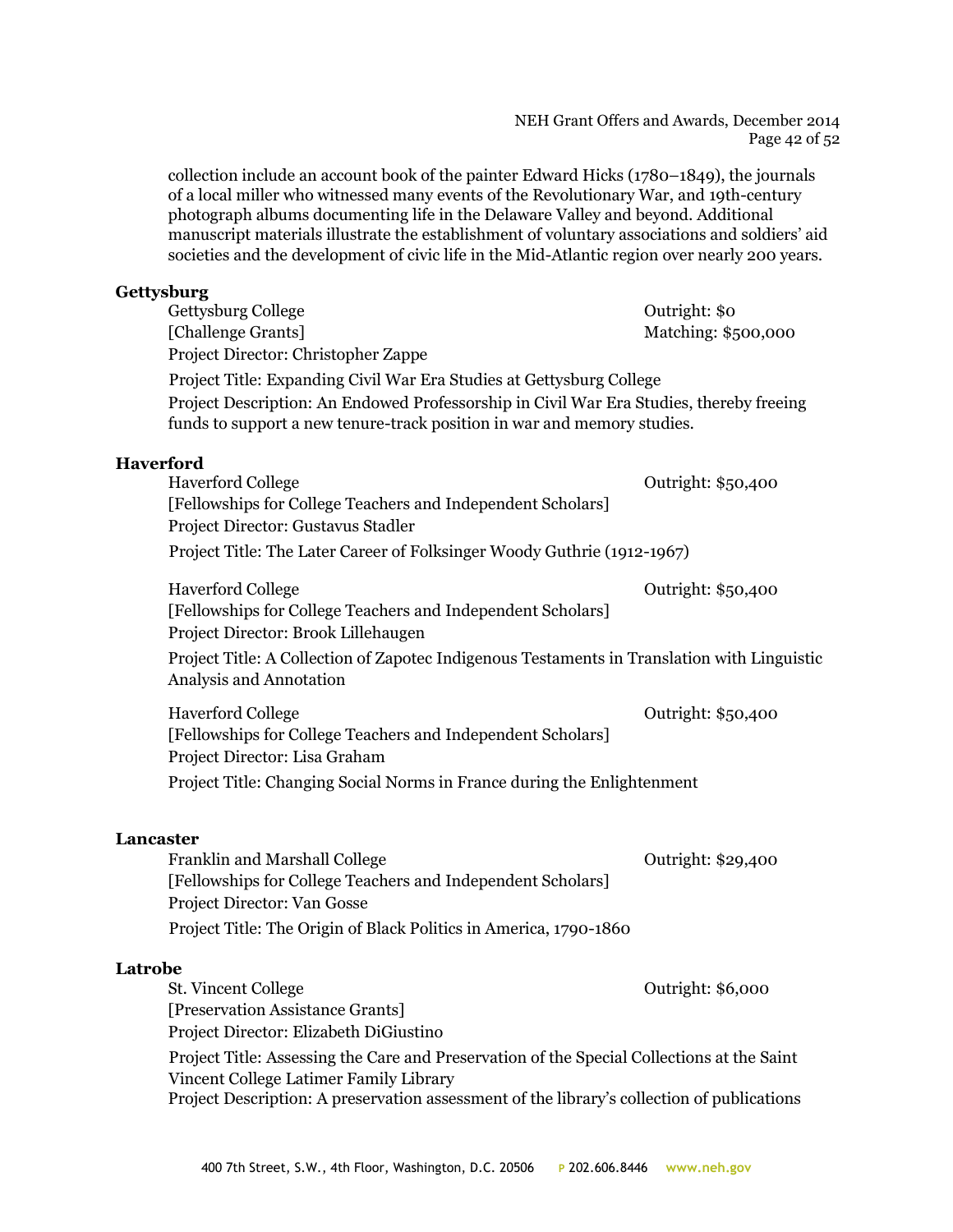#### NEH Grant Offers and Awards, December 2014 Page 43 of 52

and manuscript materials pertaining chiefly to the history of the Benedictine Order of the Catholic Church. Among the sources are handwritten documents dating back to the 12th century along with incunabula encompassing various theological, literary, and philosophical subjects. Included are works of Milton, Chaucer, Thomas Aquinas, and Petrarch. The items were originally held by several European monasteries and major private collectors of early printed and manuscript items, including King Ludwig I of Bavaria.

## **Lincoln University**

Lincoln University, Pennsylvania and a contract of the Cutright: \$5,893 [Preservation Assistance Grants] Project Director: Sophia Sotilleo

Project Title: Preservation Plan for the Lincoln University Special Collection and Archives Project Description: The purchase of preservation supplies to hold materials from the university's Rare Books Room, including the historical Langston Hughes Collection; and the purchase of environmental monitors and a light meter to help regulate temperature, humidity, and lighting in the library. The project would focus on preserving the university's African American special collections: rare books, periodicals, unclassified government reports, serials, pamphlets, recordings, photographs, and paintings. Highlights include materials on Kwame Nkrumah, a 1939 Lincoln University graduate who was the first president of Ghana, and personal papers of other notable alumni such as Thurgood Marshall and Langston Hughes. The consultant who provided a recent preservation assessment of the collection would return to conduct a workshop on basic preservation issues for university staff.

## **Philadelphia**

St. Joseph's University **Outright: \$50,400** [Fellowships for College Teachers and Independent Scholars] Project Director: Jason Powell Project Title: The Complete Works of Early Modern Poet Thomas Wyatt the Elder, Volume 2 Conservation Center for Art and Historic Artifacts Outright: \$349,887 [Preservation Education and Training] Project Director: Laura Stanton Project Title: Preservation Services for the Mid-Atlantic Region and Underserved Regions of the US Project Description: A preservation field service program that would offer workshops for over 1,000 cultural heritage professionals, conduct 45 preservation surveys, and provide technical consultations and educational materials to thousands of libraries, archives, museums, and historical organizations across the country. American Philosophical Society **Outright: \$0** Outright: \$0 [Challenge Grants] Matching: \$500,000 Project Director: Timothy Powell

Project Title: Endowing a Center for Native American and Indigenous Studies Project Description: Endowment for the Center for Native American and Indigenous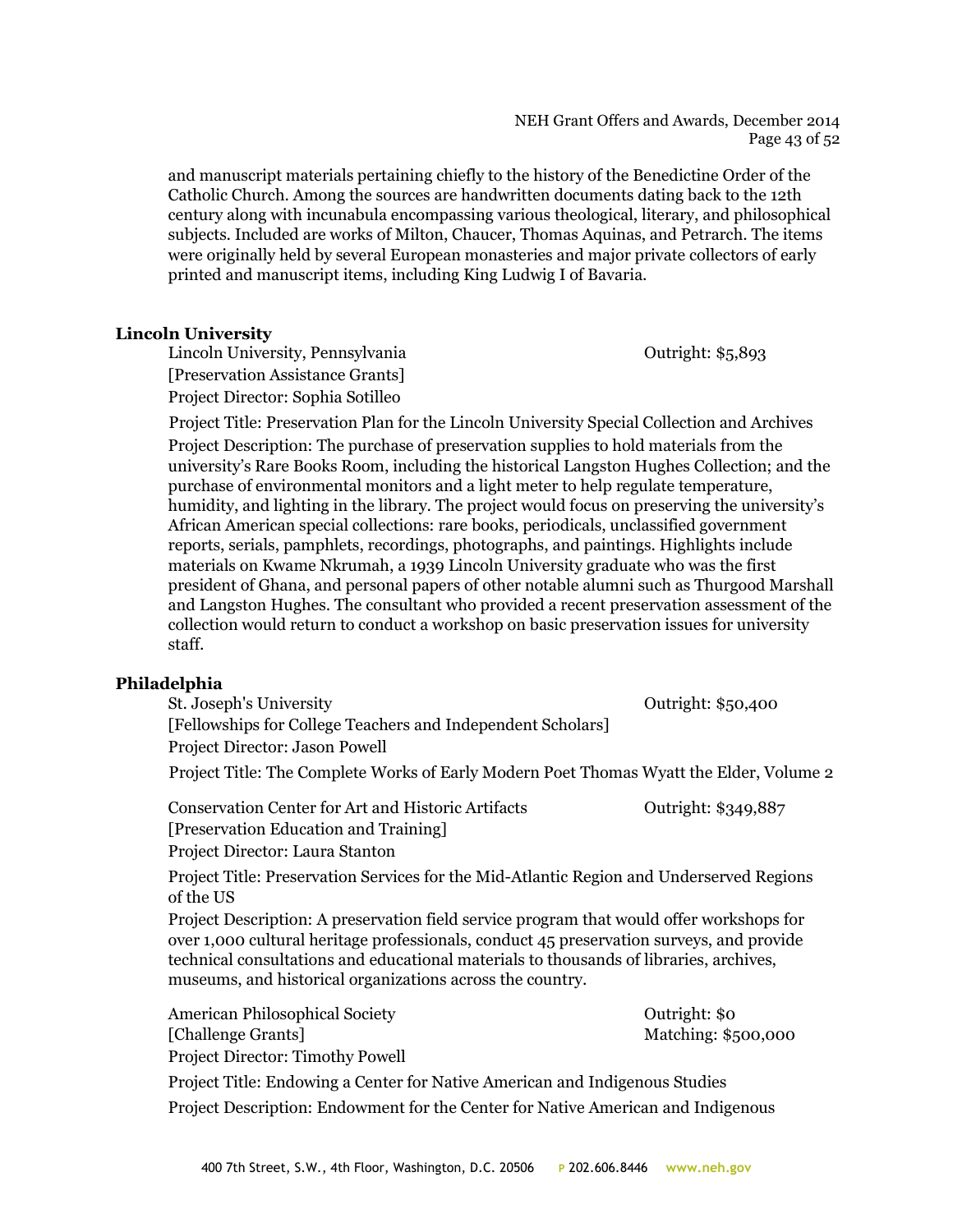#### NEH Grant Offers and Awards, December 2014 Page 44 of 52

Studies.

Old Christ Church Preservation Trust Outright: \$5,250 [Preservation Assistance Grants] Project Director: Carol Smith

Project Title: Preservation Assessment for Christ Church

Project Description: A preservation assessment, undertaken by an expert conservator, for collections of rare books and manuscripts held by the Christ Church Preservation Trust. The collection includes parish registers, account ledgers, and manuscripts that record the names of people and their activities, providing primary sources that illuminate over 319 years of Christ Church's history. These records date from 1695 to 1957 and document the role of the American Episcopal Church in Philadelphia and the early United States and the church's development in America over three centuries.

## **Pittsburgh**

Carnegie Mellon University Carnegie Mellon University [Fellowships for University Teachers] Project Director: Andreea Ritivoi

Project Title: Captive Nations: American Democracy in the Cold War and the Politics of Rescue

## **University Park**

Pennsylvania State University **Contract Contract Contract Contract Contract Contract Contract Contract Contract Contract Contract Contract Contract Contract Contract Contract Contract Contract Contract Contract Contract Co** [Fellowships for College Teachers and Independent Scholars]

Project Director: Tawny Holm

Project Title: The Aramaic World through an Egyptian Lens: A Critical Edition of Papyrus Amherst 63

## **West Chester**

Chester County Historical Society Outright: \$6,000 [Preservation Assistance Grants] Project Director: Heather Hansen

Project Title: Conservation Assessment of Historical Iron Artifacts Collection Project Description: Hiring a consultant to undertake a conservation assessment of a collection of 1,500 iron artifacts dating from the early history of Chester County, Pennsylvania. The objects, mostly utilitarian, range from blacksmith's tools and agricultural implements to kitchen utensils and firearms, and document the iron industry in the Delaware Valley from the colonial period through the present. The historical society, along with nearby historic furnaces, as well as the National Iron and Steel Heritage Museum, tells the story of the development of iron and steel industries and of weapon production in th area. A new gallery focusing on "Industry and Creativity" is planned for opening in 2016 and will feature the local iron industry. The collection is widely used by students, teachers, and researchers from nearby colleges, universities, and local history organizations.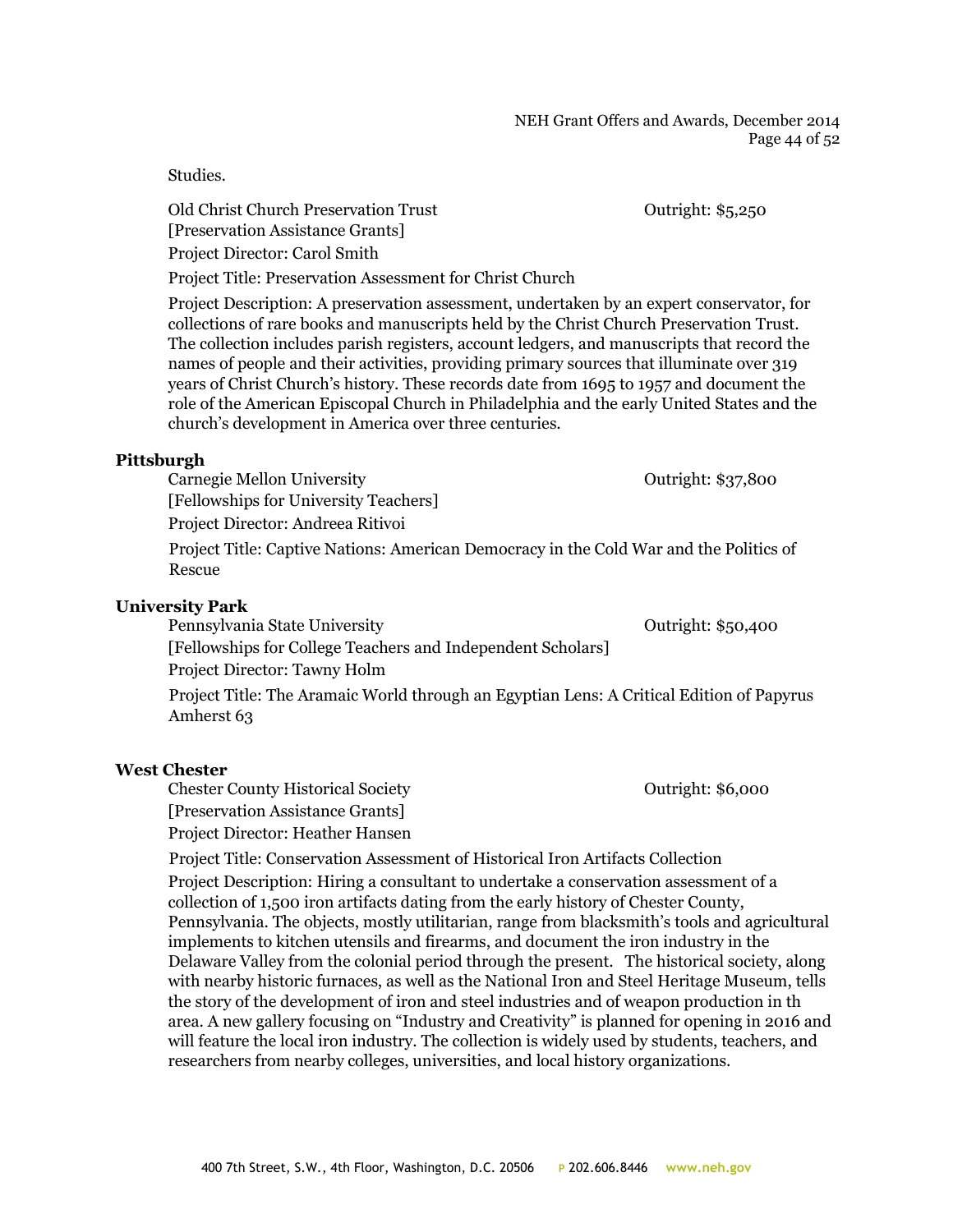NEH Grant Offers and Awards, December 2014 Page 45 of 52

## **RHODE ISLAND (3) \$40,322**

#### **Newport**

Newport Art Museum and Art Association Outright: \$4,984

[Preservation Assistance Grants]

Project Director: Tara Ecenarro

Project Title: Light Filtering at the Newport Art Museum

Project Description: The fabrication and installation of 12 custom window screens for use in five galleries of the John N.A. Griswold House that will block ultraviolet radiation and help to maintain appropriate temperatures and light levels for artworks in the museum. The collection includes over 3,000 objects including paintings, glass slides, wood engravings, architectural designs, and archives with a focus on artists who are from or worked in Rhode Island, such as Gilbert Stuart, William Trost Richards, Nancy Elizabeth Prophet, and Dale Chihuly. Artworks are exhibited through permanent and rotating collections and presented in various public programs and as the subjects of interdisciplinary lectures, as well as used for research by scholars, art school students, and living history actors.

#### **Providence**

Brown University **Contract Contract Contract Contract Contract Contract Contract Contract Contract Contract Contract Contract Contract Contract Contract Contract Contract Contract Contract Contract Contract Contract Contra** [Digital Projects for the Public] Project Director: Neil Safier

Project Title: Exploring the Four Elements: Toward a Digital Environmental History of the Americas

Project Description: Development of a series of online and on-site exhibits examining the ways that the ecological elements of earth, air, fire, and water were interpreted by the inhabitants of the early Americas.

Preserve Rhode Island **Department Contract Contract Contract Contract Contract Contract Contract Contract Contract Contract Contract Contract Contract Contract Contract Contract Contract Contract Contract Contract Contract** [Preservation Assistance Grants] Project Director: Carrie Taylor

Project Title: Developing an Environmental Monitoring Program for the Governor Henry Lippitt House Museum

Project Description: The purchase of light meters and climate data loggers for the Governor Henry Lippitt House Museum in Providence, Rhode Island. Henry Lippitt (1818-1891), the governor of Rhode Island and a leading textile baron, designed the house in 1865. In addition to original Victorian furnishings, the museum's collection includes 568 fine and decorative art objects, 316 books published from 1763 to 1974, and 40 linear feet of Lippitt Family archival materials including photographs, glass plate negatives, scrapbooks, journals, invitations, menu cards, legal documents, and correspondence. The museum offers guided tours and special exhibitions, and the collections are used by classes from Rhode Island School of Design, Brown University's Center for Public Humanities & Cultural Heritage, and Rhode Island College's Public History program in courses on collections and museum operations as well as for original research.

## **SOUTH CAROLINA (1) \$222,146 Columbia**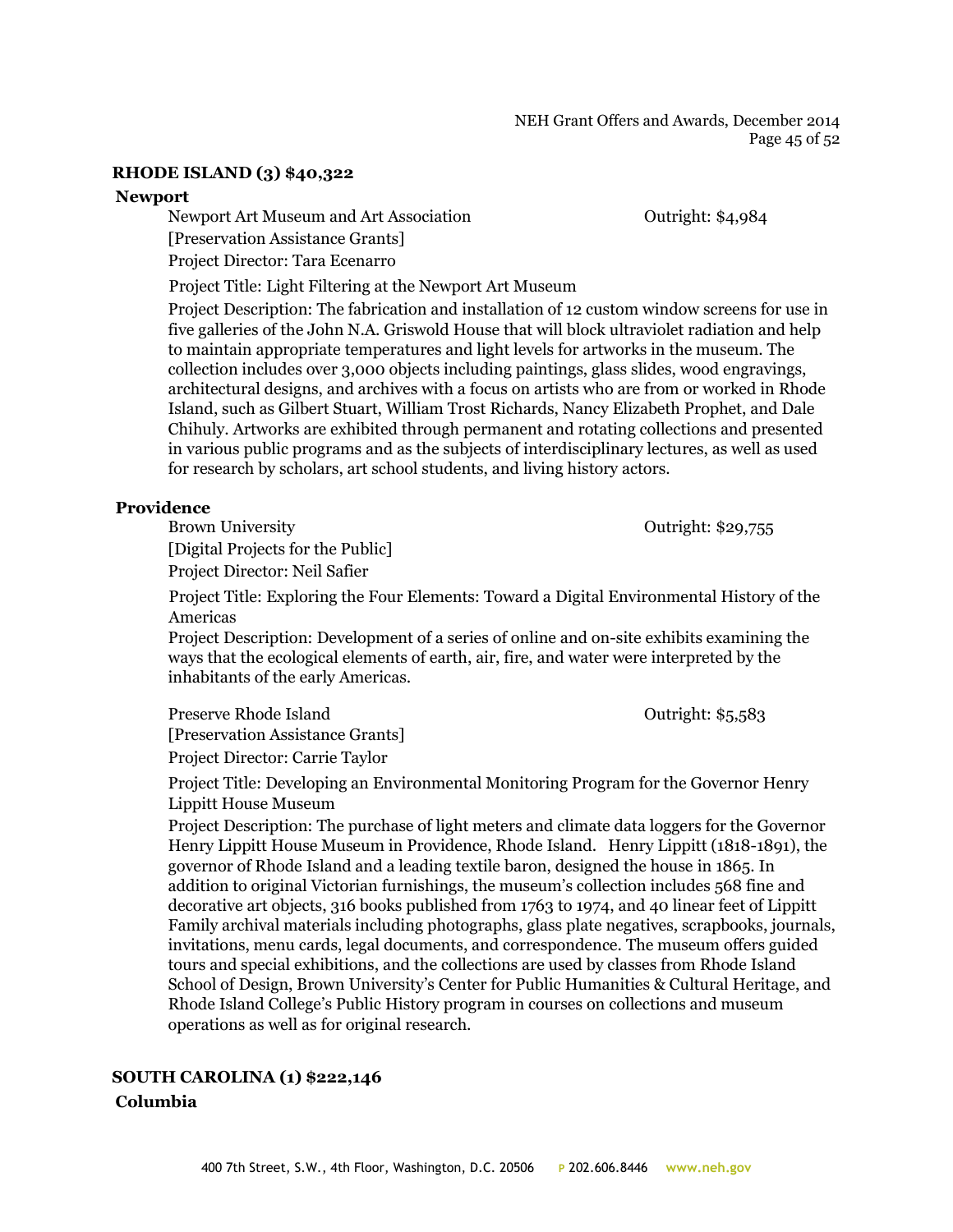NEH Grant Offers and Awards, December 2014 Page 46 of 52

University of South Carolina, Columbia **Outright:** \$222,146 [Preservation and Access Research and Development] Project Director: Gregory Wilsbacher

Project Title: AEO-Light 2.0: An Open Source Application for Image-Based Digital Reproduction of Optical Film Sound Project Description: The second-phase development of the AEO-Light optical sound extraction software, an open-source tool that enables more efficient digital preservation of optical sound motion pictures.

#### **TENNESSEE (2) \$92,400**

#### **Nashville**

Vanderbilt University **Outright: \$50,400** [Fellowships for University Teachers] Project Director: Marshall Eakin

Project Title: One People, One Nation: Brazilian Identity in the 20th Century

Vanderbilt University **Outright: \$42,000** [Fellowships for University Teachers] Project Director: Humberto Garcia Project Title: Romanticism Re-Oriented: Indian Authors and English Literary Culture, 1770-1830

## **TEXAS (10) \$250,903**

## **Austin**

Goodwill Industries of Central Texas **CENTER 18** Outright: \$3,121 [Preservation Assistance Grants] Project Director: Lisa Worley

Project Title: Goodwill Computer Museum Collection Preservation Project Description: Purchase of environmental monitoring equipment for the preservation of a collection of 2,200 computers and related items (manuals, software, and ephemera) dating from the 1960s to the present. The museum's collection documents the evolution of computer technology, the commercial and home computer industry, and the culture of computer use by individuals and businesses. Highlights include a large collection of hardware produced by Datapoint Corporation, considered by many to be the inventor of the personal computer, and several early examples of PCs Limited's (now Dell Computer) "Turbo PC," invented by Michael Dell in the mid-1980s in Austin. Museum exhibits explore the contribution of Texas-based companies to the information age.

## **Belton**

County of Bell Outright: \$1,000 [NEH on the Road] Project Director: Stephanie Turnham Project Title: NEH on the Road: *For All the World to See*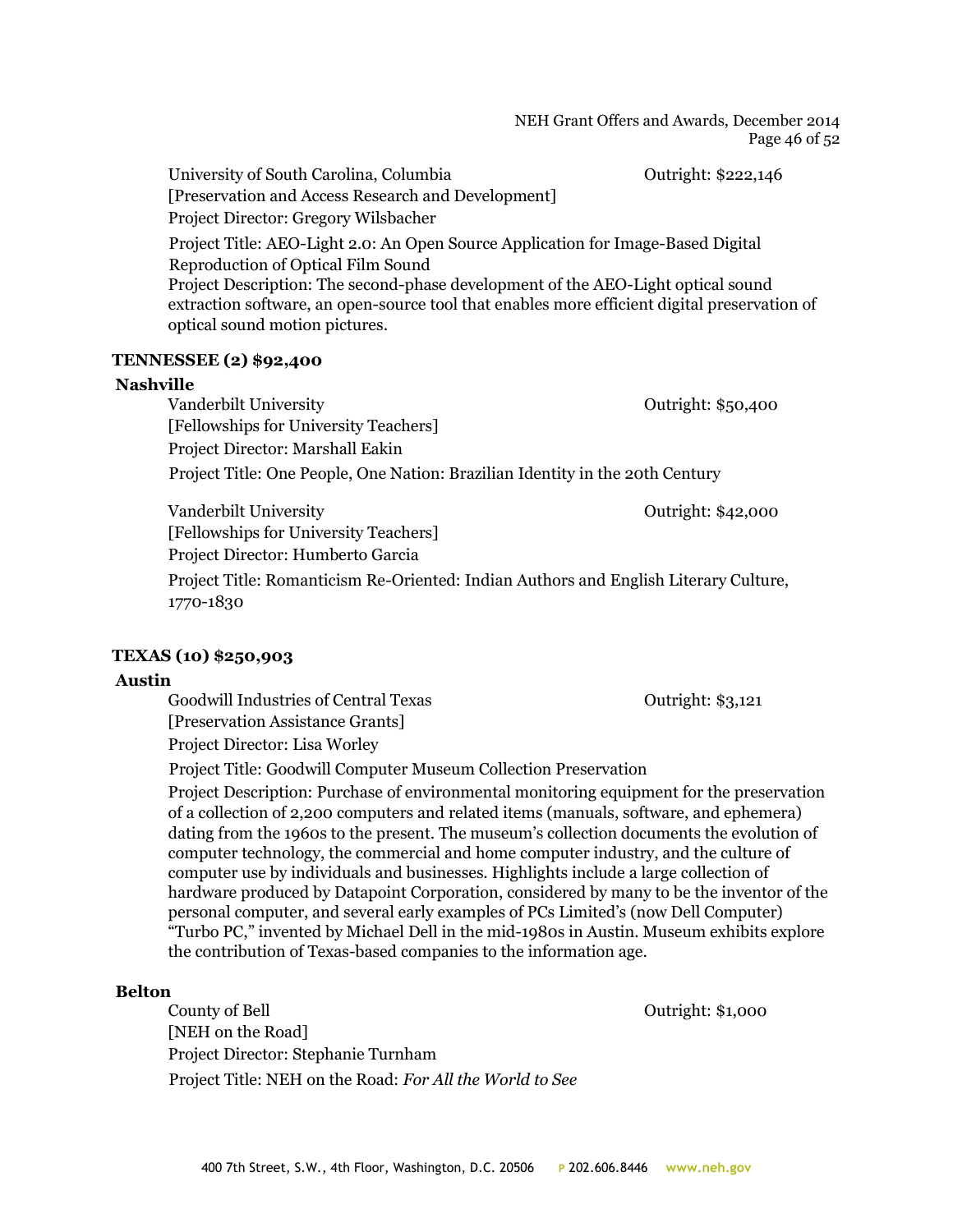#### NEH Grant Offers and Awards, December 2014 Page 47 of 52

| Carthage                                                                                                                                                                                                                |                    |
|-------------------------------------------------------------------------------------------------------------------------------------------------------------------------------------------------------------------------|--------------------|
| Panola College                                                                                                                                                                                                          | Outright: \$1,000  |
| [NEH on the Road]                                                                                                                                                                                                       |                    |
| Project Director: Cristie Ferguson                                                                                                                                                                                      |                    |
| Project Title: NEH on the Road: Spirited, Prohibition in America                                                                                                                                                        |                    |
| <b>College Station</b>                                                                                                                                                                                                  |                    |
| Texas A & M University, College Station                                                                                                                                                                                 | Outright: \$50,400 |
| [Fellowships for College Teachers and Independent Scholars]<br>Project Director: Olga Dror                                                                                                                              |                    |
| Project Title: Youth Identities in North and South Vietnam during the War (1965-1975)                                                                                                                                   |                    |
| <b>Dallas</b>                                                                                                                                                                                                           |                    |
| Southern Methodist University                                                                                                                                                                                           | Outright: \$42,000 |
| [Fellowships for University Teachers]                                                                                                                                                                                   |                    |
| <b>Project Director: Timothy Cassedy</b>                                                                                                                                                                                |                    |
| Project Title: A History of Linguistic Identity in the U.S. and Britain, 1775-1825                                                                                                                                      |                    |
| Kingsville                                                                                                                                                                                                              |                    |
| Texas A & M University at Kingsville                                                                                                                                                                                    | Outright: \$1,000  |
| [NEH on the Road]                                                                                                                                                                                                       |                    |
| Project Director: Jonathan Plant                                                                                                                                                                                        |                    |
| Project Title: NEH on the Road: Bison                                                                                                                                                                                   |                    |
| Lubbock                                                                                                                                                                                                                 |                    |
| City of Lubbock                                                                                                                                                                                                         | Outright: \$1,000  |
| [NEH on the Road]                                                                                                                                                                                                       |                    |
| Project Director: Donald Abbe                                                                                                                                                                                           |                    |
| Project Title: NEH on the Road: Our Lives Our Stories                                                                                                                                                                   |                    |
| <b>San Angelo</b>                                                                                                                                                                                                       |                    |
| <b>Angelo State University</b>                                                                                                                                                                                          | Outright: \$99,982 |
| [Humanities Initiatives: HSIs]                                                                                                                                                                                          |                    |
| Project Director: Kanisorn Wongsrichanalai                                                                                                                                                                              |                    |
| Project Title: West Texans and the Experience of War: World War I to the Present                                                                                                                                        |                    |
| Project Description: A three-year project at Angelo State University in West Texas to<br>preserve and examine the experiences of America's military veterans and their families from<br>World War I to the present day. |                    |
| <b>San Marcos</b>                                                                                                                                                                                                       |                    |
| Texas State University - San Marcos                                                                                                                                                                                     | Outright: \$50,400 |
| [Awards for Faculty]                                                                                                                                                                                                    |                    |
| Project Director: Jose de la Puente                                                                                                                                                                                     |                    |
| Project Title: Andean Cosmopolitans: Indigenous Journeys to the Habsburg Royal Court                                                                                                                                    |                    |
|                                                                                                                                                                                                                         |                    |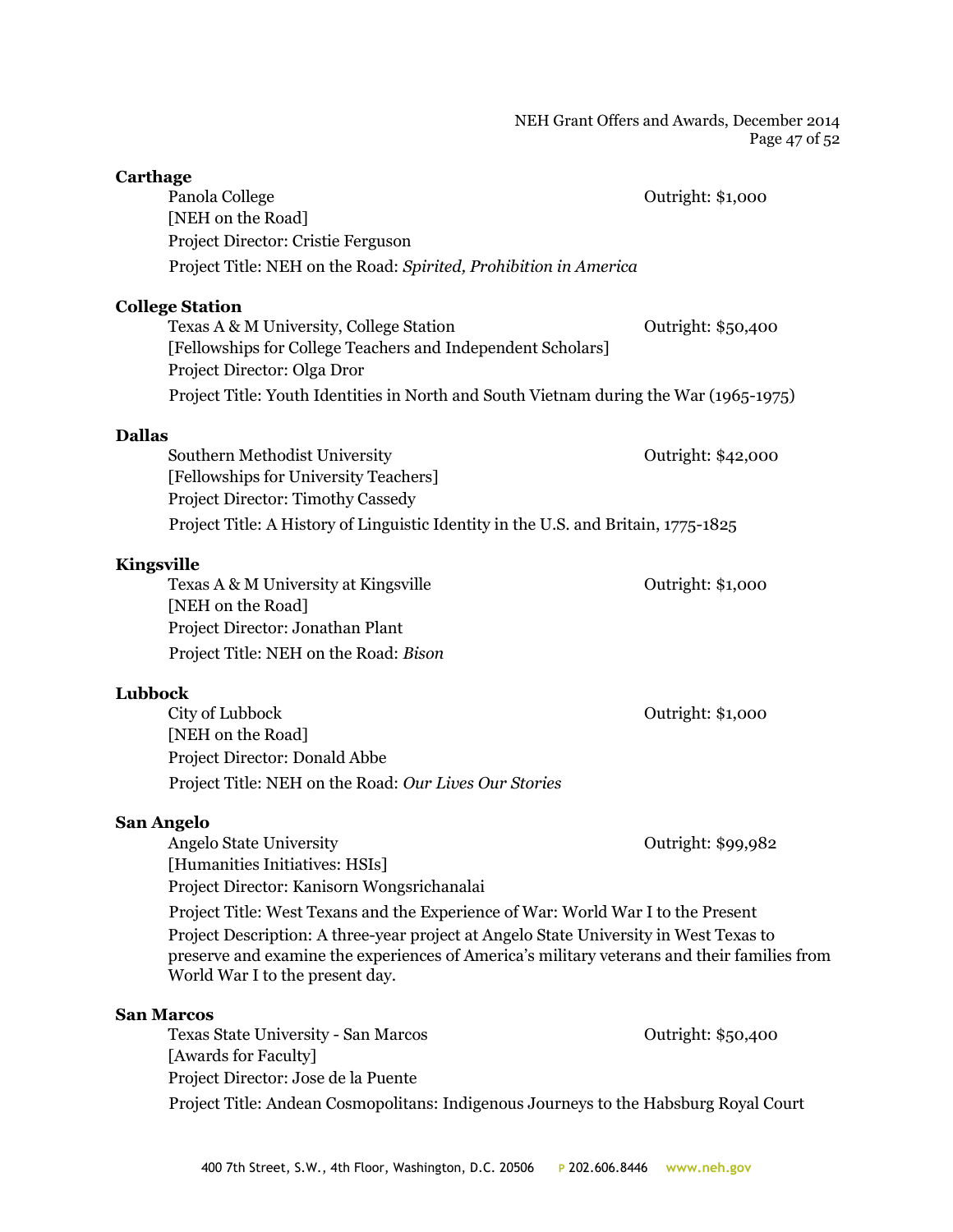## **Stephenville**

Cross Timbers Fine Arts Council Outright: \$1,000 [NEH on the Road] Project Director: Julie Crouch Project Title: NEH on the Road: *Our Lives, Our Stories*

## **UTAH (1) \$1,000**

#### **Provo**

City of Provo Outright: \$1,000 [NEH on the Road] Project Director: Erika Hill Project Title: NEH on the Road: *Wild Land*

## **VERMONT (2) \$56,400**

#### **Bellows Falls**

Town of Rockingham **Town of Rockingham Outright: \$6,000** [Preservation Assistance Grants] Project Director: Emily Zervas

Project Title: Rockingham Free Public Library's Cataloged Photograph Collection Glass Plate Negative Rehousing Project

Project Description: The purchase of archival-quality storage furniture and rehousing supplies for the Rockingham Free Public Library's Cataloged Photograph Collection, and a datalogger to monitor the environmental conditions of the collection's storage area. The collection contains materials dating from the 1860s through the 1970s documenting town celebrations, famous local events and visitors, the evolution of land use, public buildings, schools, disasters, railroad history, bridges and canals, industry, and local culture in the Rockingham, Vermont area. This project would address 46 large mounted and un-mounted prints, 35 framed photographs, and 1,384 glass plate negatives. Items of particular interest include aerial views documenting changes to the local Bellows Falls over the second half of the 19th century; an 1869 photograph of Ulysses S. Grant speaking from the area's luxury hotel; and a portrait of the Wall Street genius Hetty Green on her Bellows Falls porch. The most frequently consulted local history collection in the library, the Cataloged Photograph Collection has been used by local researchers and visiting scholars exploring changes to the local environment, immigrant populations, notable figures, architecture, culture, and family history. This grant would enable relocating the collection from a small closet to a more appropriate location, as recommended in a previous preservation evaluation.

## **North Bennington**

Unaffiliated Independent Scholar **Outright: \$50,400** Outright: \$50,400

[Fellowships for College Teachers and Independent Scholars]

Project Director: Anne Rockwell

Project Title: An English Translation of Hindi Author Upendranath Ashk's 1963 Novel *A Mirror Wandering the City* with Annotated Website

## **VIRGINIA (6) \$291,252**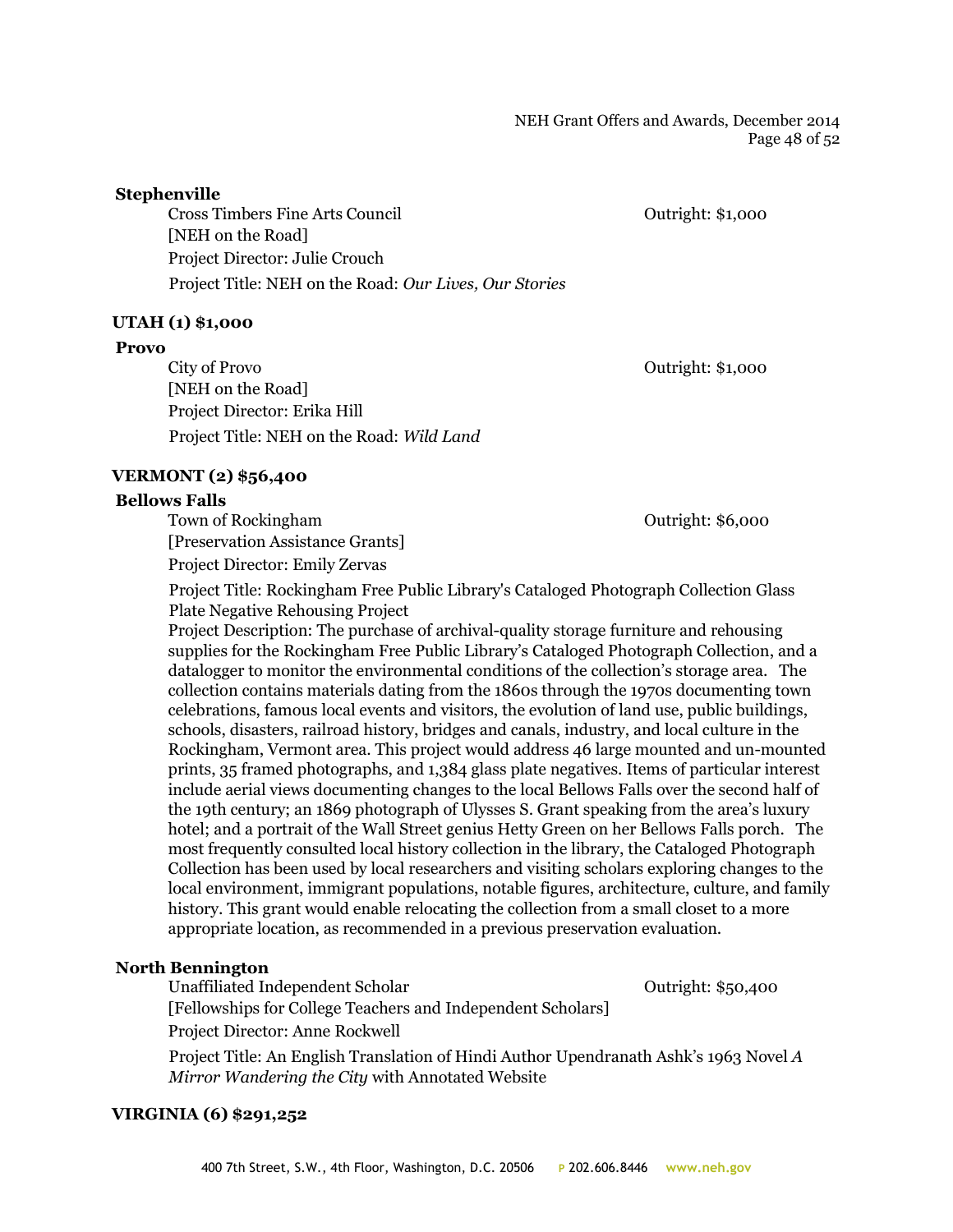NEH Grant Offers and Awards, December 2014 Page 49 of 52

#### **Charlottesville**

University of Virginia  $\qquad \qquad$  Outright: \$50,400 [Fellowships for University Teachers] Project Director: Stephanie Berard Project Title: A History of Haitian Theater since the 1970s: The Power of the Stage

#### **Goldvein**

Fauquier County Parks & Recreations **Fauquier County Parks** & Recreations **Faugust** 2015 [Preservation Assistance Grants] Project Director: Larry Miller

Project Title: Conservation Assessment of Mining Artifacts at the Gold Mining Camp Museum at Monroe Park

Project Description: Hiring a conservator to undertake a conservation assessment of several pieces of historic mining equipment in the collection of the Gold Mining Camp Museum in Goldvein, Virginia, part of the Fauquier County Parks and Recreation Department. The Goldvein area is rural and underserved by humanities programs, but this young museum uses its collections in exhibits and for educational programming to tell the story of the local gold mining industry and the everyday life of local miners in early 20th century Virginia. The assessment of the six objects would be used to plan for a permanent exhibit on gold mining processes.

## **Harrisonburg**

Massanutten Regional Library **Network** Curright: \$6,000

[Preservation Assistance Grants] Project Director: Susan Versen

Project Title: Preservation of Genealogy and Local History Collection

Project Description: Installation of archival-quality shelving, shadow boxes to protect high-risk items, and a light meter, as well as purchase of preservation supplies for historic photographs held in the Massanutten Regional Library Genealogy and Local History Collection. Items of interest include a local Veteran's History project containing 93 volumes of veterans' life stories; the Vanishing Farm series documenting development on formerly rural lands; and the Valley Changes series chronicling eyewitness accounts of change in the region over the past century. The collection also includes such notable items as a historic copy of the original Virginia Acts of Assembly, approximately 780 photographs, Civil War records, 739 family histories, 36 civic scrapbooks, and 100 recordings of local performers, as well as multiple other archival and institutional records. The collection has been used by local and out-of-state researchers, as well as for family history research.

## **Petersburg**

Virginia State University **Outright: \$94,581** [Humanities Initiatives: HBCUs] Project Director: Maxine Sample

Project Title: Imagining Sustainable Environments: Place and Culture in the Global Community

Project Description: A summer faculty development institute, curricular enhancement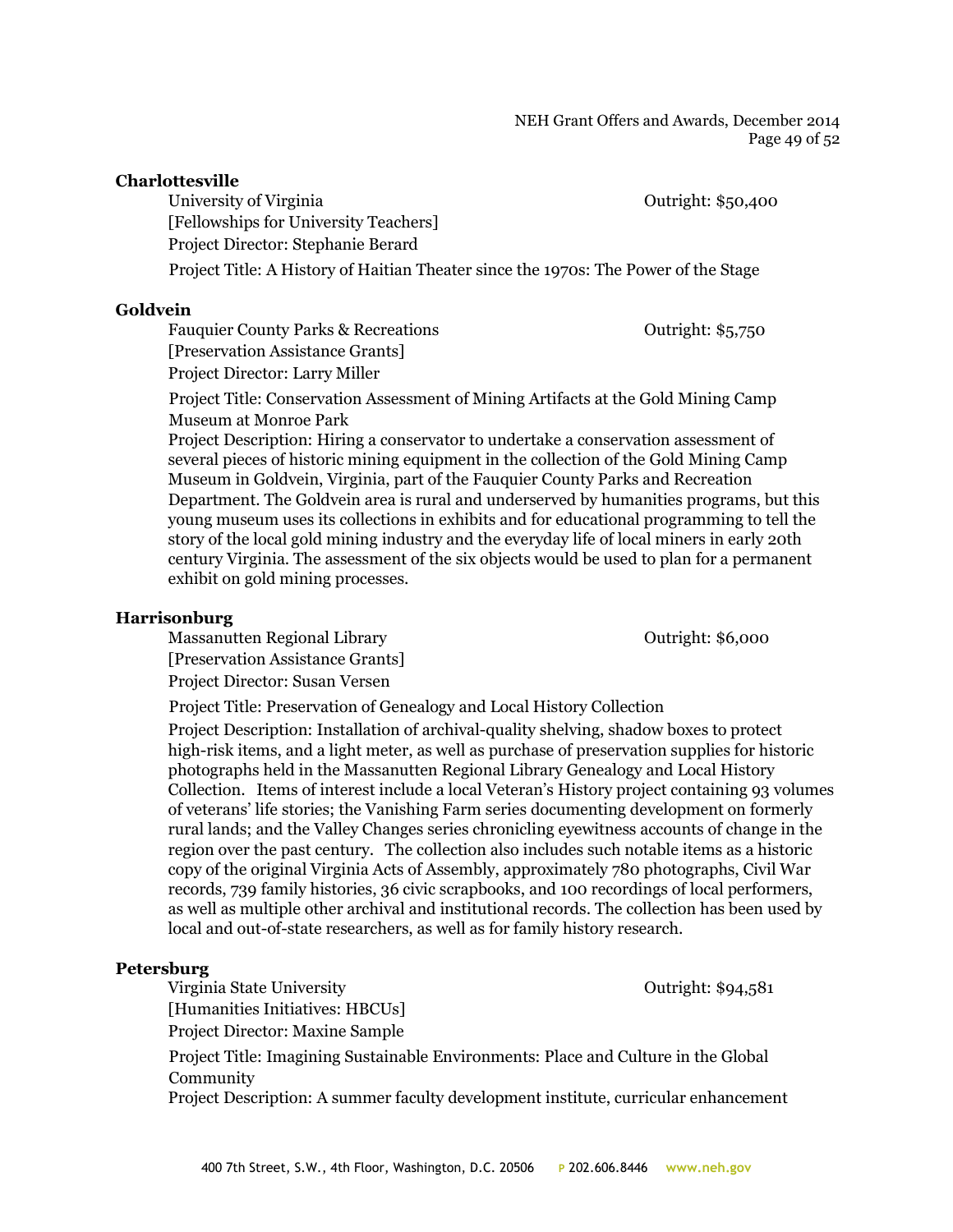activities, and a series of campus and community dialogues on environmental history and literature at Virginia State University.

## **Richmond**

Virginia Union University **The Countries of Countries Countries Countries Countries Countries Countries Countries Countries Countries Countries Countries Countries Countries Countries Countries Countries Countries Countrie** [Humanities Initiatives: HBCUs] Project Director: Luminita Dragulescu

Project Title: Teaching African-American Heritage through Learning Communities Project Description: A project to establish an interdisciplinary Learning Community Program in the humanities at Virginia Union University, centered on African-American heritage.

## **Williamsburg**

College of William and Mary College of William and Mary [Fellowships for College Teachers and Independent Scholars] Project Director: Regina Root Project Title: The Conquest Imagined: The Tillett Tapestry and Post-Revolutionary Mexico

## **WASHINGTON (1) \$50,400**

## **Seattle**

University of Washington **Outright: \$50,400** [Fellowships for University Teachers] Project Director: Jordanna Bailkin Project Title: Refugee Camps and the Making of Multicultural Britain, 1930s-1980s

## **WISCONSIN (4) \$95,999**

## **Milwaukee**

Milwaukee Jewish Federation **Construction** Cutright: \$6,000 [Preservation Assistance Grants] Project Director: Jay Hyland

Project Title: Jewish Museum Milwaukee: Improving the Storage Environment of the Archive's Collection

Project Description: The purchase of high-density compact shelving and environmental monitoring equipment to better protect the Jewish Museum Milwaukee's collection of over 1,100 artifacts depicting Jewish immigrant life and culture, the archives of several Milwaukee synagogues and the Milwaukee Jewish Federation, and 550 oral history videos, including footage of the Milwaukee Labor Zionist Party and of Golda Meir, Israel's first female prime minister, who grew up in Milwaukee. The Settlement Cookbook: The Way to a Man's Heart, compiled by Lizzie Kander in 1901, is a highlight of the collection. This community cookbook became a national bestseller with more than 40 editions published. It raised over \$4 million dollars for local causes, including the first playground system in Milwaukee. The collection serves many school children who visit the museum's exhibits, and the archives are actively consulted by genealogists and historians.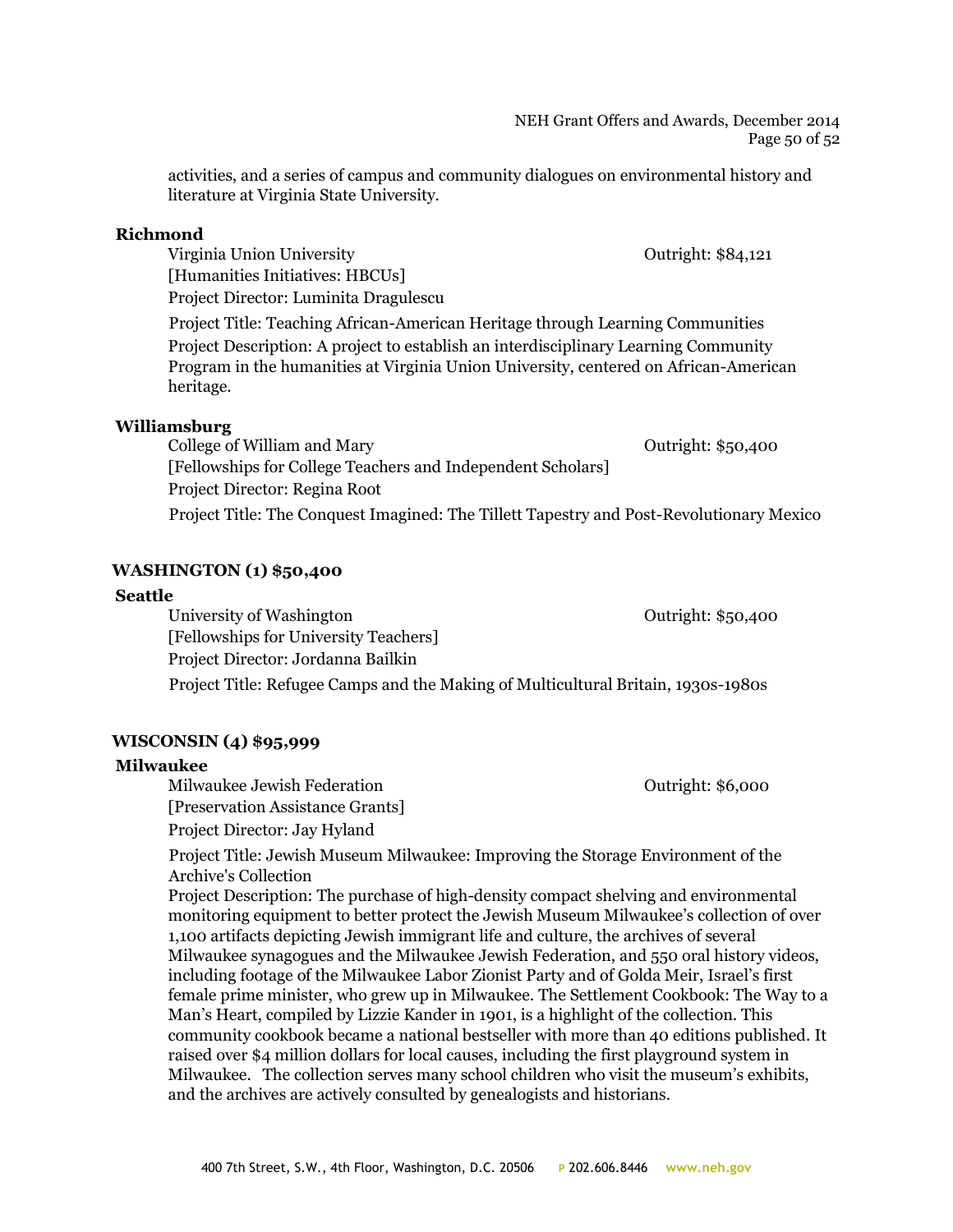NEH Grant Offers and Awards, December 2014 Page 51 of 52

Marquette University **Outright: \$33,600** [Fellowships for University Teachers] Project Director: Ryan Hanley

Project Title: The Moral and Political Thought of Early Modern French Philosopher François Fénelon (1651-1715)

## **Prairie du Chien**

Prairie du Chien Historical Society Inc Cutright: \$5,999 [Preservation Assistance Grants]

Project Director: Mary Antoine

Project Title: Planning, Supplies, and Training for Preservation of the Prairie du Chien Historical Society Photographic Collection

Project Description: The purchase of archival supplies and training of staff to rehouse a photographic collection documenting the historic sites and the military, cultural, economic, educational, and environmental history of Prairie du Chien, the second oldest community in Wisconsin with European settlement beginning in the late 17th century. Included among the approximately 10,000 photographs are images of the community's schools, churches, homes, railroads, downtown street scenes, and businesses; of events such as floods, fires, and parades; of economic activities such as commercial fishing and clamming; and of particular areas such as the Villa Louis National Landmark, St. Feriole Island, Ft. Crawford Hospital, and Mississippi River. Altogether the photographic collection provides a rich historic record of a community with a long and storied military history, and British, French, Spanish, and Native American influences.

## **Ripon**

Ripon College **Outright: \$50,400** [Fellowships for College Teachers and Independent Scholars] Project Director: Brian Bockelman Project Title: Urban Design and Buenos Aires' First Modern Culture War, c. 1883

#### **WYOMING (1) \$4,677**

#### **Jackson**

National Museum of Wildlife Art **Constanting Constanting Constanting Constanting Constanting Constanting Constanting Constanting Constanting Outright: \$4,677** [Preservation Assistance Grants] Project Director: James McNutt

Project Title: Implementing New Environmental Monitors: Connecting Wildlife Art with the Living American Landscape

Project Description: The purchase of environmental monitoring equipment to monitor the storage and exhibition conditions of a collection of over 5,000 objects and artworks relating to wildlife in the United States and including works by artists such as Albert Bierdstadt, George Catlin, Georgia O'Keefe, Anna Hyatt Huntington, and Charles M. Russell. The collections are used in exhibitions and educational programs that focus on community engagement, art appreciation, the natural sciences, western history, and creative writing. Information gathered through the environmental monitoring program would help inform the planning for upcoming building renovations.